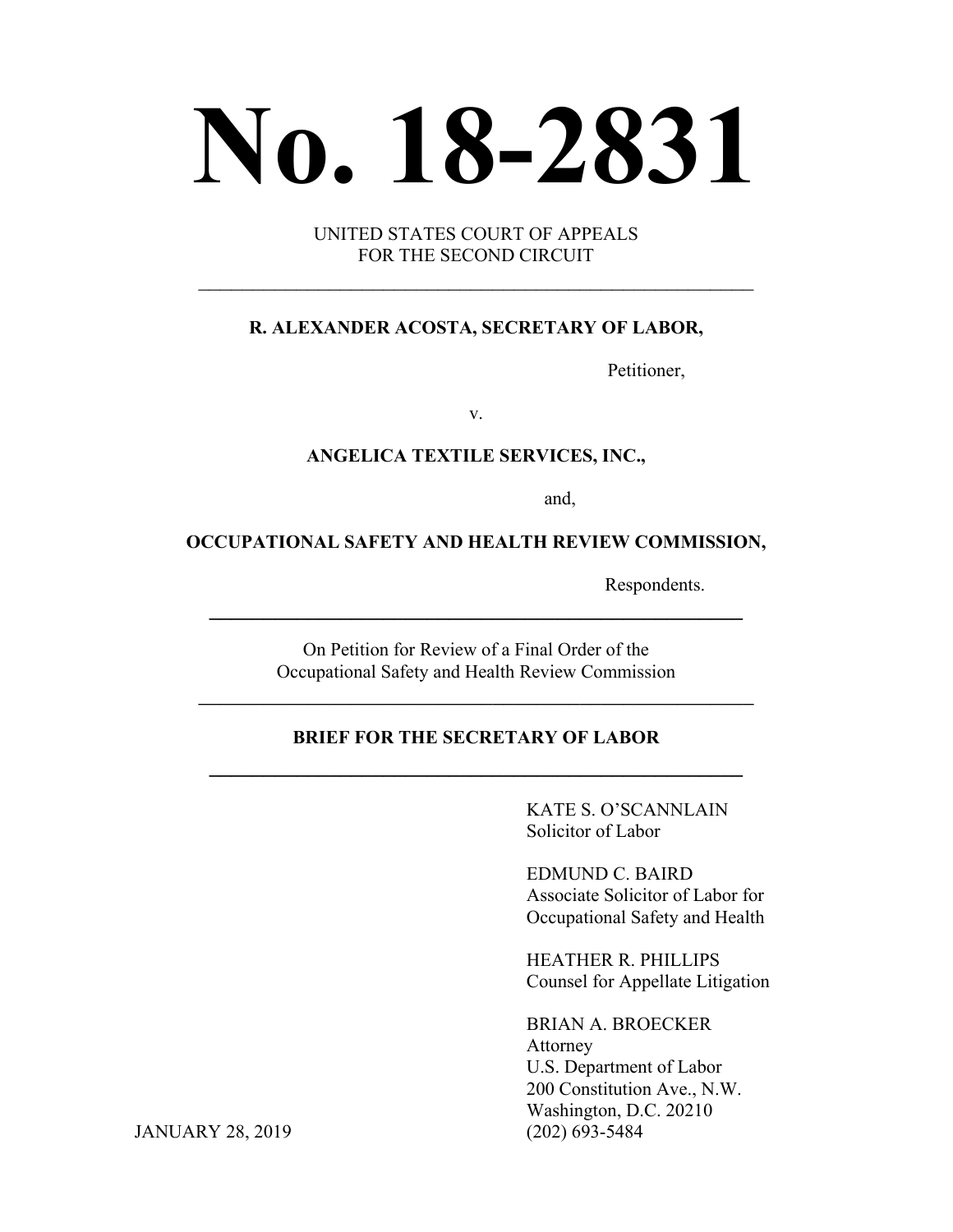# **STATEMENT REGARDING ORAL ARGUMENT**

<span id="page-1-0"></span>The Secretary of Labor requests oral argument because he believes oral presentation of the issues would be helpful to this Court's disposition of the petition for review.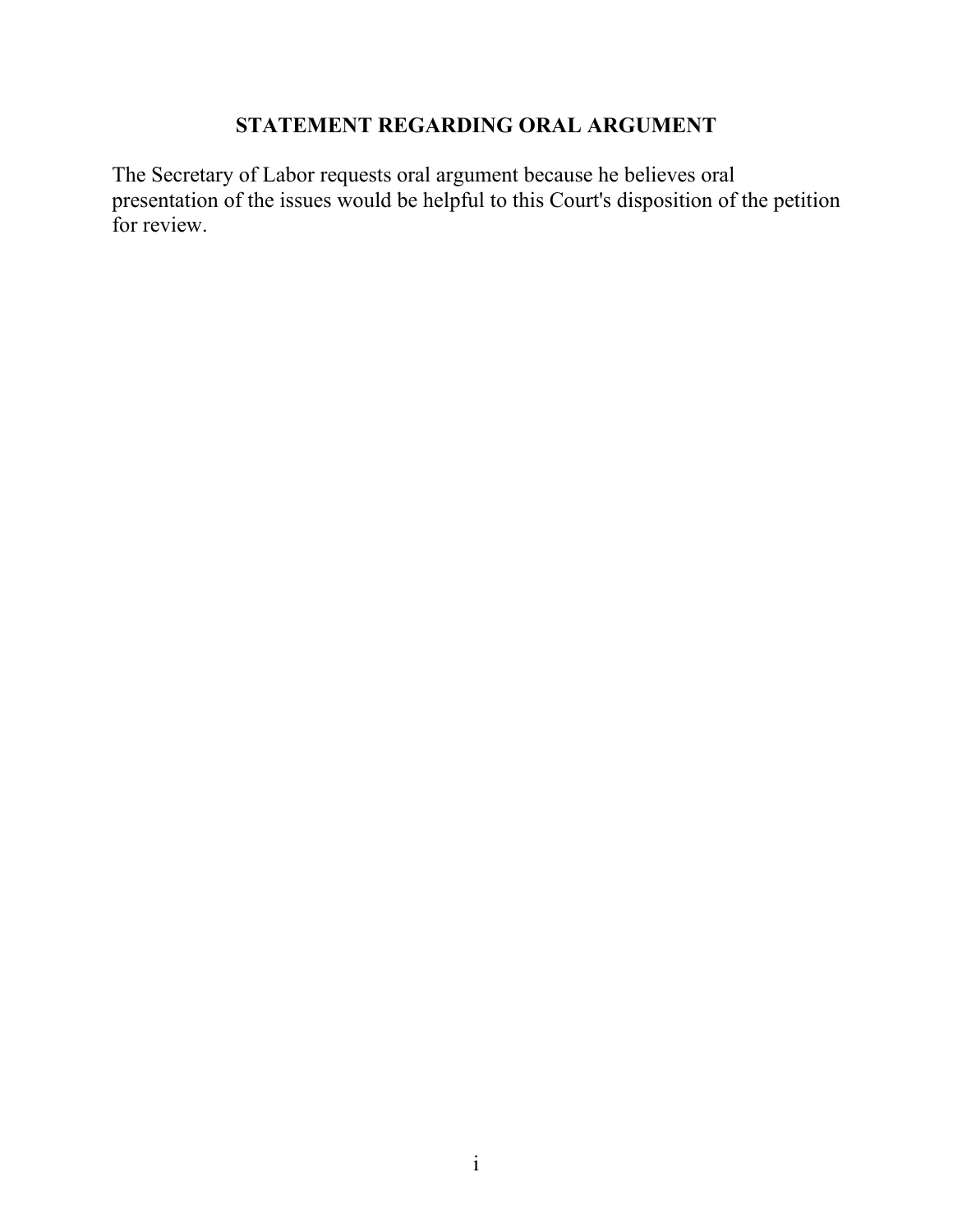# **TABLE OF CONTENTS**

| I. OSHA Cites Angelica For Repeated Violations of the LOTO and PRCS                                                                                                                                                         |
|-----------------------------------------------------------------------------------------------------------------------------------------------------------------------------------------------------------------------------|
| II. The ALJ Vacates the Alleged Violations of 29 C.F.R. $\S$ § 1910.146(d)(3)<br>and $1910.147(c)(4)(ii)$ , but the Commission Affirms the Violations,<br>and Rejects the Secretary's Characterization of the Violations as |
| A. The Majority's Determination that Angelica's Violations Were                                                                                                                                                             |
| B. Commissioner Atwood's Dissenting Opinion Arguing that<br>Angelica's Violations Were Properly Characterized as                                                                                                            |
|                                                                                                                                                                                                                             |
| 20                                                                                                                                                                                                                          |
|                                                                                                                                                                                                                             |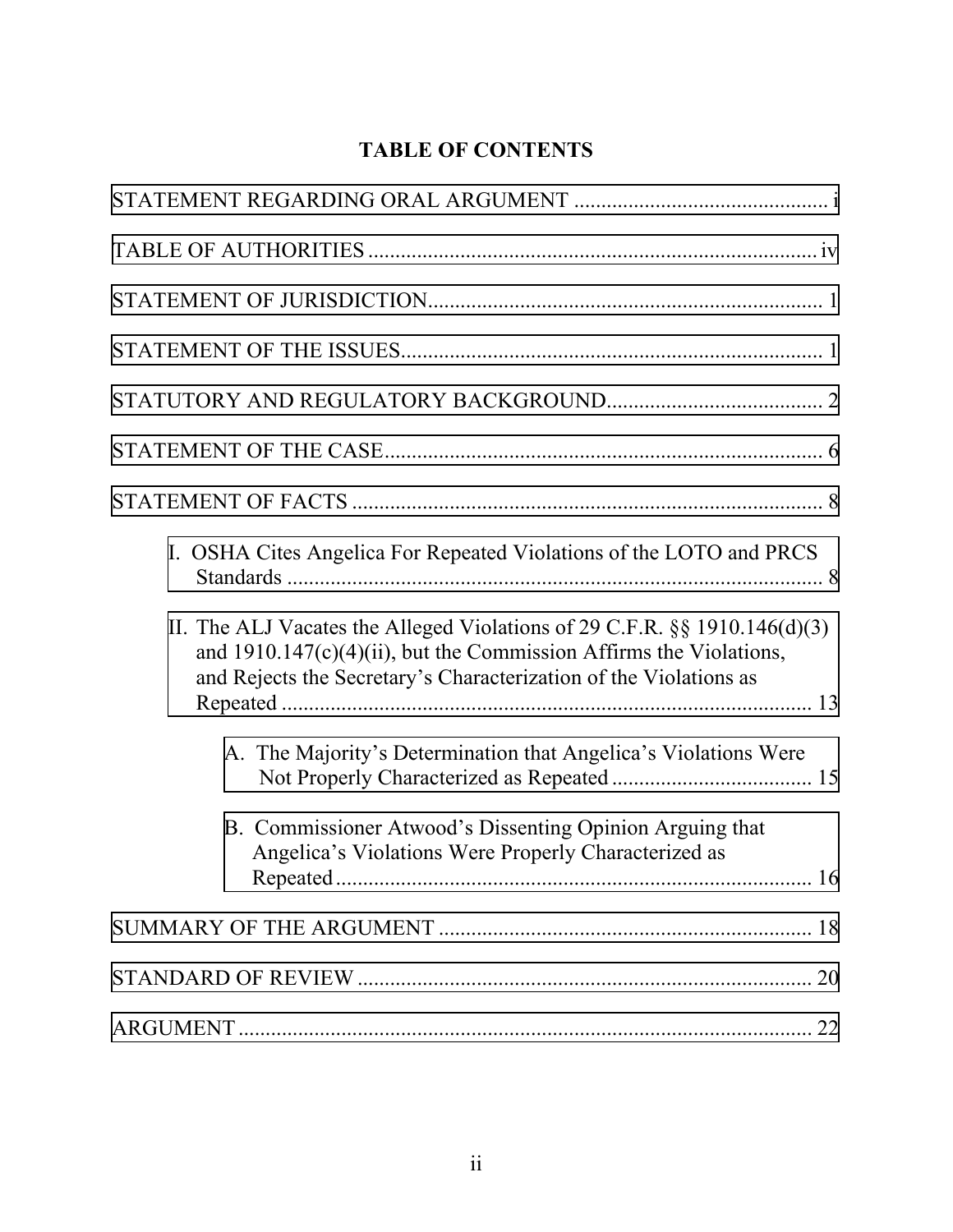| I. The Commission's Re-Characterization of Angelica's Violations<br>Was Arbitrary and Capricious and an Abuse of Discretion Because the<br>Commission Departed from its Precedent Without Providing a                                                             |
|-------------------------------------------------------------------------------------------------------------------------------------------------------------------------------------------------------------------------------------------------------------------|
|                                                                                                                                                                                                                                                                   |
| A. The Commission Departed from <i>Potlatch</i> by Failing to Assess<br>Whether Angelica's Violations of 29 C.F.R. §§ 1910.146(d)(3)<br>and 1910.147(c)(4)(ii) at Edison and Ballston Spa Concerned<br>Similar Workplace Conditions and Hazards, Focusing Instead |
| 1. The <i>Potlatch</i> Test Correctly Turns on the Similarity of the<br>Workplace Conditions and Hazards Involved in the                                                                                                                                          |
| 2. The Commission's Analysis of the Relative Breadth of<br>Angelica's Violations of OSHA's PRCS and LOTO<br>Standards at Edison and Ballston Spa Is Irrelevant to the                                                                                             |
| 3. The Majority's Analysis of Angelica's Efforts to Comply with<br>OSHA's PRCS and LOTO Standards, and Whether Angelica<br>Knew that its Procedures at Ballston Spa Violated 29 C.F.R.<br>§ 1910.147(c)(4)(ii), Are Also Irrelevant Under Potlatch 33             |
| B. The Majority Did Not Provide a Reasoned Explanation for its                                                                                                                                                                                                    |
| II. The Secretary's Reasonable Interpretation of the Term "Repeatedly" Is                                                                                                                                                                                         |
| III. A Straightforward Application of the <i>Potlatch</i> Test to the Record<br>Evidence Compels a Finding the Angelica's Violations of 29 C.F.R. §§<br>1910.146(d)(3) and 1910.147(c)(4)(ii) Were Properly Characterized as                                      |
|                                                                                                                                                                                                                                                                   |
|                                                                                                                                                                                                                                                                   |
| CERTIFICATE OF COMPLIANCE WITH FED. R. APP. P. 32(a)(7)(B)                                                                                                                                                                                                        |

iii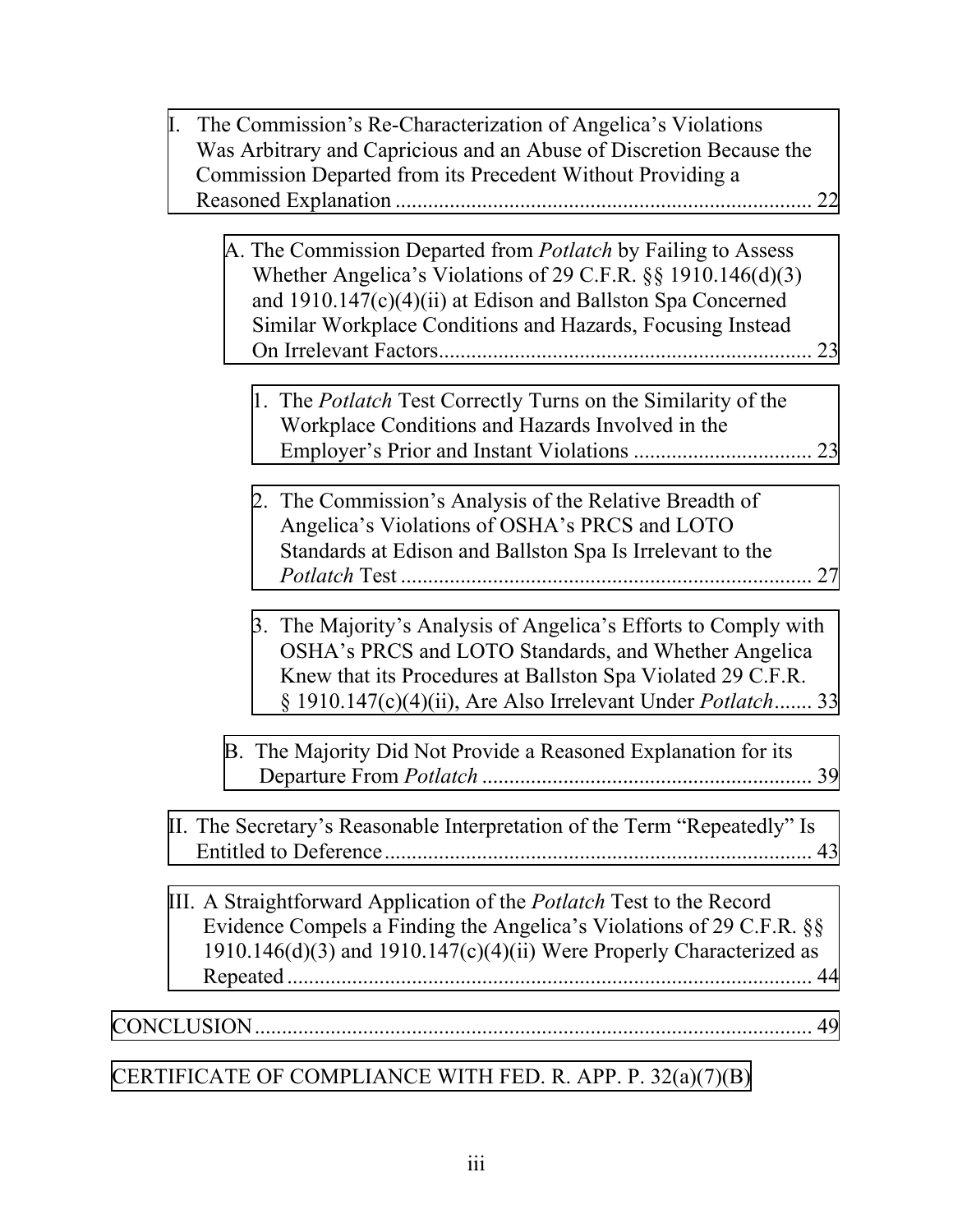# **TABLE OF AUTHORITIES**

<span id="page-4-0"></span>

| <b>Cases:</b>                                         | Page |
|-------------------------------------------------------|------|
| Active Oil Serv., Inc.,                               |      |
| Airmark Corp. v. F.A.A.,                              |      |
| Amerisig Se., Inc.,                                   |      |
| Amerisig Se., Inc. v. Sec'y of Labor,                 |      |
| Austin Road Co.,                                      |      |
| Automatic Sprinkler Corp. of Am.,                     |      |
| Bethlehem Steel Corp. v. OSHRC,                       |      |
| Burlington Truck Lines, Inc. v. United States,        |      |
| Caterpillar, Inc. v. Herman,                          |      |
| Cellular Phone Taskforce v. F.C.C.,                   |      |
| Chao v. Barbosa Grp., Inc.,                           |      |
| Chevron, U.S.A., Inc. v. Nat. Res. Def Council, Inc., |      |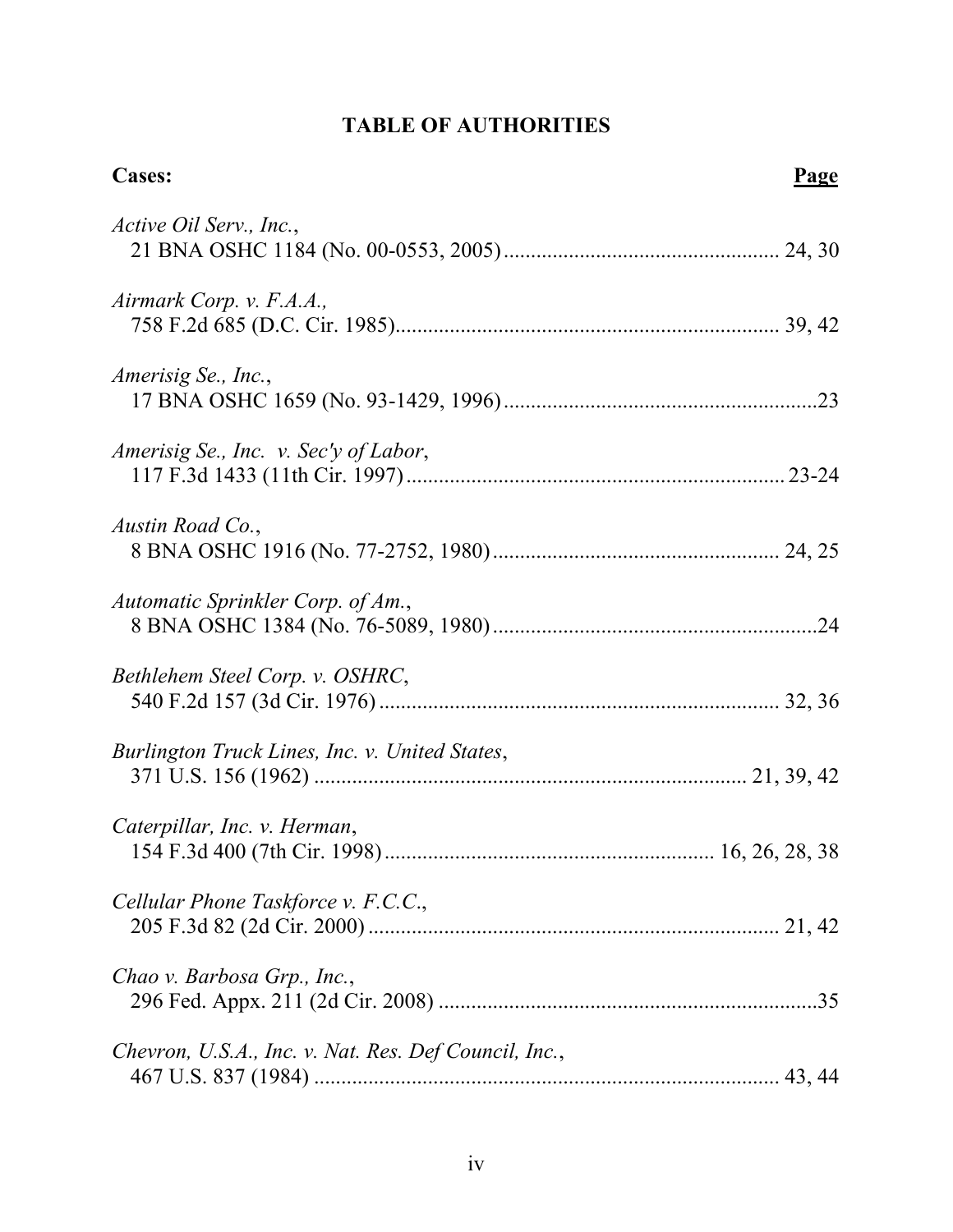| Deep S. Crane & Rigging Co.,                    |
|-------------------------------------------------|
| Deep S. Crane & Rigging Co. v. Harris,          |
| Diebold, Inc.,                                  |
| Dole v. Phoenix Roofing, Inc.,                  |
| Donovan v. Adams Steel Erection, Inc.,          |
| Dun-Par Engineered Form Co. v. Marshall,        |
| F.C.C. v. Fox Television Stations, Inc.,        |
| Farmers Coop. Grain and Supply Co.,             |
| FMC Corp.,                                      |
| George Hyman Constr. Co., v. OSHRC,             |
| Greater Boston Television Corp. v. FCC,         |
| Hamilton Fixture,                               |
| Hamilton Fixture v. Sec'y, U.S. Dep't of Labor, |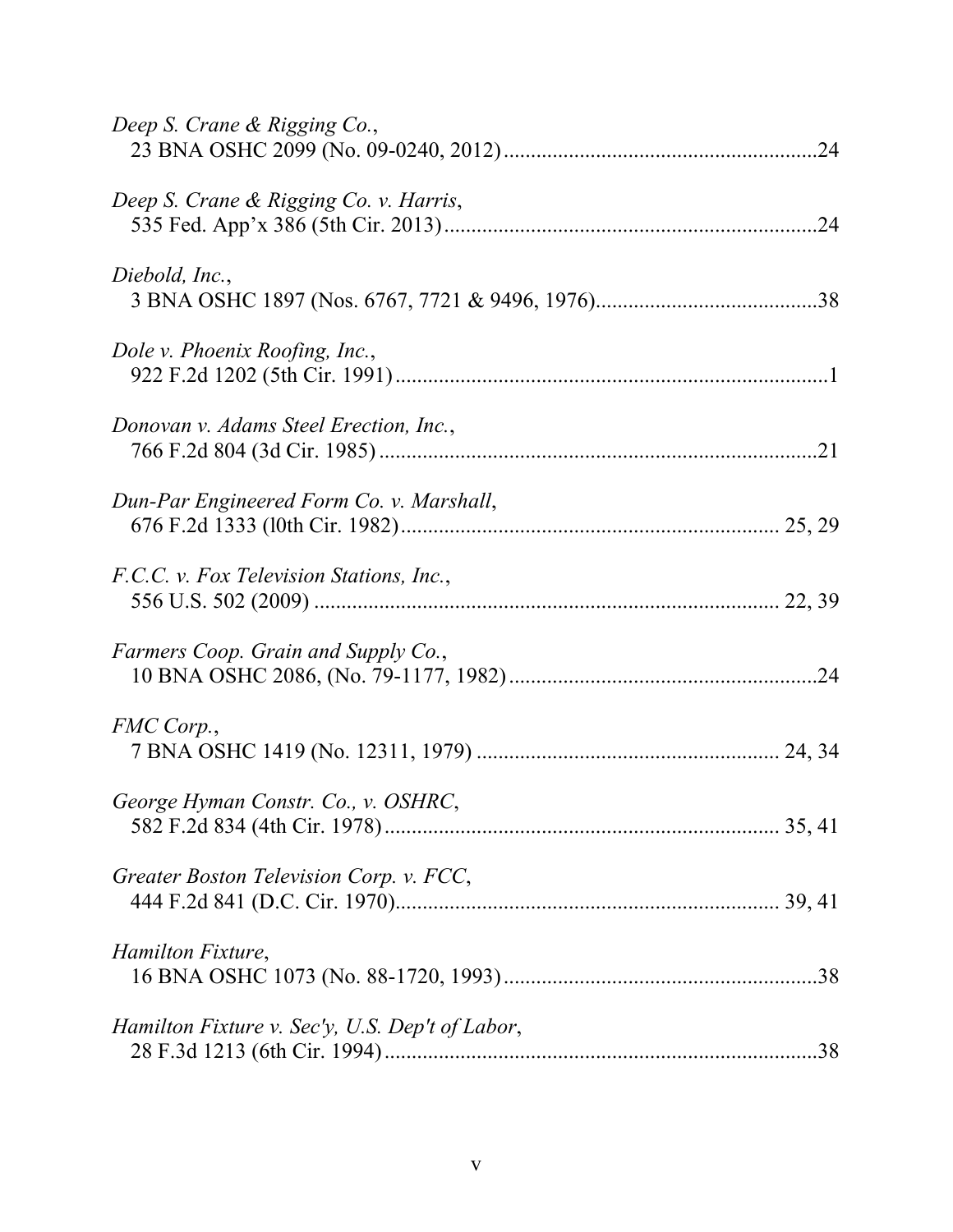| Jersey Steel Erectors,                                  |
|---------------------------------------------------------|
| Jersey Steel Erectors v. Sec'y of Labor,                |
| Jim Boyd Constr., Inc.,                                 |
| John R. Jurgensen Co.,                                  |
| Kent Nowlin Const. Co., Inc. v. OSHRC,                  |
| Lake Erie Constr. Co., Inc.,                            |
| Manganas Painting Co. v. Sec'y of Labor,                |
| Martin v. OSHRC (CF&I Steel Corp.),                     |
| Martin v. OSHRC (CF&I Steel Corp.),                     |
| Midwest Masonry, Inc.,                                  |
| Modern Cont'l / Obayashi v. OSHRC,                      |
| Monitor Constr. Co.,                                    |
| Motor Vehicle Mfrs. Ass'n v. State Farm Auto. Ins. Co., |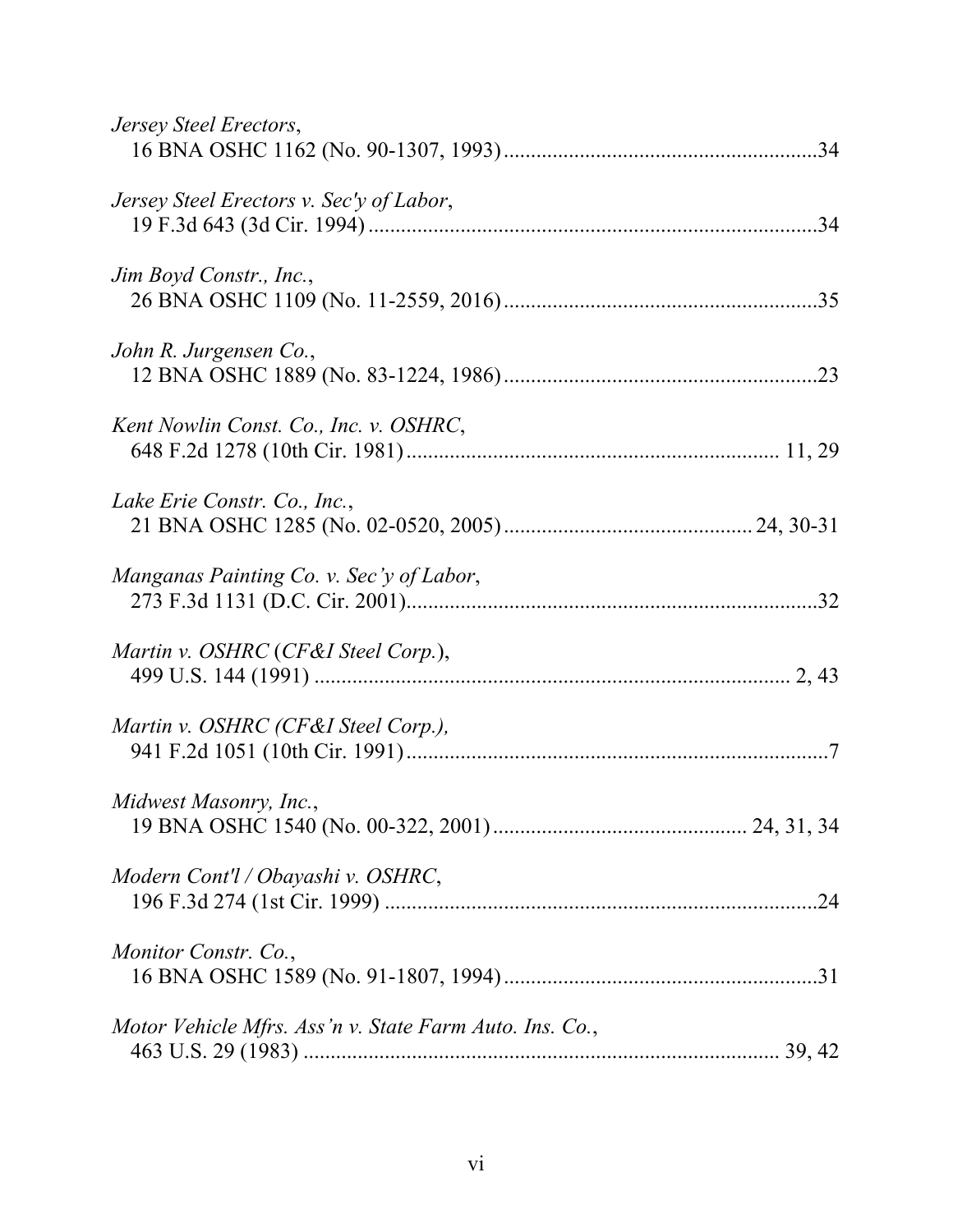| New York State Elec. & Gas Corp. v. Sec'y of Labor, |
|-----------------------------------------------------|
| Niles,                                              |
| Otis Elevator Co. v. Sec'y of Labor,                |
| Potlatch Corp.,                                     |
| Reich v. D.M. Sabia Co.,                            |
| Reich v. OSHRC (Jacksonville Shipyards),            |
| Sec'y of Labor v. ConocoPhillips Bayway Refinery,   |
| Sec'v of Labor v. Cranesville Aggregate Cos., Inc., |
| Sec'y of Labor v. Trinity Indus., Inc.,             |
| Stone Container Corp.,                              |
| Suttles Truck Leasing, Inc.,                        |
| Triumph Constr. Corp. v. Sec'y of Labor,            |
| Universal Camera Corp. v. N.L.R.B.,                 |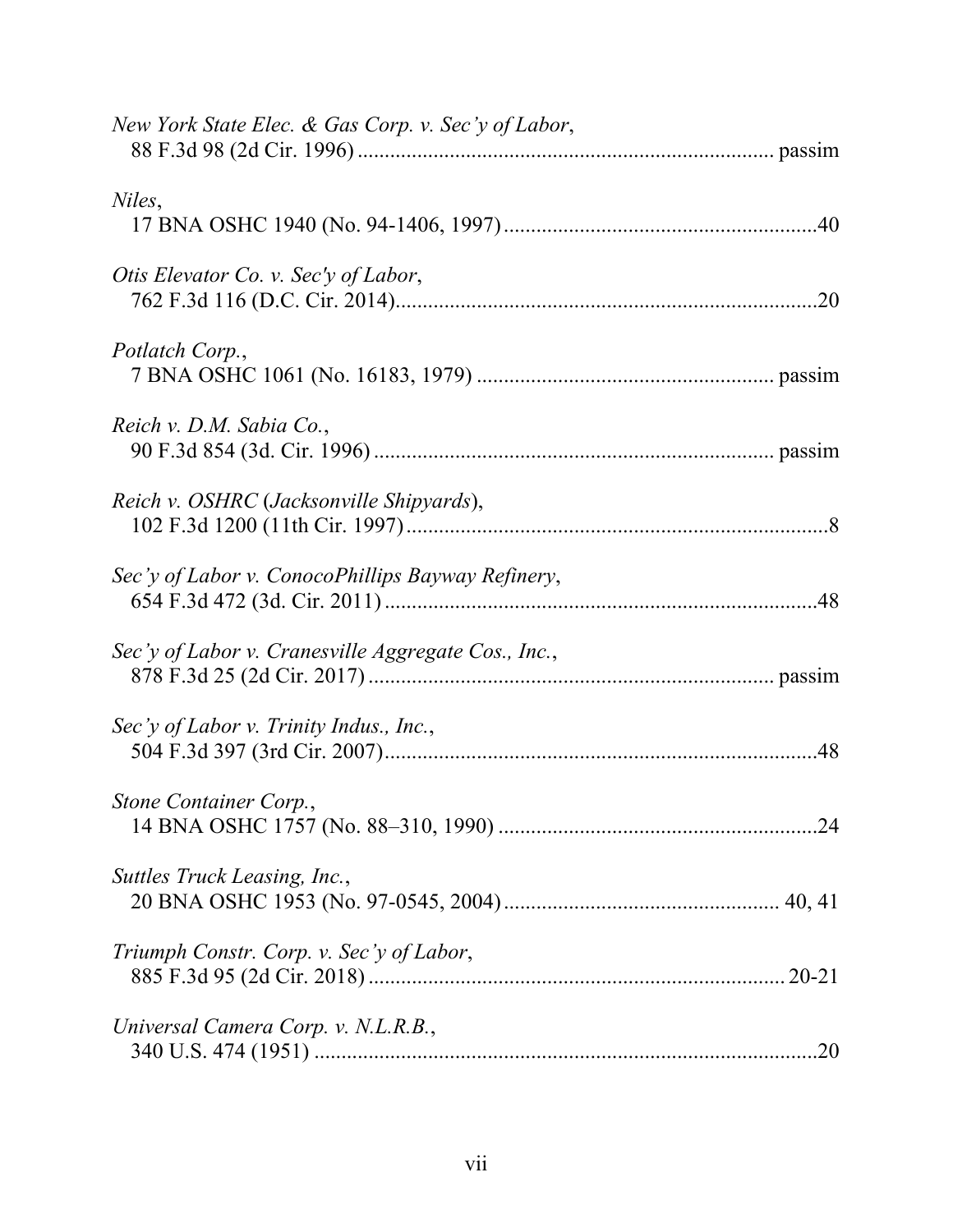| Wal-Mart Stores, Inc. v. Sec'y of Labor, |  |
|------------------------------------------|--|
|                                          |  |

# **STATUTES**

Occupational Safety and Health Act of 1970,

| <b>RULES</b> |  |
|--------------|--|
|              |  |

# **CODE OF FEDERAL REGULATIONS**

# **MISCELLANEOUS**

| Secretary of Labor's Order 1-2012 (Jan. 18, 2012), |  |
|----------------------------------------------------|--|
|                                                    |  |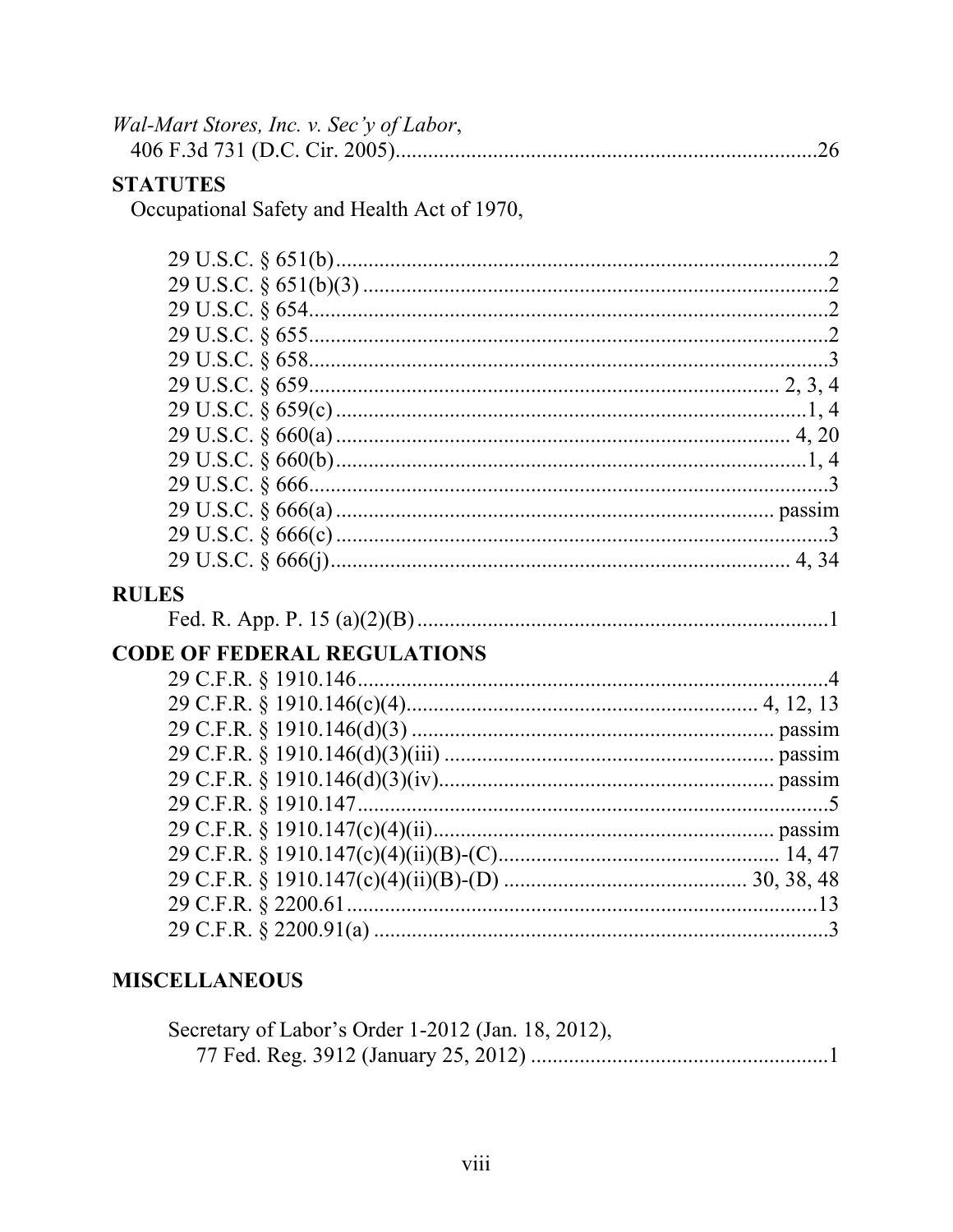| Control of Hazardous Energy Sources (Lockout/Tagout),                                                         |
|---------------------------------------------------------------------------------------------------------------|
| Permit-Required Confined Spaces,                                                                              |
|                                                                                                               |
| Federal Civil Penalties Inflation Adjustment Act Improvements Act of 2015<br>(Bipartisan Budget Act of 2015), |
|                                                                                                               |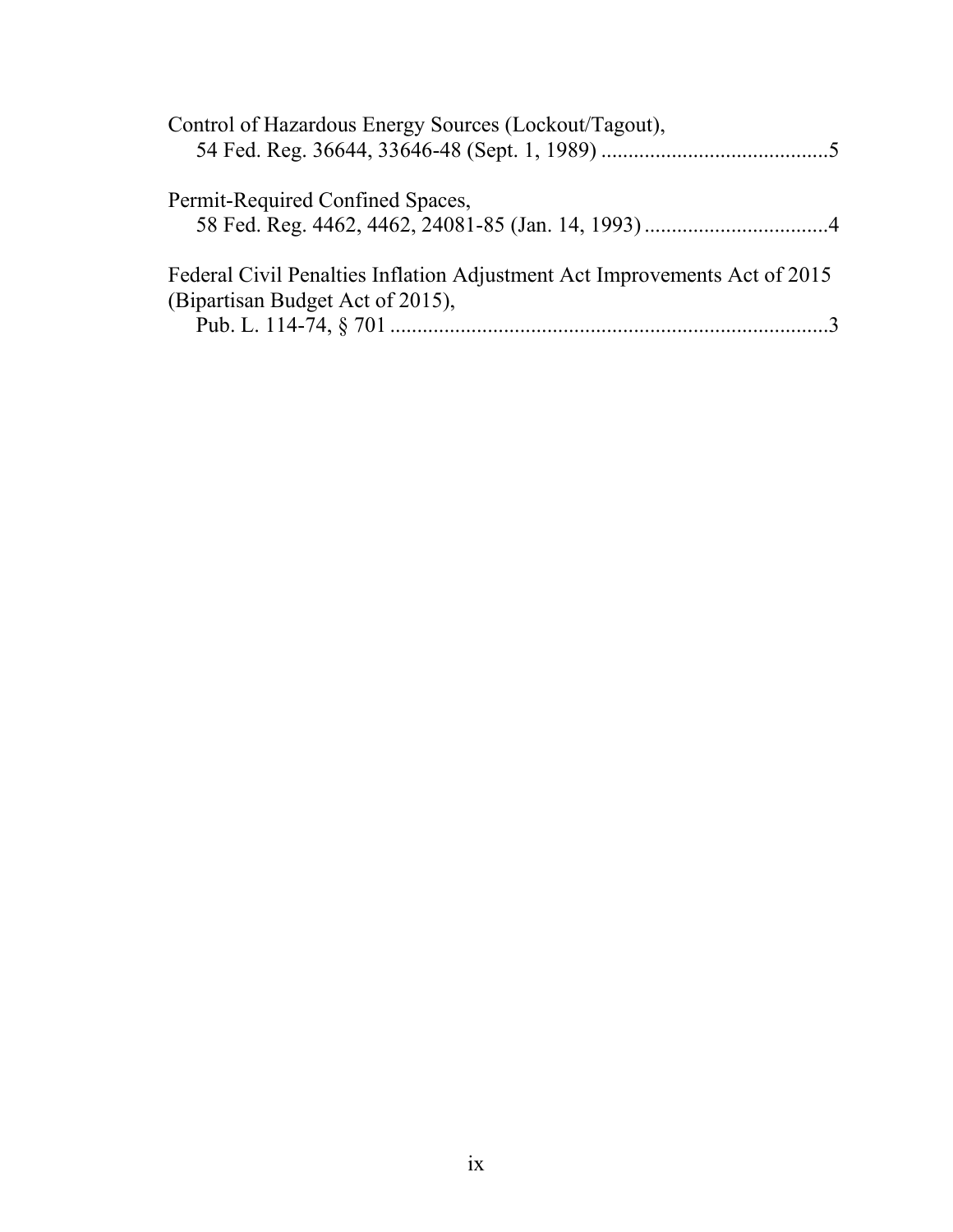#### **STATEMENT OF JURISDICTION**

<span id="page-10-0"></span>This matter arises from an Occupational Safety and Health Administration  $(OSHA)^1$  $(OSHA)^1$  enforcement proceeding before the Occupational Safety and Health Review Commission (Commission). The Commission had jurisdiction pursuant to section 10(c) of the OSH Act, 29 U.S.C.  $\S 659(c)$ . This Court has jurisdiction over this appeal pursuant to section 11(b) of the OSH Act. 29 U.S.C.  $\S 660(b)$ . The Commission issued a decision and order on July 24, 2018, which disposed of all claims involved in this proceeding. The Secretary of Labor (Secretary) filed a timely petition for review with this Court on September [2](#page-10-2)1, 2018.<sup>2</sup>

#### **STATEMENT OF THE ISSUES**

Whether the Commission erred in finding that Angelica's violations of two

OSHA safety and health standards were not properly characterized as "repeated"

under 29 U.S.C. § 666(a) because they were not "substantially similar" to

 $\ddot{\phantom{a}}$ 

Angelica's previous violations of the same standards, where the Commission failed

<span id="page-10-1"></span><sup>&</sup>lt;sup>1</sup> The Secretary responsibilities under the Occupational Safety and Health Act (OSH Act) have been delegated to an Assistant Secretary who directs OSHA. Secretary of Labor's Order 1-2012, 77 Fed. Reg. 3912 (Jan. 25, 2012). The terms "Secretary" and "OSHA" are used interchangeably in this brief.

<span id="page-10-2"></span><sup>&</sup>lt;sup>2</sup> Although the caption lists the Commission as a respondent in accordance with Fed. R. App. P. 15 (a)(2)(B) (petition for review of an agency order must "name the agency as a respondent"), the Commission is not an active party in the matter because, "[l]ike a district court, the Commission has no duty or interest in defending its decision on appeal and it has no stake in the outcome of the litigation." *Dole v. Phoenix Roofing, Inc.*, 922 F.2d 1202, 1209 (5th Cir. 1991) (citation omitted).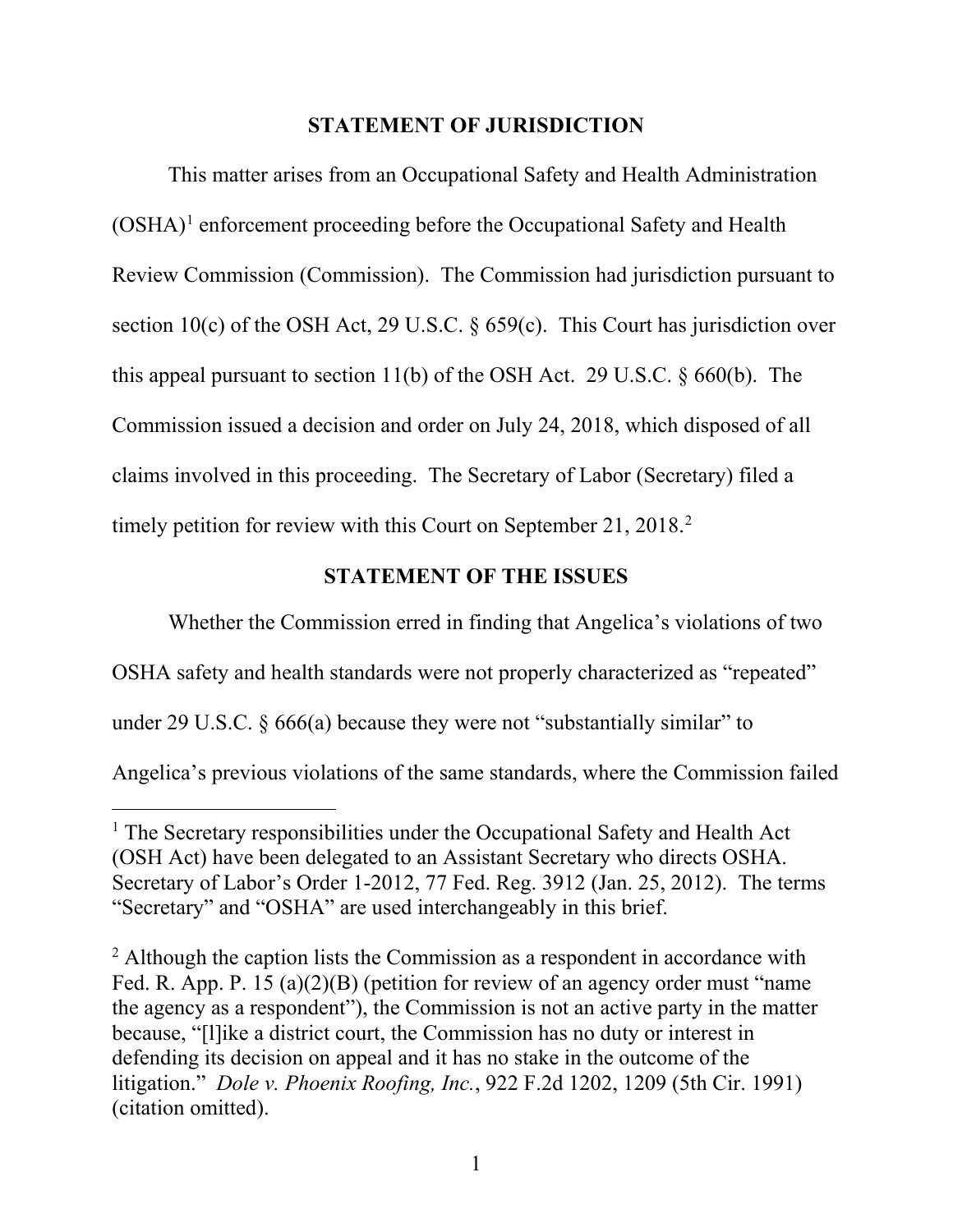<span id="page-11-0"></span>to apply the factors that drive the Commission's long-standing test for determining if two violations are substantially similar, and instead substituted a completely different set of factors that bear no relevance to whether the violations involved similar hazards and workplace conditions.

#### **STATUTORY AND REGULATORY BACKGROUND**

The OSH Act's purpose is "to assure so far as possible" safe working conditions for "every working man and woman in the Nation." 29 U.S.C. § 651(b). To advance that purpose, Congress created an "unusual regulatory structure" that divides regulatory, enforcement, and adjudicative functions between two independent administrative actors. *Martin v. OSHRC* (*CF&I Steel Corp.*), 499 U.S. 144, 151 (1991). Specifically, Congress gave the Secretary, acting through OSHA, regulatory, policymaking, and enforcement responsibilities, and conferred on the Commission, an independent body that is not part of the U.S. Department of Labor, purely adjudicative responsibilities. *Id.* at 147, 152-54.

OSHA's regulatory responsibilities include promulgating and enforcing "mandatory occupational safety and health standards," *see* 29 U.S.C. §§ 651(b)(3), 654, 655, 658, 659, and OSHA enforces its standards by conducting inspections of workplaces and issuing citations for discovered violations. *Id.* §§ 657-659. OSHA citations "describe with particularity the nature of the violation," require the employer to abate the violation, and, where appropriate, assess a civil penalty. *Id.*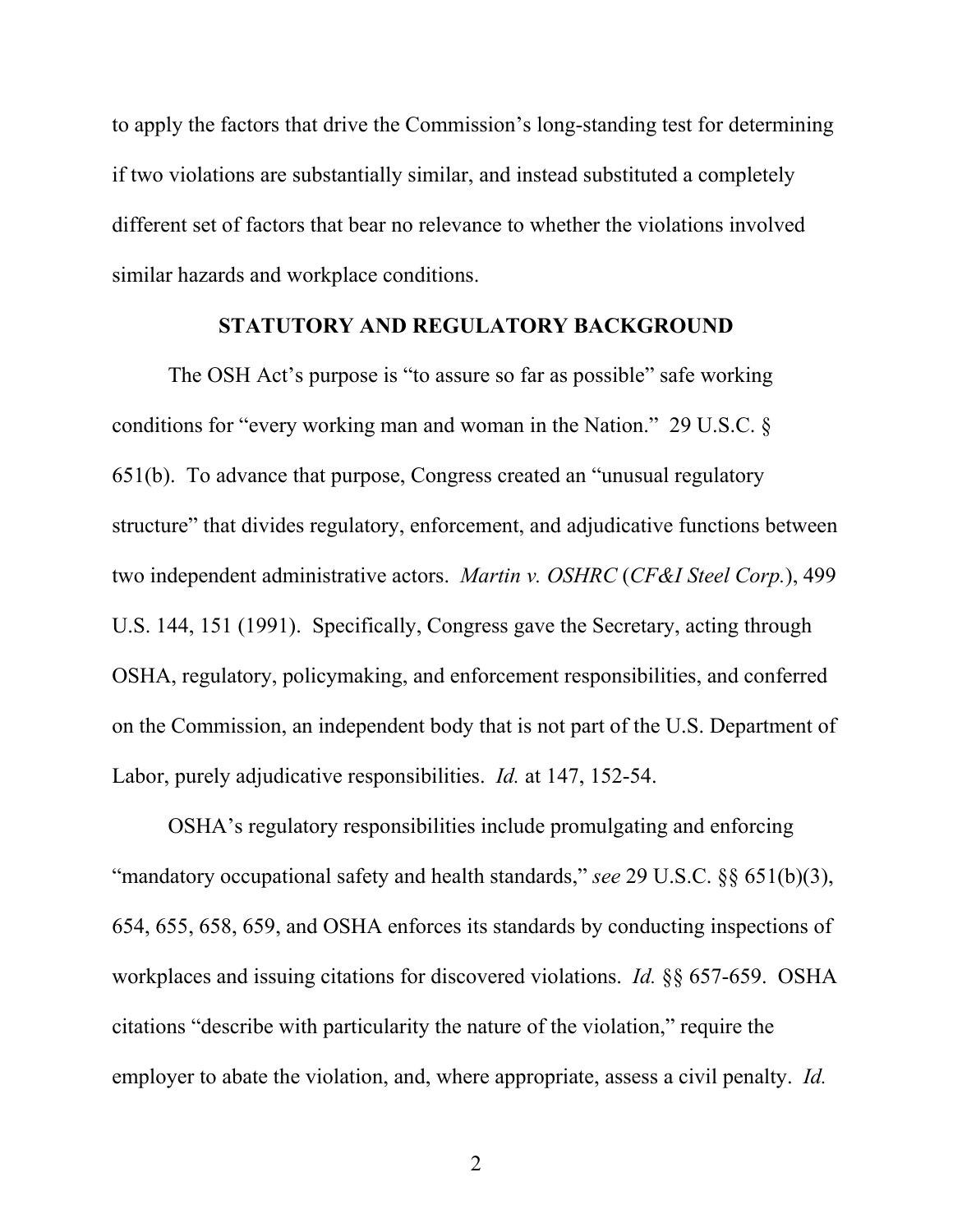§§ 658-659, 666. The purpose of these civil penalties is to provide employers with a financial incentive to prevent and abate violations of OSHA standards. 29 U.S.C. § 666.

Violations of OSHA standards are characterized as "serious," "other-thanserious," "willful," or "repeated," 29 U.S.C. § 666(a)-(c), and, at the time that OSHA issued the citations relevant to this case, the OSH Act authorized civil penalties of up to \$7000 for serious and non-serious violations, and a heightened penalty of up to \$70000 for willful and repeated violations.[3](#page-12-0) *Id.* § 666(a)-(c). A mandatory minimum penalty of \$5000 was required for "each willful violation," *id.* § 666(a), but there was (and is) no mandatory minimum penalty for a repeated violation.

When a cited employer contests a citation, an administrative law judge (ALJ) appointed by the Commission adjudicates the dispute, after which a party that is dissatisfied with the ALJ's decision may petition the three-member Commission for discretionary review. 29 U.S.C. §§ 659(c), 661(a), (j); 29 C.F.R. § 2200.91(a). OSHA proposes specific penalty amounts when it issues citations, but when an employer contests a citation, the Commission is responsible for setting the ultimate penalty amount after "giving due consideration to … the size of the

 $\overline{a}$ 

<span id="page-12-0"></span><sup>&</sup>lt;sup>3</sup> Congress has since increased the penalty amounts under the Federal Civil Penalties Inflation Adjustment Act Improvements Act of 2015, Pub. L. 114-74, § 701.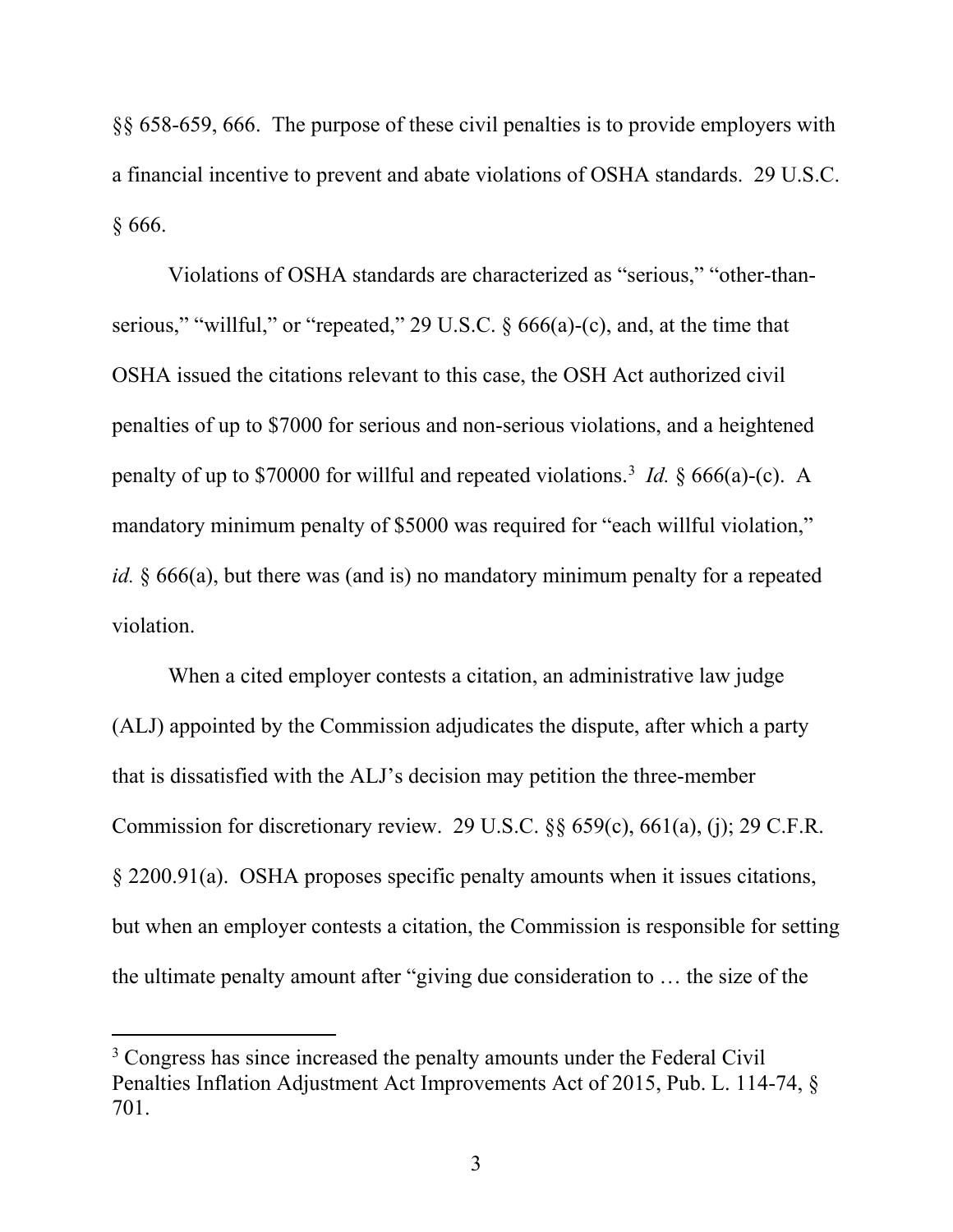business of the employer being charged, the gravity of the violation, the good faith of the employer, and the history of previous violations." 29 U.S.C. § 666(j). Final orders of the Commission are reviewable in the courts of appeals. *Id.* § 660(a)-(b).

In subpart J ("General Environmental Controls") of its general industry standards, OSHA has promulgated the permit-required confined spaces (PRCS) standard to protect employees from the dangers associated with entering confined spaces, including potential exposure to a hazardous atmosphere, an engulfing material, or an internal configuration that could trap or asphyxiate an entrant. 29 C.F.R. § 1910.146; Permit-Required Confined Spaces, 58 Fed. Reg. 4462, 4462, 24081-85 (Jan. 14, 1993) (confined spaces "pose special dangers for entrants because their configurations hamper efforts to protect entrants from serious hazards," including asphyxiation due to toxic or oxygen-deficient atmospheres, and the release of energy and material in the confined space). Where an employer allows its employees to enter a permit-required confined space, the employer must develop and implement a written PRCS program, 29 C.F.R. § 1910.146(c)(4), and such programs must include, at a minimum, procedures for "[i]solating the permit space" and "[v]erifying that conditions in the permit space are acceptable for [the duration of an authorized] entry." *Id.* § 1910.146(d)(3)(iii), (vi); *see* § 1910.146(b) (defining "isolation" as "the process by which a permit space is removed from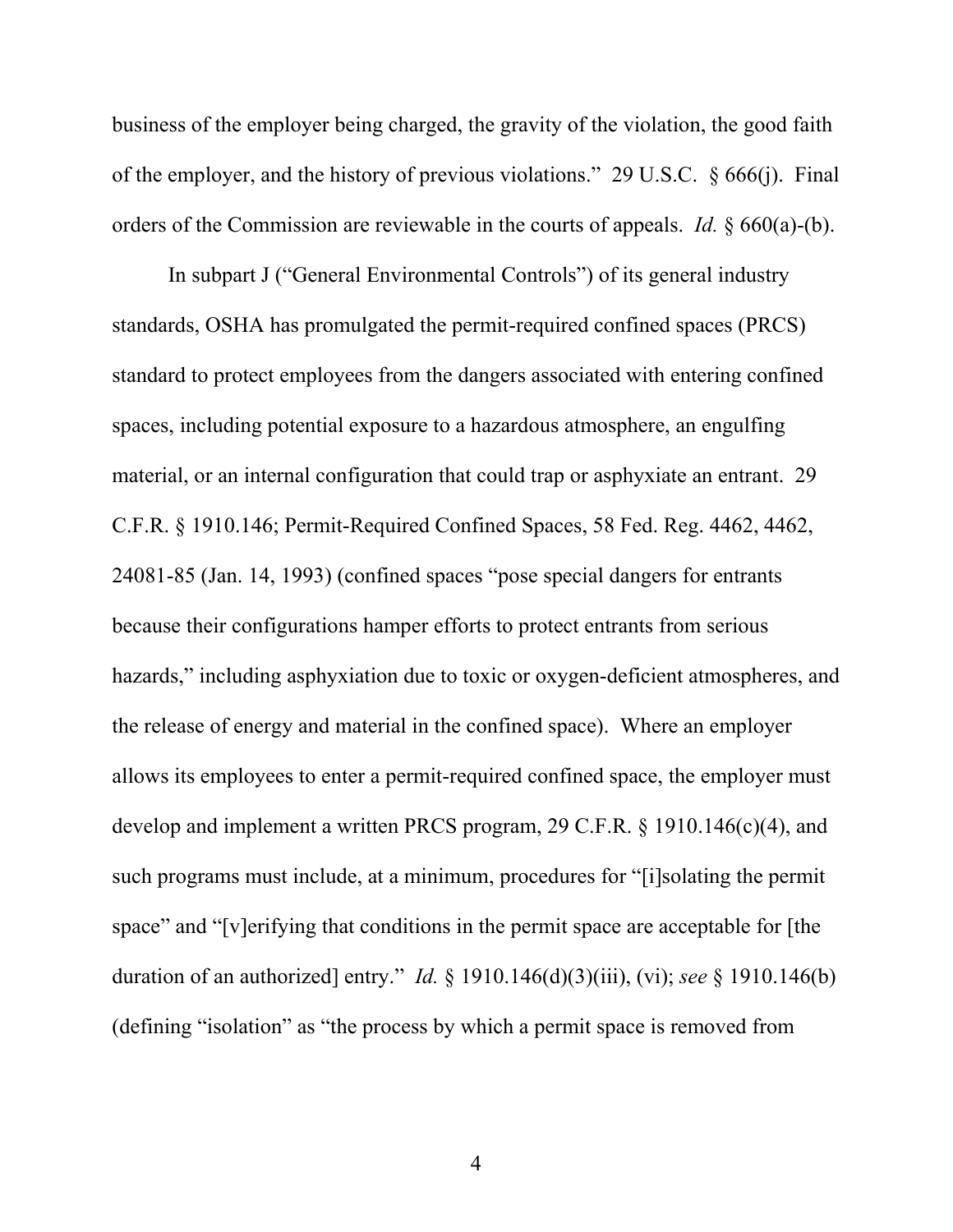service and completely protected against the release of energy and material into the space ...").

Subpart J also contains standards that govern "[t]he control of hazardous energy (lock-out/tag-out)." 29 C.F.R. § 1910.147. The lock-out/tag-out, or "LOTO," standard requires employers to establish a program to prevent the unexpected energization of machines or equipment, or the release of stored energy, that could injure employees who perform "servicing and/or maintenance" on a machine or equipment. *Id.* §§ 1910.147(a)(1)(i) & (3)(i), (a)(2)(i) & (ii); *see*  Control of Hazardous Energy Sources (Lockout/Tagout), 54 Fed. Reg. 36644, 33646-48 (Sept. 1, 1989) (discussing the hazards targeted by the LOTO standard). The LOTO standard requires that employers develop an "[e]nergy control program" to articulate the "energy control procedures" that will "ensure that before any employee performs any servicing or maintenance … the machine or equipment [will] be isolated from the energy source and rendered inoperative." *Id.* § 1910.147(c)(1).

Section 1910.147(c)(4) of the LOTO standard specifies the minimum contents of these written energy control procedures, and demands that such procedures "clearly and specifically outline the scope, purpose, authorization, rules, and techniques to be utilized for the control of hazardous energy and the means to enforce compliance." *Id.* § 1910.147(c)(4)(ii). Such procedures must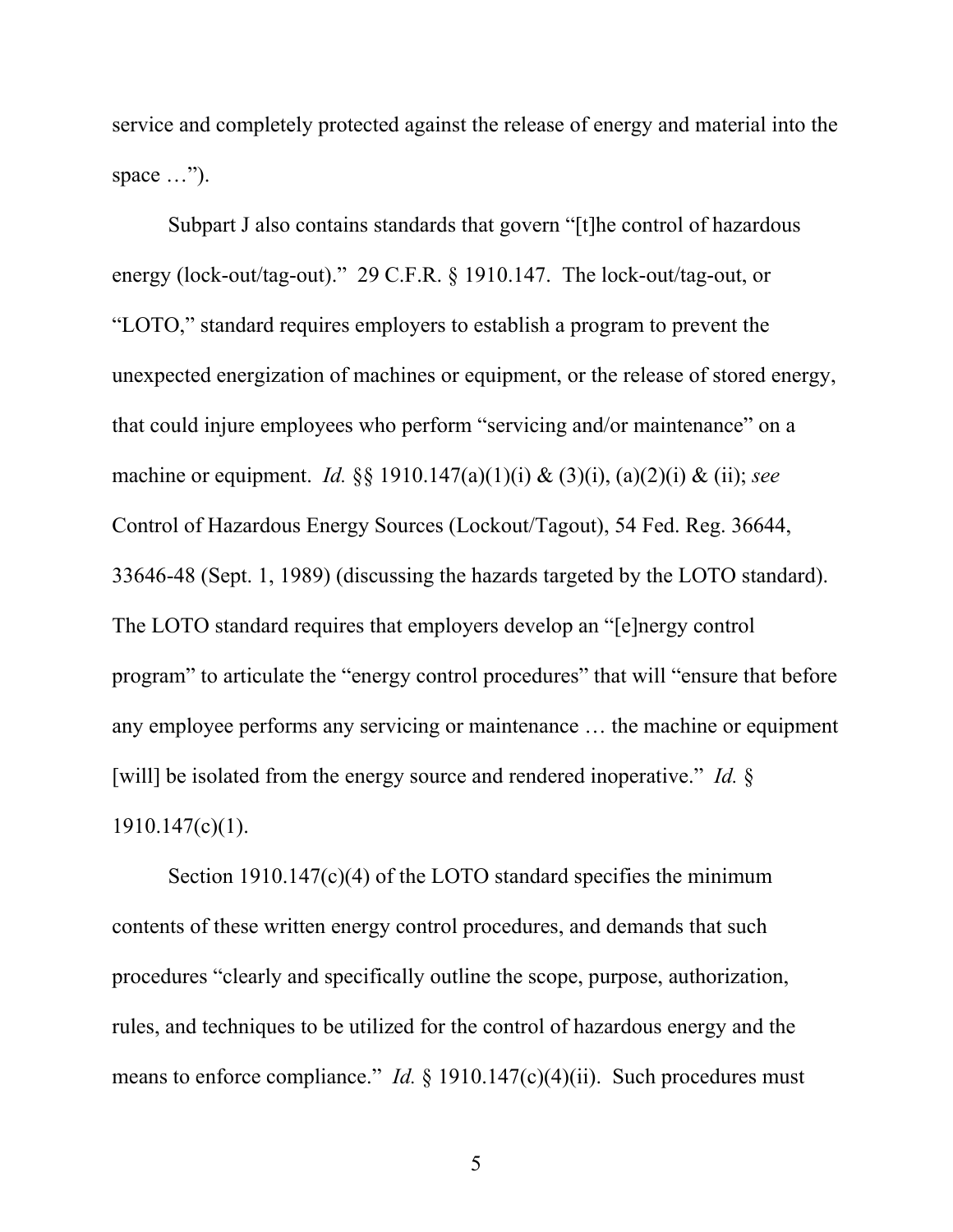<span id="page-15-0"></span>include "[s]pecific procedural steps for shutting down, isolating, blocking and securing machines or equipment to control hazardous energy," "for the placement ... of lockout devices," and "for testing a machine or equipment to determine and verify the effectiveness of lockout devices … and other energy control measures." *Id.* § 1910.147(c)(4)(ii)(B)-(D).

#### **STATEMENT OF THE CASE**

OSHA launched an inspection of Angelica's commercial laundry facility in Ballston Spa, New York on June 5, 2008. SPA-1.[4](#page-15-1) On September 30, 2008, OSHA issued citations to Angelica that, as amended, alleged fourteen violations of OSHA standards and proposed a total civil penalty of \$58,525. [5](#page-15-2) SPA1; APP1-19, 27-30. Angelica contested the citations, and on August 27, 2012, ALJ John H. Schumacher issued a decision that affirmed two citation items and vacated all remaining citation items. SPA38-77.

On September 20, 2012, the Secretary filed a petition for discretionary

 $\ddot{\phantom{a}}$ 

<span id="page-15-1"></span><sup>4</sup> Citations to the Commission's and ALJ's decisions use the page numbers in the Special Appendix ("SPA[#]"), while the citations to record documents use the page numbers in the Appendix to the Brief for the Secretary of Labor ("APP[#]").

<span id="page-15-2"></span><sup>5</sup> OSHA initially issued two citations, one of which contained eleven citation items (three of which had sub-items) alleging serious violations, and the other of which contained a single item alleging an other-than-serious violation. *See* APP1-16. After Angelica contested the citations to the Commission, the Secretary withdrew the other-than-serious citation, and also amended four of the items in the remaining serious citation to re-characterize them as "repeated," including the two citation items at issue in this case. *See* APP27-30.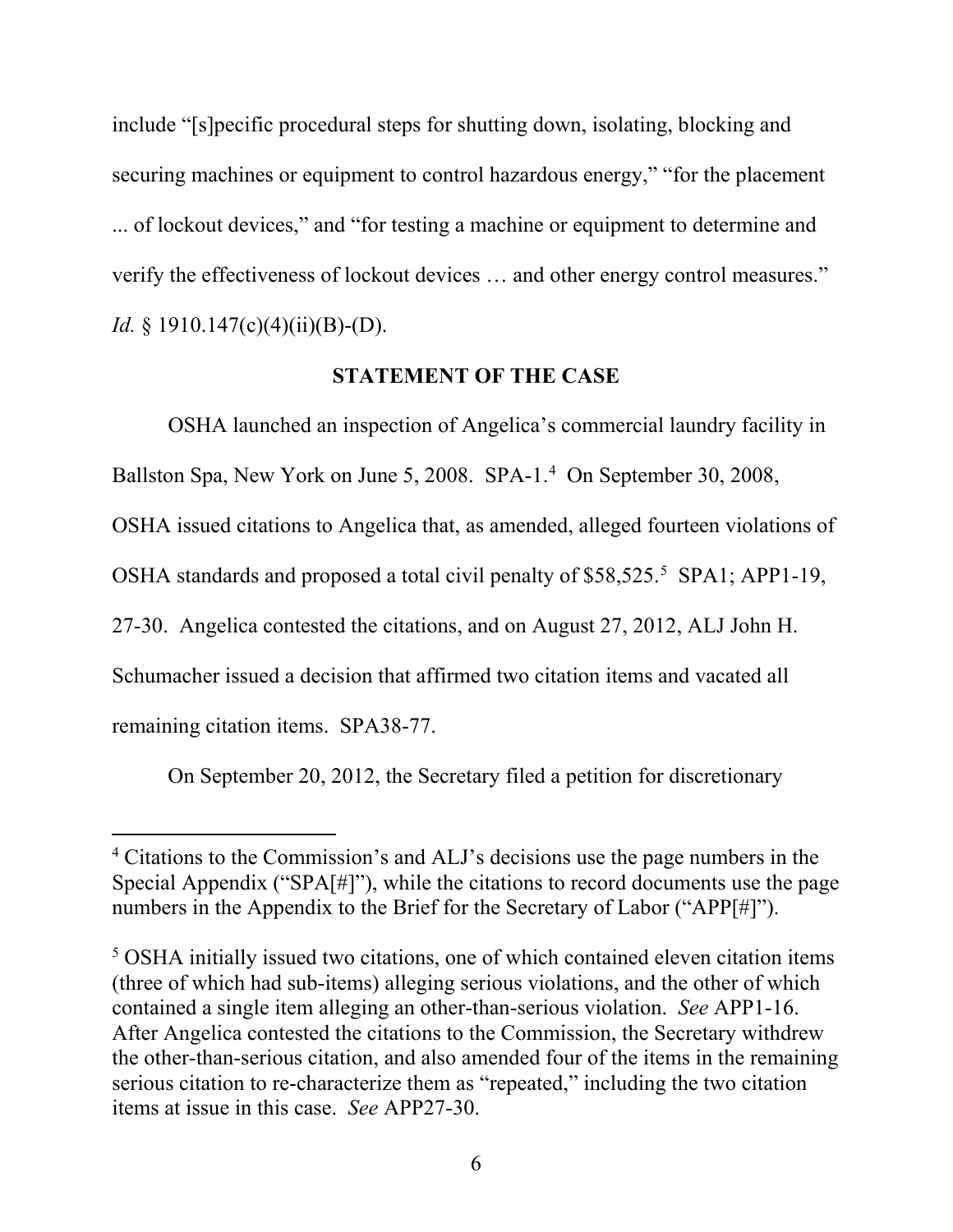review requesting that the Commission review the ALJ's decision to vacate two citation items: Item 2b (instances (b) and (c) only), which alleged a repeated violation of 29 C.F.R. § 1910.146(d)(3) due to insufficient isolation and verification procedures in Angelica's PRCS program for its continuous batch washers (CBWs), and item 8, which alleged a repeated violation of § 1910.147(c)(4)(ii) due to insufficient LOTO procedures for several commercial laundry machines, including the CBWs. *See* APP64-93. The Commission granted review, and on July 24, 2018, issued a decision and order that affirmed citation items 2b and 8, but found that the violations were not properly characterized as repeated. SPA1-23. The Secretary timely filed petition for review with this Court on September 21, 2018, to challenge the Commission's determination that Angelica's violations could not be characterized as repeated.

Angelica has not appeared through counsel in this matter and is in default on the appeal. As explained in the letters to the clerk that the Secretary filed on October 22, 2018, and that Angelica's counsel during the Commission proceeding filed on December 3, 2018, Angelica filed for bankruptcy during the pendency of the Commission's review, and will not be defending the Commission's decision in opposition to this petition for review. The status of Angelica's business, however, does not impact this Court's authority to review the Commission's final order. *See Martin v. OSHRC (CF&I Steel Corp.)*, 941 F.2d 1051 (10th Cir. 1991) (employer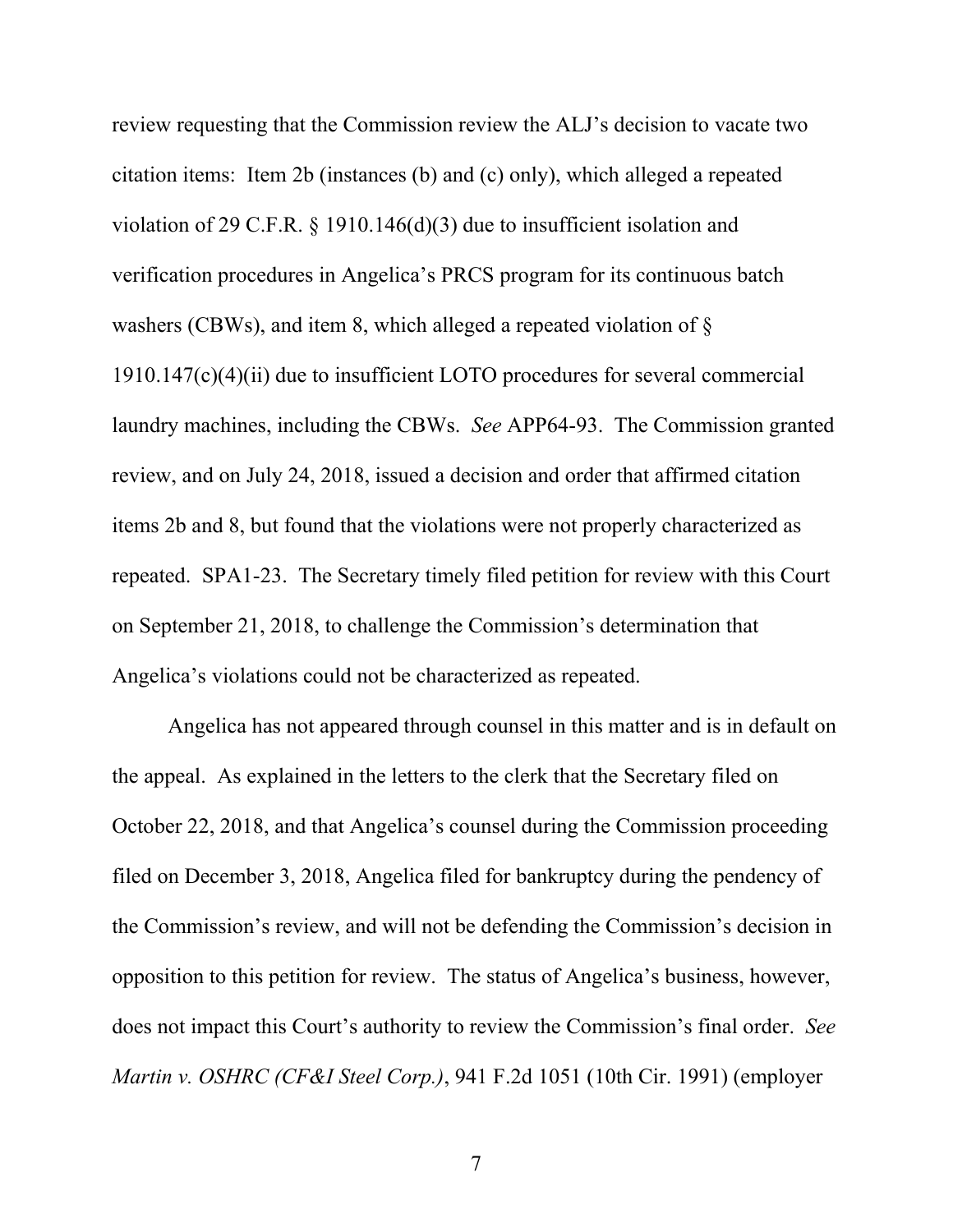<span id="page-17-0"></span>filing for bankruptcy does not prevent the Court from reviewing a Commission order); *Reich v. OSHRC* (*Jacksonville Shipyards*), 102 F.3d 1200, 1202-03 (11th Cir. 1997) (employer's cessation of business does not render the proceeding moot).

#### **STATEMENT OF FACTS**

#### **I. OSHA Cites Angelica For Repeated Violations of the LOTO and PRCS Standards.**

This case arose from a 2008 OSHA inspection of Angelica's commercial laundry facility in Ballston Spa, New York. Angelica's employees laundered soiled linens by operating a series of interconnected machines that were configured in a "wash alley," and also performed service and maintenance activities on those machines. APP51 (Stipulated Fact (Stip). ⁋ 5); *see* APP236, 322; SPA1-2.

The machines at Angelica's Ballston Spa facility included two continuous batch washers (CBWs), each of which consisted of a long, cylindrical tunnel with eight washer modules. APP51-53 (Stip. ⁋⁋ 7, 8, 20, 21); *see* APP156, 236, 239-40, 243, 395 (Figure 3); SPA2. An auger, akin to a large corkscrew, ran through the center of each CBW and spun water and linens as the linens passed through the CBW's modules. APP52-53 (Stip. ⁋⁋ 20, 21); APP395 (Figure 3); *see also* APP148, 240; SPA4. An electric motor drove a chain-and-sprocket that turned the CBW's tunnels, while compressed air delivered hot water, steam, and wash chemicals into the CBW's tunnels. APP53 (Stip.  $\mathbb{P}$  24-25), 143, 144, 243-44, 336 (§ 5.15); SPA4. The CBWs thus had several energy sources, including thermal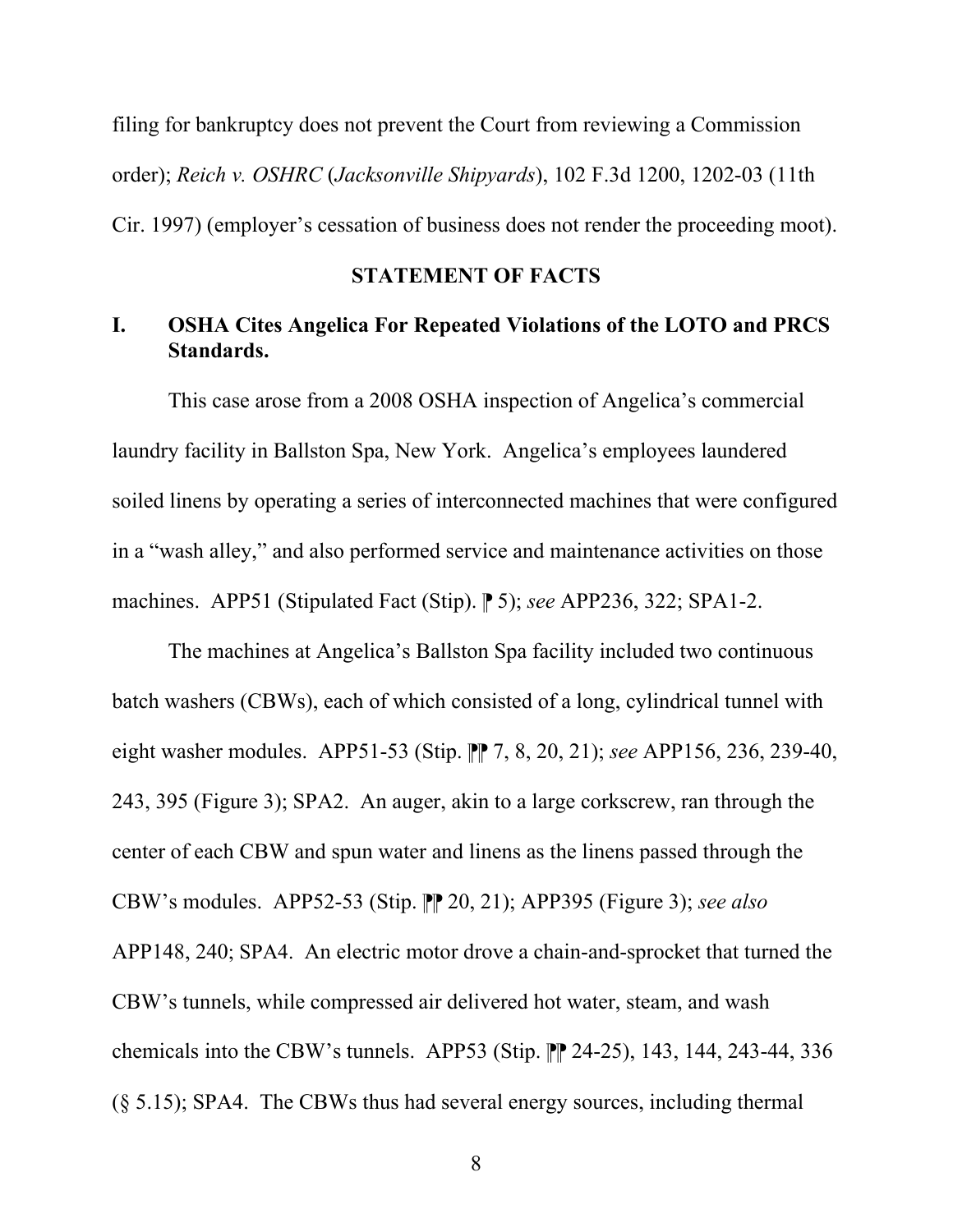energy (from steam), electrical energy, mechanical energy, and compressed air. APP136, 144, 145, 243-44, 336 (§ 5.15); SPA4-5.

Angelica employees were required to enter the CBWs' tunnels when a CBW needed maintenance, and particularly, when linens became jammed or lodged inside a tunnel. APP53 (Stip. ⁋ 28), 146-47, 242, 250-51, 261; *see also* APP323- 43, 395 (Figure 3); SPA7. Employees had limited visibility once inside a CBW and could not see from one end to the other. APP148. If a CBW was not properly shut off, locked out, and purged of washing fluids before an employee entered its tunnels, the employee would be exposed to myriad hazards, including heat hazards, mechanical and electrical hazards, hazardous energy sources (steam, electrical, mechanical, and compressed air), as well as poison, suffocation, and asphyxiation hazards.[6](#page-18-0) APP135, 136, 137, 143, 243-44; *see* APP391-96 (documents created by the CBWs' manufacturer identifying hazards posed by the machine, including "[p]anic and [i]solation [h]azards," "[c]hemical [b]um [h]azards," "[p]oison and [s]uffocation [h]azards," "[b]um and [h]eat [p]rostration [h]azards," "[b]iological

 $\overline{a}$ 

<span id="page-18-0"></span><sup>&</sup>lt;sup>6</sup> In addition to the CBWs, Angelica had a laundry press, which "pressed the water" out of the linen" and into a "cake," and would pose a crushing hazard if its energy sources were not properly locked-out before an employee cleared a laundry jam from it. APP52, 60 (Stip.  $\mathbb{P}$  16-17, 71), 154, 162, 236, 241, 381-90; SPA2, 8-9. Angelica also had seven dryers that were heated by natural gas and used electrical energy to rotate a mechanical drum, and if not properly locked-out before clearing a laundry jam, the dryers would pose mechanical, heat, and asphyxiation hazards, and a potentially hazardous atmosphere. APP130-31, 264-65, 358, 373-80, 423, 426, 438; SPA2-3, 5.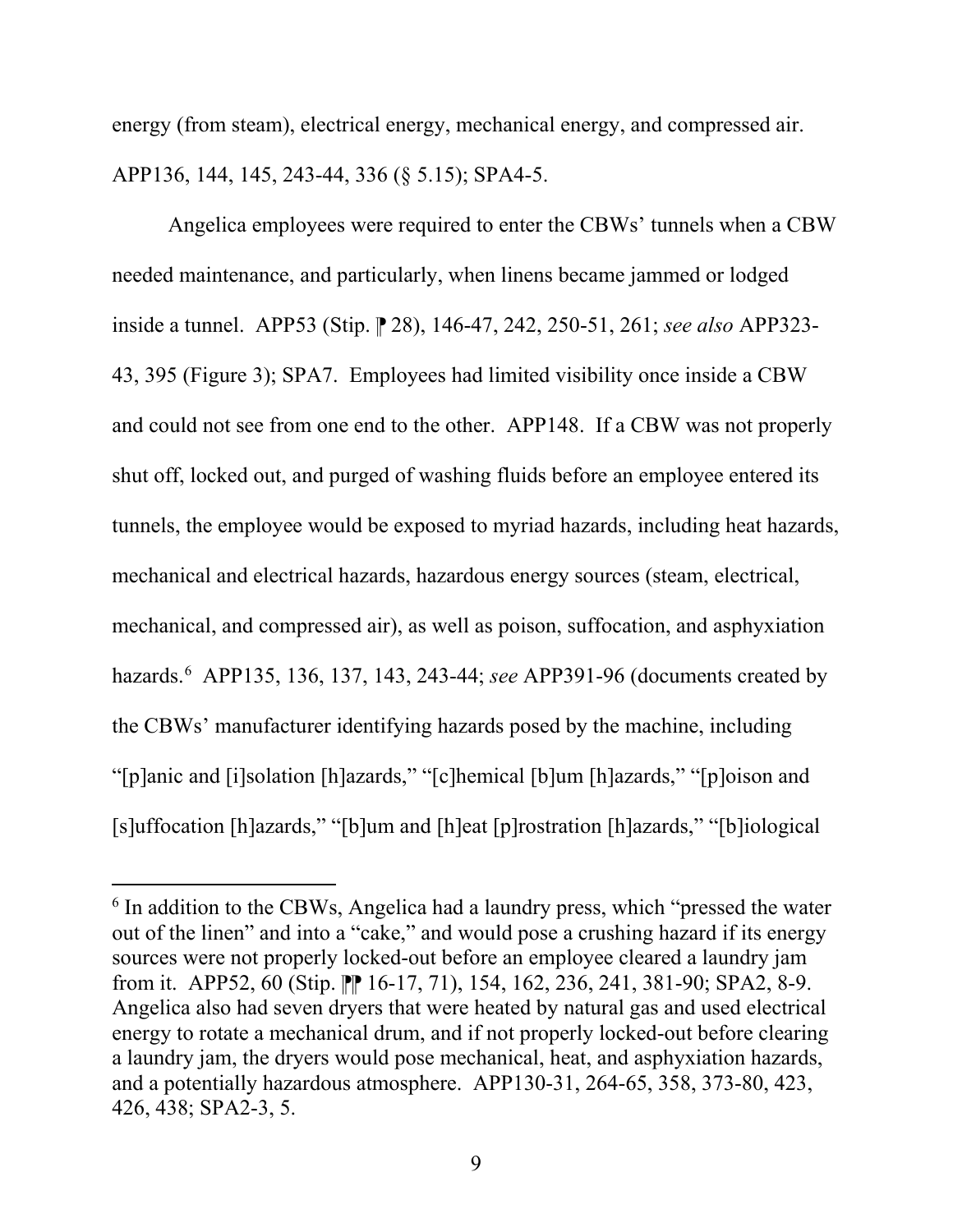[h]azards," an "[e]lectrocution [h]azard," and a "[c]rush [h]azard," and noting "[i]f not thoroughly purged, flushed, cooled, and drained, modules may contain toxic gases that can kill or injure you if inhaled").

On June 5, 2008, OSHA initiated an inspection of the Ballston Spa facility after the facility appeared on a list of high-hazard industries. APP405; SPAl. OSHA Compliance Safety and Health Officer (CSHO) Margaret Rawson visited the facility three times, interviewed employees and management personnel, and reviewed Angelica's PRCS and LOTO programs. SPA34. OSHA issued citations to Angelica on September 30, 2008, alleging numerous violations of OSHA standards, including the citation items at issue in this case (item 2b, instances (b) and (c), and item 8, of Citation 1), which, as amended, alleged repeat violations of 29 C.F.R. §§ 1910.146(d)(3) and 1910.147(c)(4)(ii). SPA2; APP1-19, 27-30.

Specifically, the CBWs' tunnels were permit-required confined spaces*,* and item 2b alleged that Angelica's written PRCS program, which was comprised of several documents,<sup>[7](#page-19-0)</sup> violated 29 C.F.R. § 1910.146(d)(3) because it lacked specific instructions for verifying that electrical power had been shut off to the CBWs

 $\overline{a}$ 

<span id="page-19-0"></span><sup>7</sup> Angelica's PRCS program consisted of a general confined space entry program, a section of its safety and health manual, documents provided by the CBWs' manufacturer, and the complete LOTO program for the CBWs. APP56 (Stip.  $\mathbb P$ ) 47), 244-46, 323-96. Note that the parties' stipulated facts cite to McDonough Ex. 3 (APP323-43) and Rawson Ex. 5 (APP557-577) interchangeably because they are the same document ("Procedure SFY-1100: Confined Spaces Entry"). *See* APP57- 58 (Stip. ⁋⁋ 55-56) (noting that the exhibits are interchangeable).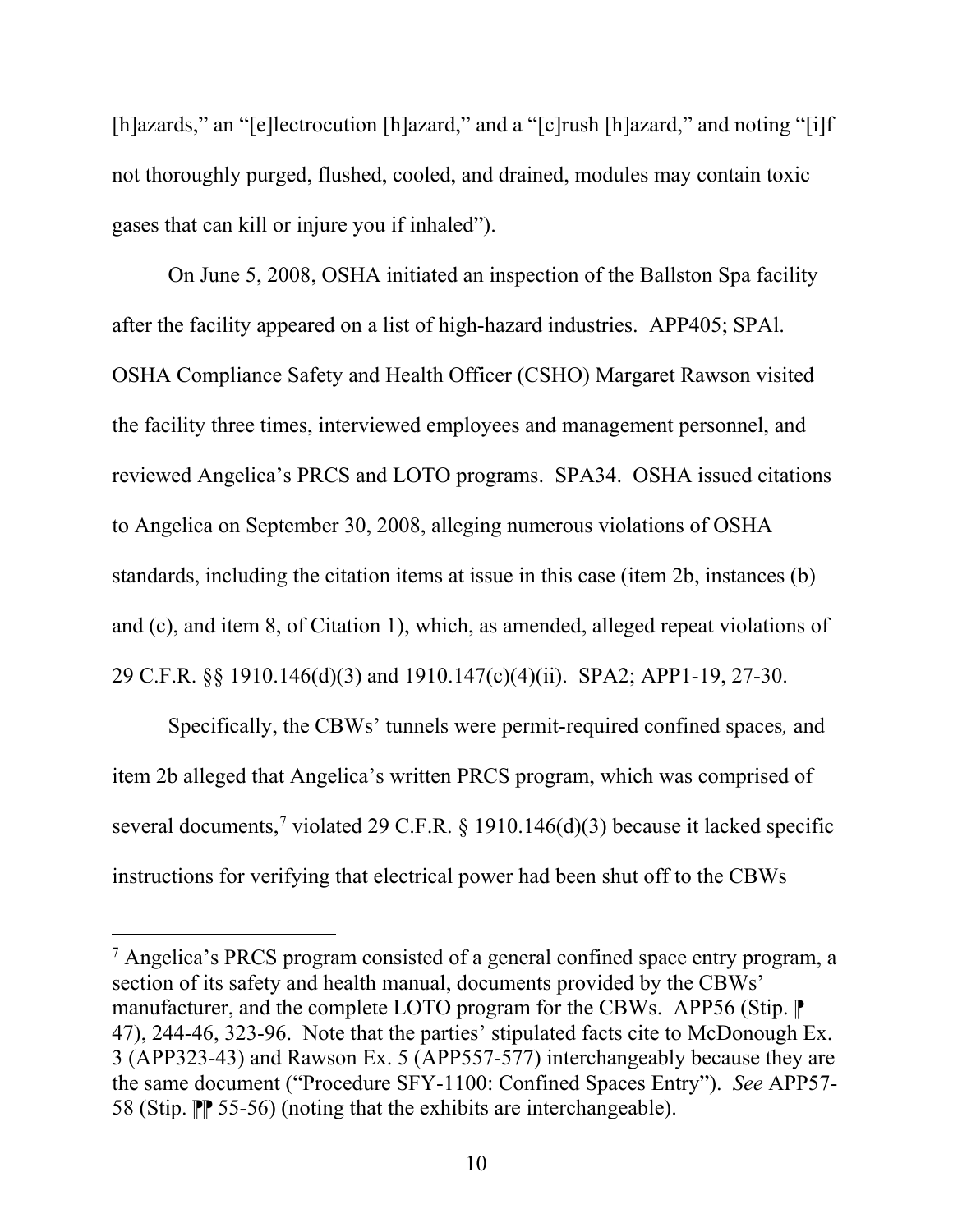(instance b), or isolating the CBWs' from the energy and potentially hazardous materials (water, steam, liquid chemicals, and compressed air) that could be released through the CBWs' valves (instance c). APP578-80; SPA10-15, 50-51.

Angelica's LOTO program was also comprised of several documents, $\delta$  and item 8 of OSHA's citation alleged that Angelica's LOTO procedures for its commercial laundry machines, including its CBWs, violated 29 C.F.R. §  $1910.147(c)(4)(ii)$  because they lacked sufficiently specific instructions for locking out the energy sources to the machines or verifying that an attempted lock-out had been successful. APP581-82; SPA4-9, 65.

OSHA characterized both items 2b and 8 as repeated because Angelica had previously violated 29 C.F.R. §§ 1910.146(d)(3) and 1910.147(c)(4)(ii) at another commercial laundry facility in Edison, New Jersey. [9](#page-20-1) On July 2, 2004, OSHA

<span id="page-20-0"></span> $\overline{a}$ <sup>8</sup> Angelica's LOTO program consisted of a section of its general safety and health manual, a general LOTO program, LOTO surveys for specific machines, and the relevant portions of the manufacturer's operating manual. APP56 (Stip.  $\lceil 47 \rceil$ , 244-46, 352-96.

<span id="page-20-1"></span> $9$  A violation is properly characterized as "repeated" under 29 U.S.C. § 666(a) "if, at the time of the alleged repeated violation, there was a Commission final order against the same employer for a substantially similar violation." *Potlatch Corp.*, 7 BNA OSHC 1061, 1063 (No. 16183, 1979) (*Potlatch*)."The obvious purpose of [the repeated characterization] is to encourage employers who have previously violated a standard to take the necessary precautions to prevent the recurrence of similar violations." *Kent Nowlin Const. Co., Inc. v. OSHRC*, 648 F.2d 1278, 1282 (10th Cir. 1981); *see also Reich v. D.M. Sabia Co.*, 90 F.3d 854, 860 (3d. Cir. 1996) ("Enhanced liability for a second or subsequent violation of the same or similar regulation or standard is appropriate because once an employer has been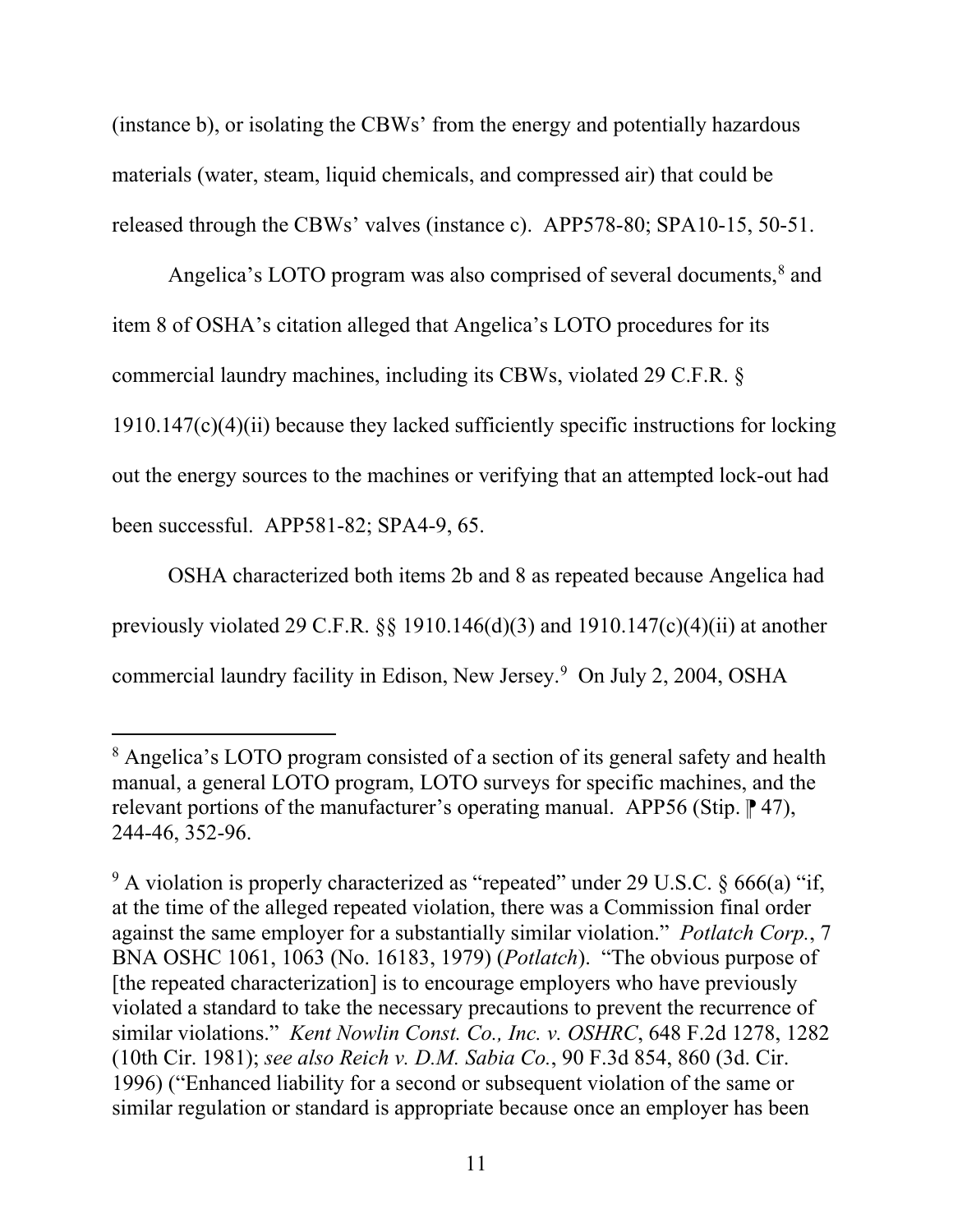issued Angelica a citation alleging a serious violation of  $\S$  1910.147(c)(4)(ii) because Angelica did not have site-specific LOTO procedures for the machines in its "production area." APP669; SPA18-19. The citation stated that Angelica's LOTO procedures needed to identify the locations of the machines' energy sources, and the means for isolating those energy sources, and noted that Angelica's employees were exposed to hazards when they "perform[ed] maintenance/servicing including clearing jams on machinery such as but not limited to tunnel washers." *Id.*; *see* APP127 ("tunnel washers" refers to CBWs). That same day, OSHA also issued Angelica a citation alleging a willful violation of 29 C.F.R. § 19[10](#page-21-0).146(c)(4)<sup>10</sup> because Angelica's PRCS program did not "protect[ ] … employee(s) who enter tunnel washers to remove jammed/clogged laundry." APP662; SPA17. OSHA's citation noted that the "critical deficiencies" in Angelica's PRCS program included a lack of procedures for isolating the CBWs' tunnels from thermal and mechanical energy sources. *Id*.

OSHA and Angelica ultimately resolved the Edison citations in a settlement agreement, which became a final order of the Commission on August 15, 2005.

found to have violated the Act, it is reasonable to expect that extra precautions will be taken to prevent a 'repeated" violation.").

<span id="page-21-0"></span><sup>10</sup> Paragraph (c)(4) of the PRCS standard requires employers to "develop and implement a written permit space program that complies with [the PRCS standard]," including the requirements of  $\S$  1910.146(d). 29 C.F.R.  $\S$ 1910.146(c)(4).

 $\overline{a}$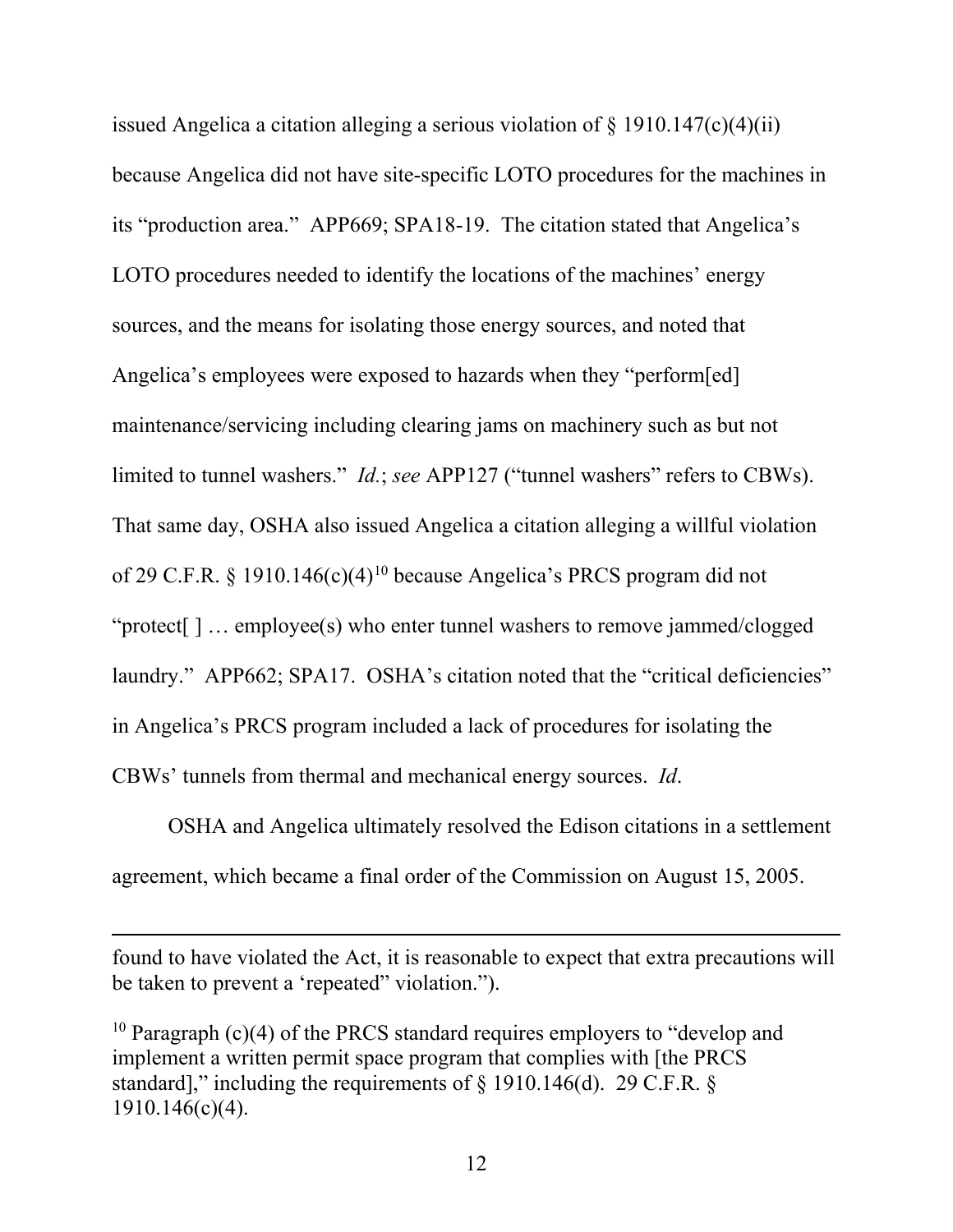<span id="page-22-0"></span>APP94-116. The settlement left the serious violation of 29 C.F.R. § 1910.147(c)(4)(ii) unchanged, and broke down the willful violation of 29 C.F.R.  $\delta$ 1910.146(c)(4) into six serious violations of the PRCS standard, including a serious violation of § 1910.146(d)(3). *Id.* 

## **II. The ALJ Vacates the Alleged Violations of 29 C.F.R. §§ 1910.146(d)(3) and 1910.147(c)(4)(ii), but the Commission Affirms the Violations, and Rejects the Secretary's Characterization of the Violations as Repeated.**

Angelica contested OSHA's citations, and pursuant to 29 C.F.R. § 2200.61, the Secretary and Angelica agreed to forgo an administrative hearing and submitted to the ALJ a fully stipulated record upon which to decide the case, which included deposition transcripts, exhibits, and an extensive list of agreed-upon facts. APP62 (Stip.  $\mathbb{P}$  92); SPA1 n.2, 39. On August 27, 2012, the ALJ issued a decision that affirmed two citation items, but vacated all remaining citation items, including the citation items now before the court: the alleged repeated violations of 29 C.F.R. §§ 1910.146(d)(3) (item 2b) and 1910.147(c)(4)(ii) (item 8).

The Secretary petitioned the Commission to review the ALJ's decision to vacate item 2b (instances b and c) and item 8. APP64-92. The Commission granted review, and in a two-to-one decision issued on July 24, 2018, reversed the ALJ's decision and affirmed the citation items. SPA1-15. As to item 2(b), the Commission found that Angelica's PRCS program violated 29 C.F.R. § 1910.146(d)(3)(iii) because it lacked procedures for isolating the CBWs' valves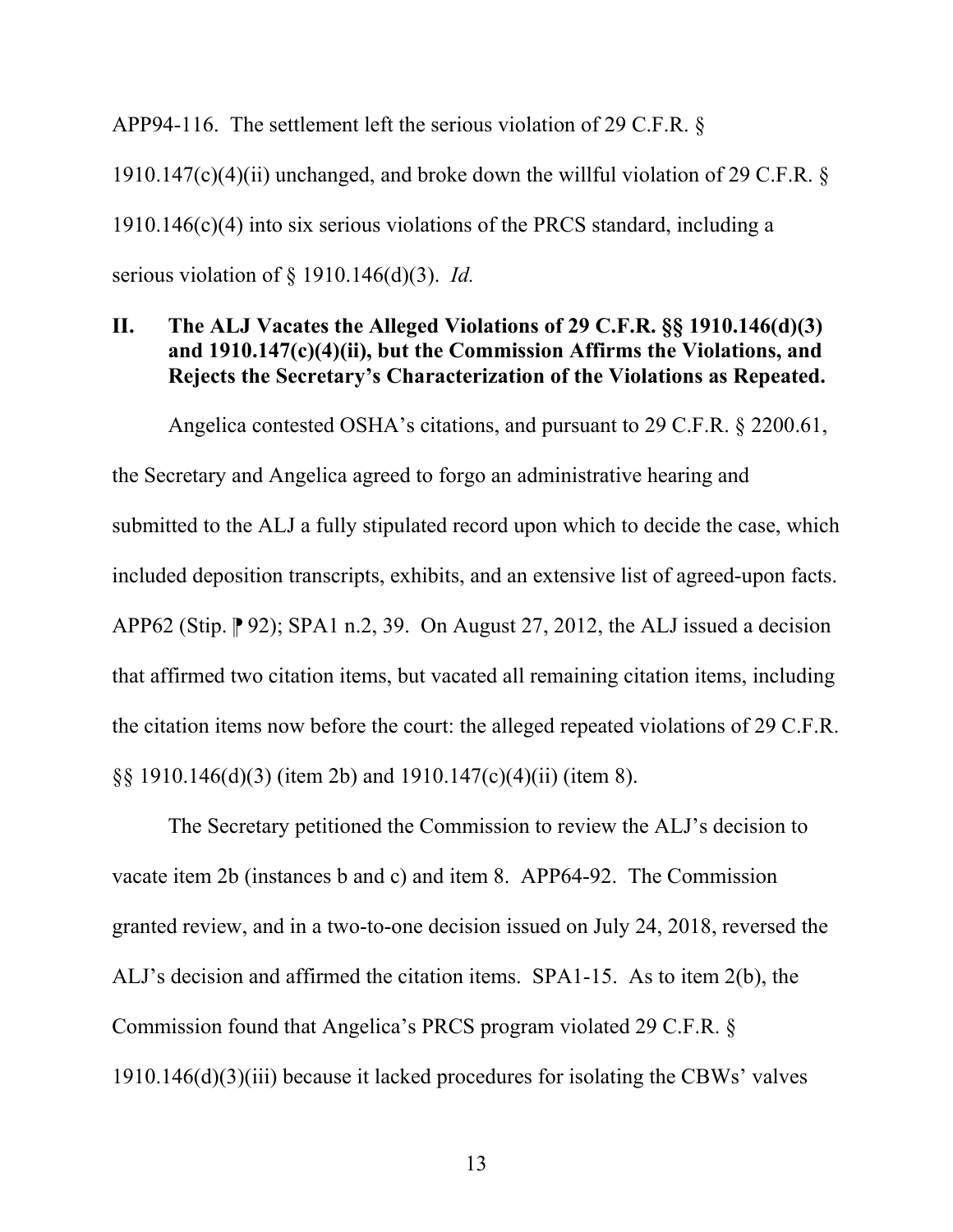that fed hazardous materials (water, steam, liquid chemicals, and compressed air) into the tunnels, SPA10-13, and  $\S$  1910.146(d)(3)(vi) because it lacked instructions for verifying that an attempted lock-out of a CBW had been effective. SPA13-15.

As to item 8, the Commission found that Angelica's LOTO procedures violated 29 C.F.R.  $\S$  1910.147(c)(4)(ii)(B)-(C) because they did not sufficiently instruct employees on how to lock-out all of the energy sources to the CBWs and dryers. SPA5-6. As to the CBWs, Angelica's LOTO procedures "fail[ed] to specify the number and locations of the valves that employees are required to lock out" to prevent the unexpected release of steam, hot water, chemicals and compressed air into the tunnels. SPA5. Angelica's LOTO procedures also violated  $\S 1910.147(c)(4)(ii)(D)$  because they lacked sufficient procedures for verifying that a lockout of the energy sources for the CBWs, dryers, and press had been successful. SPA7-9. As to the CBWs, Angelica had "no documented instructions … specifying how such an attempt should be made to verify electrical lockout of the CBW." SPA7.

A two-person majority of the Commission, however, rejected the Secretary's characterization of the violations as repeated. SPA1-23. The third Commissioner, Commissioner Cynthia L. Atwood, wrote a dissenting opinion in which she argued that that OSHA had properly characterized the violations as repeated. SPA24-37.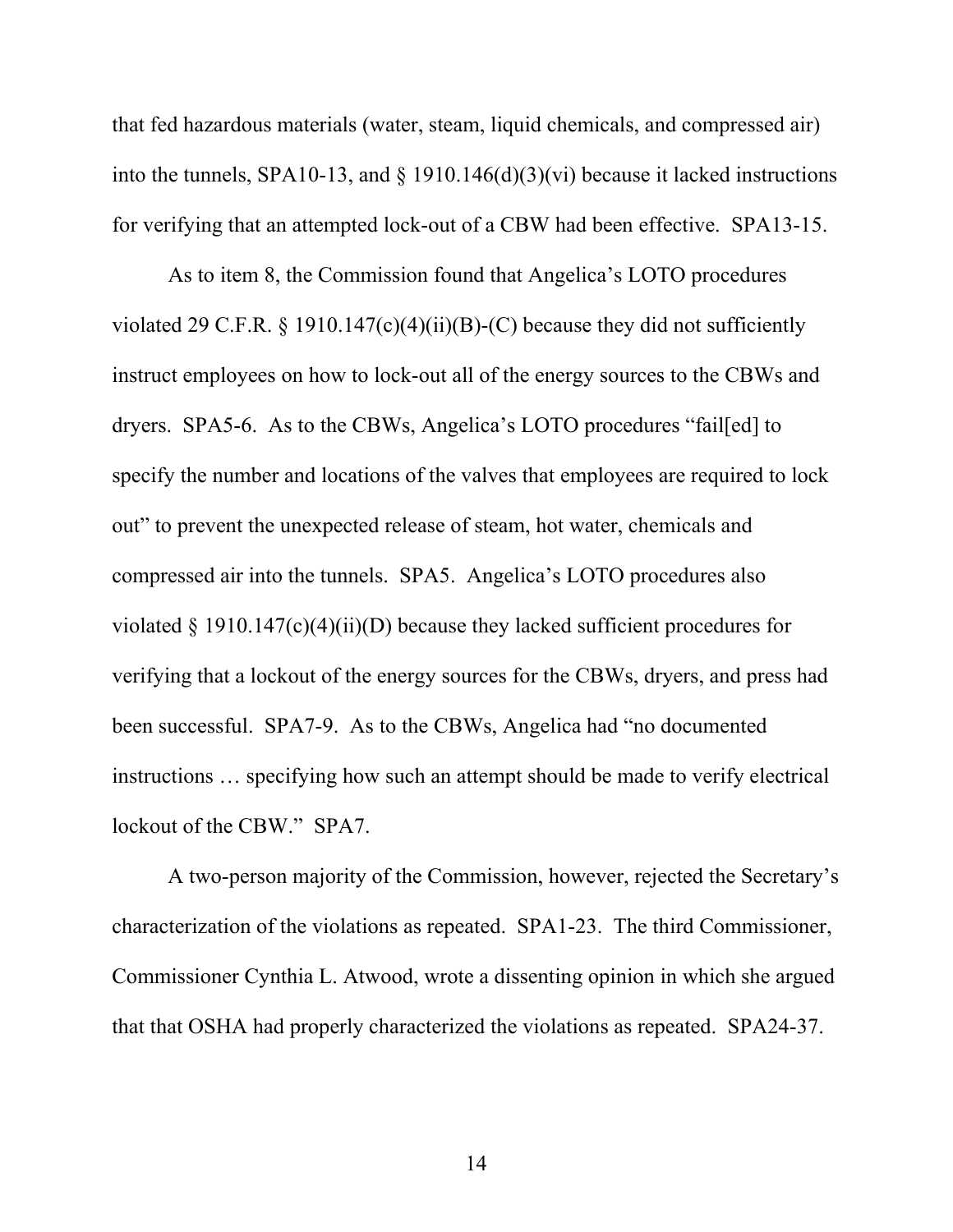#### <span id="page-24-0"></span>**A. The Majority's Determination that Angelica's Violations Were Not Properly Characterized as Repeated.**

The majority explained that a violation is properly characterized as repeated, if, "at the time of the alleged repeated violation, there was a Commission final order against the same employer for a substantially similar violation," SPA15 (quoting *Potlatch*, 7 BNA OSHC at 1063) (additional citation omitted), and recognized that because Angelica violated the same standards at Edison and Ballston Spa, the Secretary had established a *prima facie* case that Angelica's violations were "substantially similar."[11](#page-24-1) SPA15-16. The majority concluded, however, that Angelica rebutted the Secretary's *prima facie* case by proving that its violations at Edison and Ballston Spa "took place under disparate conditions" and concerned "materially different circumstances." SPA22.

Specifically, the majority opined that while Angelica's violations at Edison involved "a nearly complete failure to comply" with OSHA's LOTO and PRCS standards, its violations of those standards at Ballston Spa concerned only "minimal" and "discrete" deficiencies of 29 C.F.R. §§ 1910.146(d)(3) and 1910.147(c)(4)(ii). SPA17-19. When comparing the breadth of Angelica's Edison and Ballston Spa violations, the majority credited Angelica's efforts after the Edison inspection to comply with OSHA's PRCS and LOTO standards, such as its

 $\overline{a}$ 

<span id="page-24-1"></span><sup>&</sup>lt;sup>11</sup> The majority also found that Angelica's violations at Edison became final orders when the Commission approved the 2005 settlement agreement. SPA15.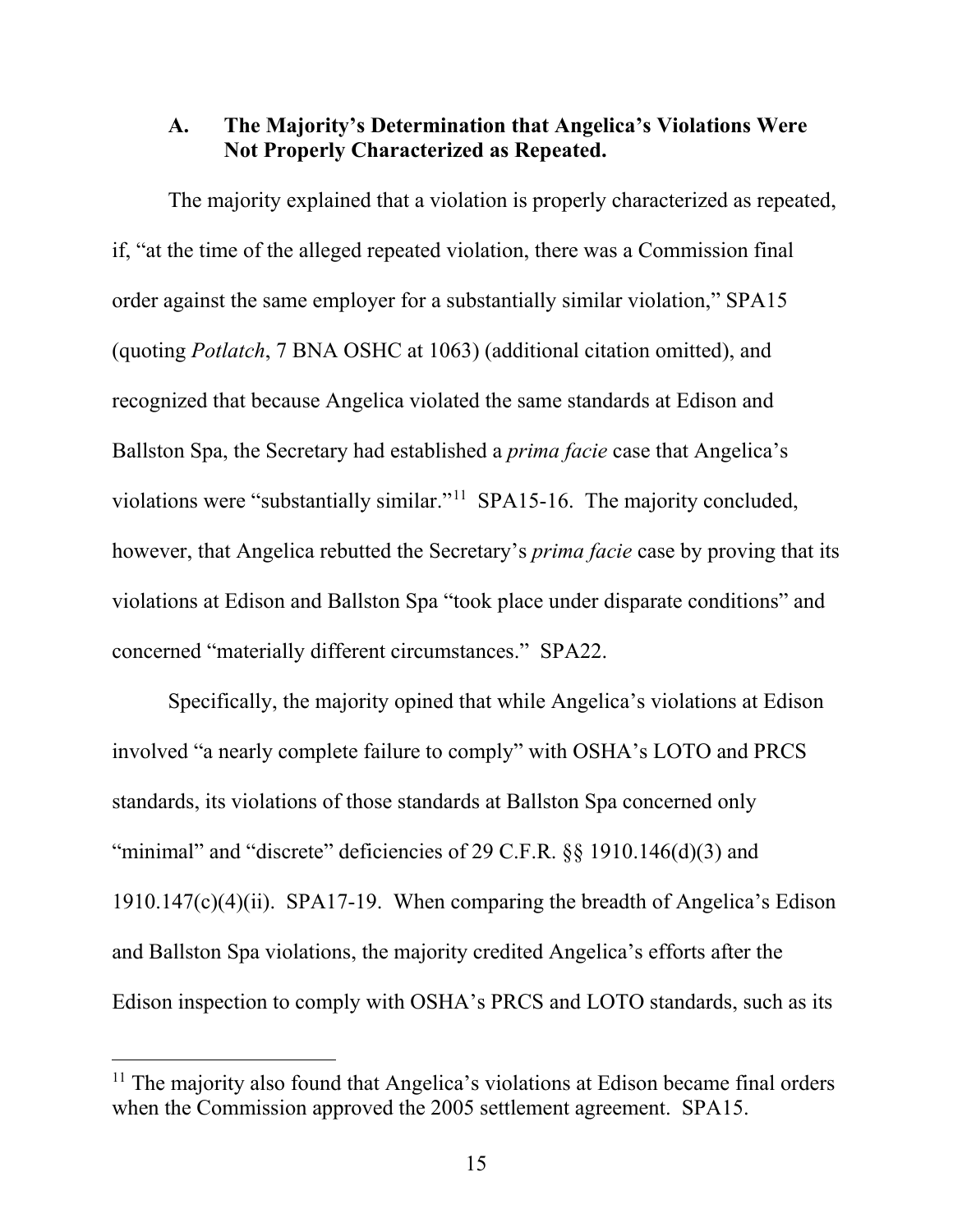<span id="page-25-0"></span>development of a PRCS program to address employee entry into the CBWs. SPA18. The majority also inferred that, because Angelica abated the LOTO violations for which it was cited at Edison, there was "no basis" to find that Angelica knew that its LOTO procedures at Ballston Spa violated §  $1910.147(c)(4)(ii)$ . SPA19 n.21. After noting that both of the cited standards are "performance-oriented," in that they provide employers with "flexibility in meeting their requirements," SPA19-20, the majority concluded that Angelica's Ballston Spa violations could not be characterized as repeated because, after the Edison inspection, Angelica had not "fail[ed] to learn from experience." SPA20 (quoting *Caterpillar, Inc. v. Herman*, 154 F.3d 400, 403 (7th Cir. 1998)). The majority therefore re-characterized the violations as "serious" and assessed a single penalty of \$7000 for both violations. SPA22-23.

#### **B. Commissioner Atwood's Dissenting Opinion Arguing that Angelica's Violations Were Properly Characterized as Repeated.**

Commissioner Atwood vigorously dissented from the majority's determination that Angelica's violations of 29 C.F.R. §§ 1910.146(d)(3) and 1910.147(c)(4)(ii) were not properly characterized as repeated. SPA24-37. Commissioner Atwood explained that, while the courts initially disagreed about when a violation should be characterized as repeated under 29 U.S.C. § 666(a), the *Potlatch* decision resolved the disagreement and "has since been cited with approval by several circuit courts and consistently affirmed and applied by the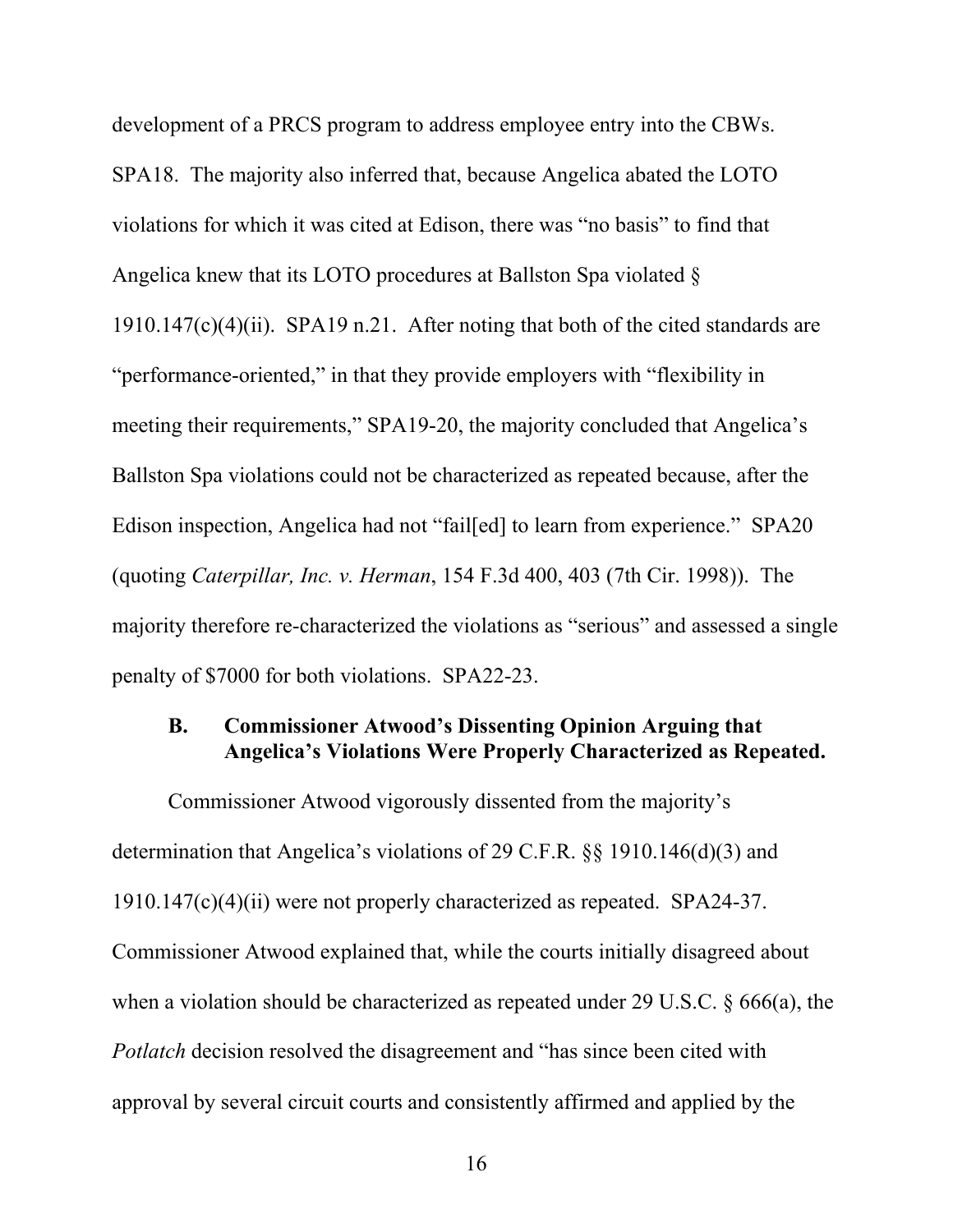Commission." SPA25. She also noted that the *Potlatch* test is "in complete accord with the Secretary's interpretation of section 17(a) of the Act." SPA25-26. Although the majority claimed to apply *Potlatch* to the facts of the case, Commissioner Atwood charged the majority with departing from *Potlatch* and effectively "rewriting the repeat characterization test." SPA24.

Commissioner Atwood pointed out that the majority declined to analyze the factor that the Commission has consistently held to be the "principal factor" in the substantial similarity inquiry: whether the violations resulted in substantially similar hazards. SPA34, 34 n.8. Additionally, she argued that the majority's reliance on the relative "breadth" of Angelica's Edison and Ballston Spa violations was a flawed approach that would lead to absurd results, as it would effectively reward employers that have committed extensive violations of OSHA standards in the past. SPA31 n.5. And, by considering whether Angelica knew that its procedures were non-compliant with OSHA's standards, and whether Angelica had made good faith efforts to comply with the standards, the majority relied on the "types of facts" that "the Commission and the circuit courts have long held are only relevant to a willful characterization." SPA24; *see* SPA28-32. Taken together, Commissioner Atwood claimed that the majority had "silently rejected" *Potlatch* and rewritten the repeated characterization test without affording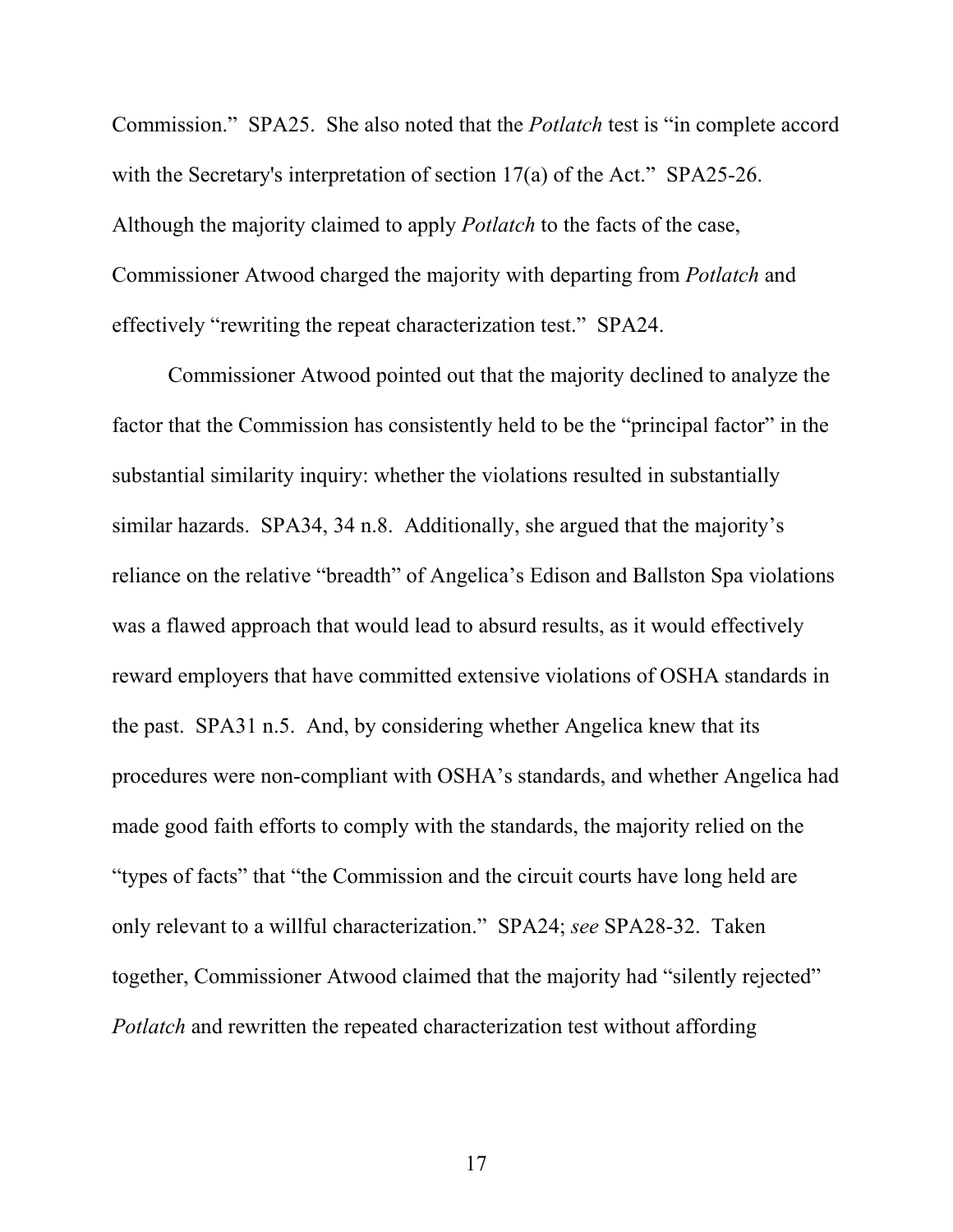<span id="page-27-0"></span>appropriate deference to the Secretary's interpretation of the term "repeatedly" in 29 U.S.C. § 666(a). SPA24, 32-34.

Applying *Potlatch* to the facts at hand, Commissioner Atwood found that Angelica's violations of 29 C.F.R. §§ 1910.146(d)(3) and 1910.147(c)(4)(ii) at Edison and Ballston Spa were substantially similar. SPA34-37. Angelica's violations of § 1910.146(d)(3) at Edison and Ballston Spa involved "the same type of equipment … (the CBWs) and both violations addressed essentially the same hazards – *i.e.*, those hazards that could exist within the confined spaces of the CBWs." SPA35. Similarly, Angelica's violations of § 1910.147(c)(4)(ii) at both facilities concerned "the unexpected energization of a CBW (or other equipment) while attempting to unjam it." SPA36. Accordingly, Commissioner Atwood found that Angelica's Ballston Spa violations were properly characterized as repeated. SPA36-37.

#### **SUMMARY OF THE ARGUMENT**

The Commission's decision must be reversed because the Commission departed without explanation from its precedent to find that Angelica's violations of 29 C.F.R. §§ 1910.146(d)(3) and 1910.147(c)(4)(ii) were not repeated because they were not substantially similar to the company's prior violations of the same standards. The Commission's long-standing test for applying a repeated characterization focuses on whether an employer's prior and instant violations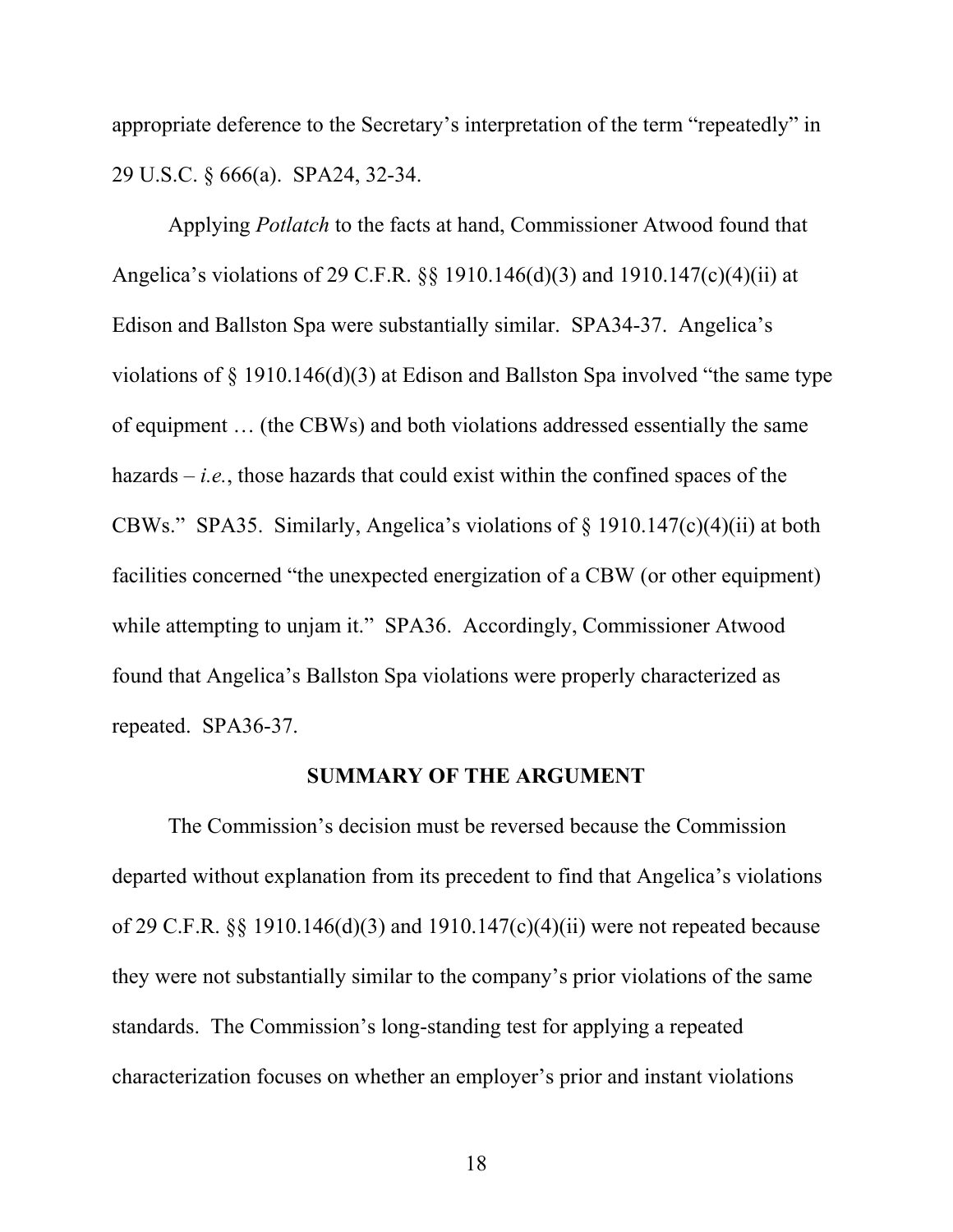involved similar workplace conditions and hazards, but here, the Commission majority did not assess the similarity of the workplace conditions and hazards involved in Angelica's prior and instant violations at all. Instead, the majority focused on factors that are irrelevant to the Commission's repeated characterization test. The Commission did not acknowledge this clear departure from precedent or provide a reasoned explanation for its reliance on factors that are irrelevant to the test, and the decision is thus arbitrary and capricious and an abuse of discretion. Additionally, the *Potlatch* test embodies the Secretary's reasonable interpretation of the term "repeatedly" in section 17 of the OSH Act, and this interpretation is entitled to deference by the Commission and the courts.

Even assuming *arguendo* that the majority's reliance on factors that are not germane to the workplace conditions and hazards involved in Angelica's prior and instant violations was consistent with the Commission's test, the majority's finding was error because, if applied faithfully to the record evidence, the Commission's test compels a finding that Angelica's violations of 29 C.F.R. §§ 1910.146(d)(3) and 1910.147(c)(4)(ii) were substantially similar to its prior violations of those standards, and are thus properly characterized as repeated. Angelica violated these standards at both facilities because its PRCS and LOTO procedures did not contain the specific information necessary to ensure that a CBW was effectively locked-out and isolated before an employee entered its tunnels to unclog jammed laundry.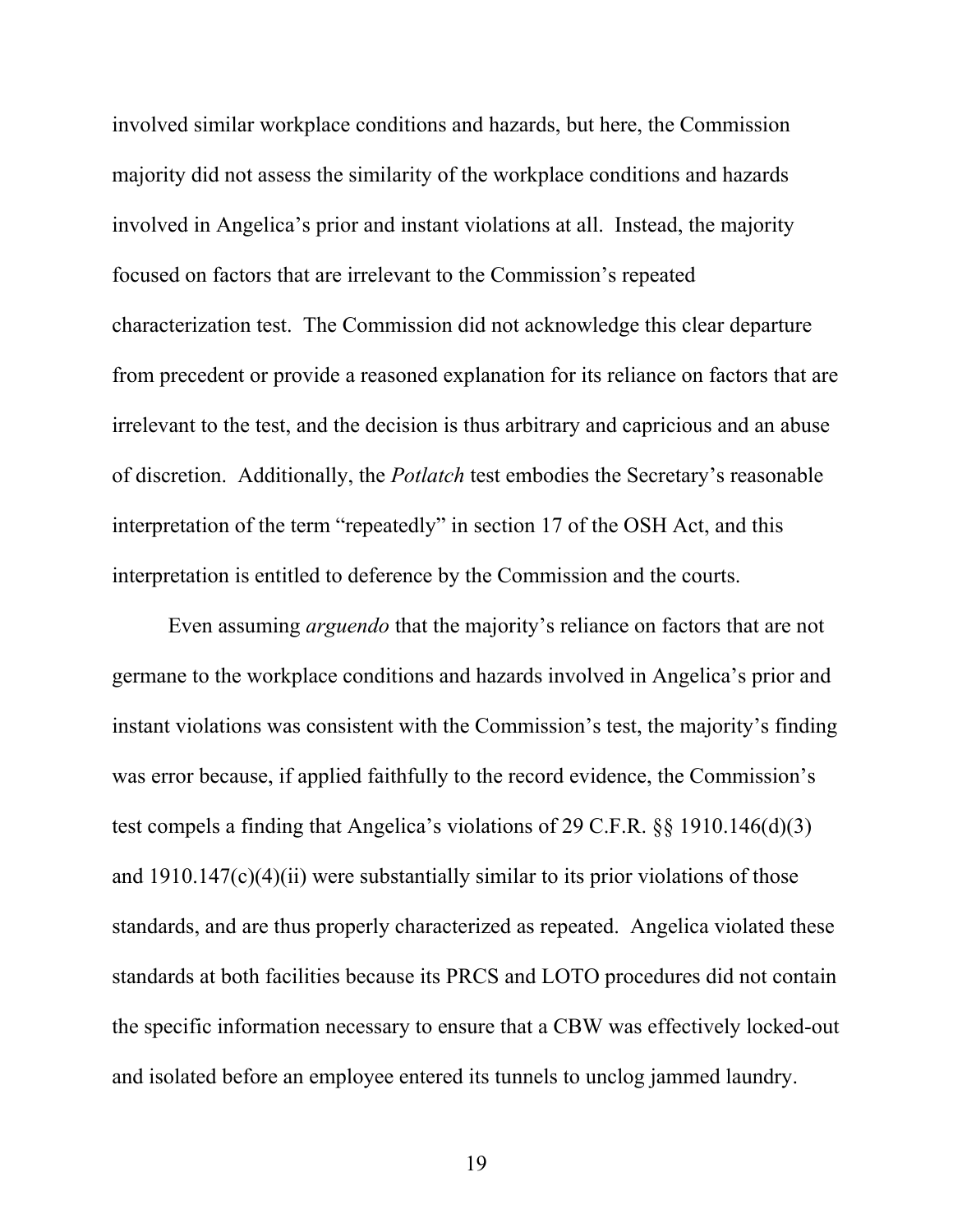<span id="page-29-0"></span>Because both violations concerned employee exposure to the same hazards while performing the same maintenance activity on the same type of machines, they were unquestionably substantially similar. The Court should therefore reverse the Commission's erroneous characterization finding and remand the case with a direction to affirm the violations as repeated and reassess the penalty under that proper characterization.

#### **STANDARD OF REVIEW**

The Court must reverse the Commission's decision if it is "arbitrary, capricious, an abuse of discretion, or otherwise not in accordance with the law." *Sec'y of Labor v. Cranesville Aggregate Cos.*, 878 F.3d 25, 32 (2d Cir. 2017). Factual findings are reviewed for "support by substantial evidence on the record considered as a whole," 29 U.S.C. § 660(a); *see Universal Camera Corp. v. N.L.R.B.*, 340 U.S. 474, 477, 488 (1951) (internal quotation omitted) ("substantial evidence" means "such relevant evidence as a reasonable mind might accept as adequate to support a conclusion," taking into account "whatever in the record fairly detracts from its weight"), while the Commission's application of the law to the facts must be overturned if it is arbitrary, capricious, an abuse of discretion, or contrary to law. *Otis Elevator Co.*, 762 F.3d 116, 120-21 (D.C. Cir. 2014) (citation omitted). Legal conclusions are reviewed "*de novo*, deferring as appropriate to the Secretary's reasonable interpretation of the [OSH Act]." *Triumph Constr. Corp. v.*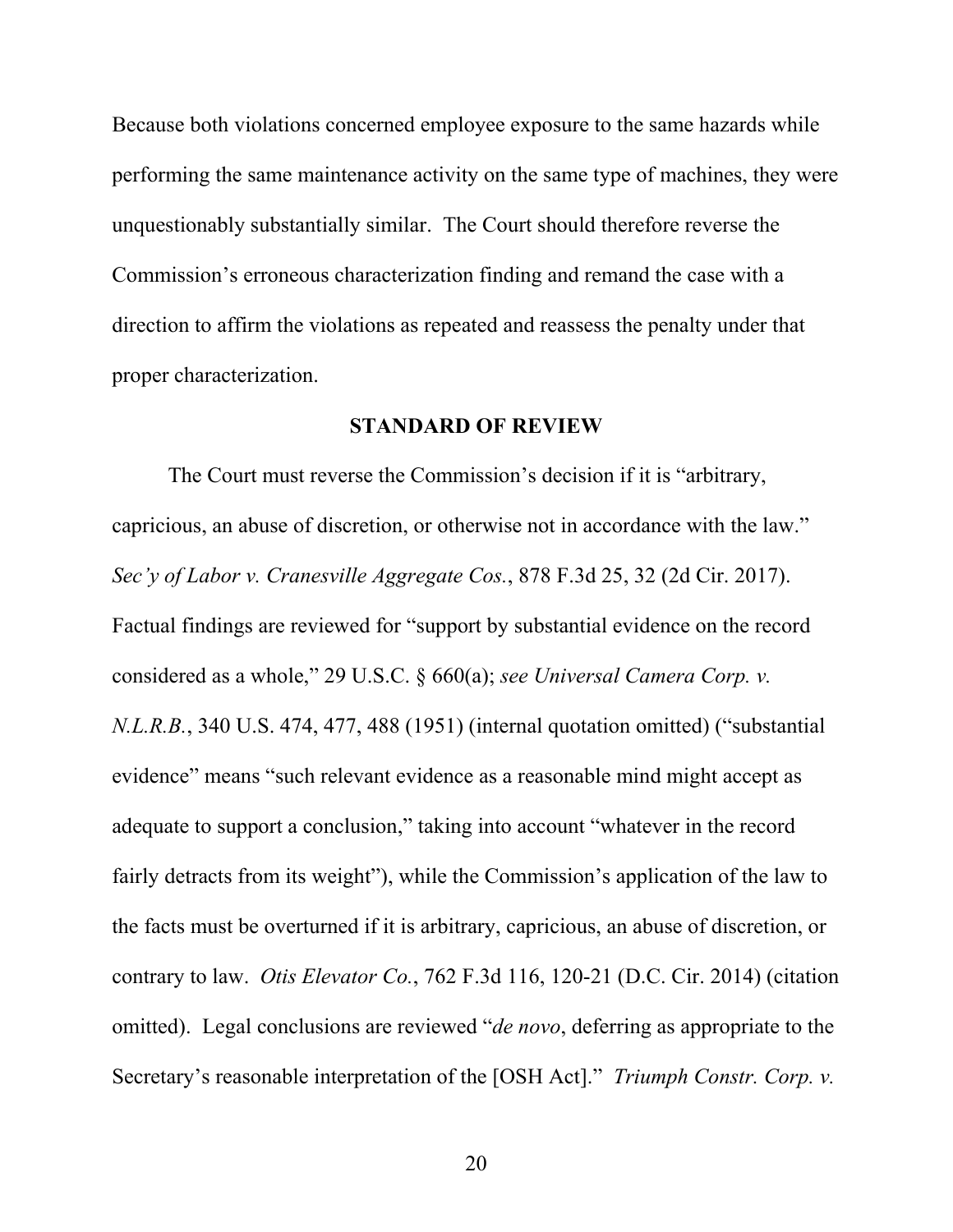*Sec'y of Labor*, 885 F.3d 95, 98 (2d Cir. 2018) (per curium) (citation omitted)*.*

A Commission order is arbitrary and capricious when it fails to consider the relevant factors and rationally explain the choice it made. *Burlington Truck Lines v. United States*, 371 U.S. 156, 168 (1962); *Cellular Phone Taskforce v. F.C.C*., 205 F.3d 82, 89-90 (2d Cir. 2000). A Commission order is also arbitrary and capricious and an abuse of discretion when it departs from past precedent without announcing a principled reason for its departure. *Donovan v. Adams Steel Erection, Inc.*, 766 F.2d 804, 812 (3d Cir. 1985) ("It is settled that where an agency departs from established precedent without announcing a principled reason for such a reversal, its action is arbitrary … and an abuse of discretion … and should be reversed."); *New York State Elec. & Gas Corp. v. Sec'y of Labor*, 88 F.3d 98, 110 (2d Cir. 1996) (*NYSEG*) (Commission finding was arbitrary and capricious because it "depart[ed] without explanation from its prior decisions"). A Commission order is not in accordance with law when the Commission fails to afford appropriate deference to the Secretary's interpretation of the OSH Act. *Cranesville*, 878 F.3d at 36.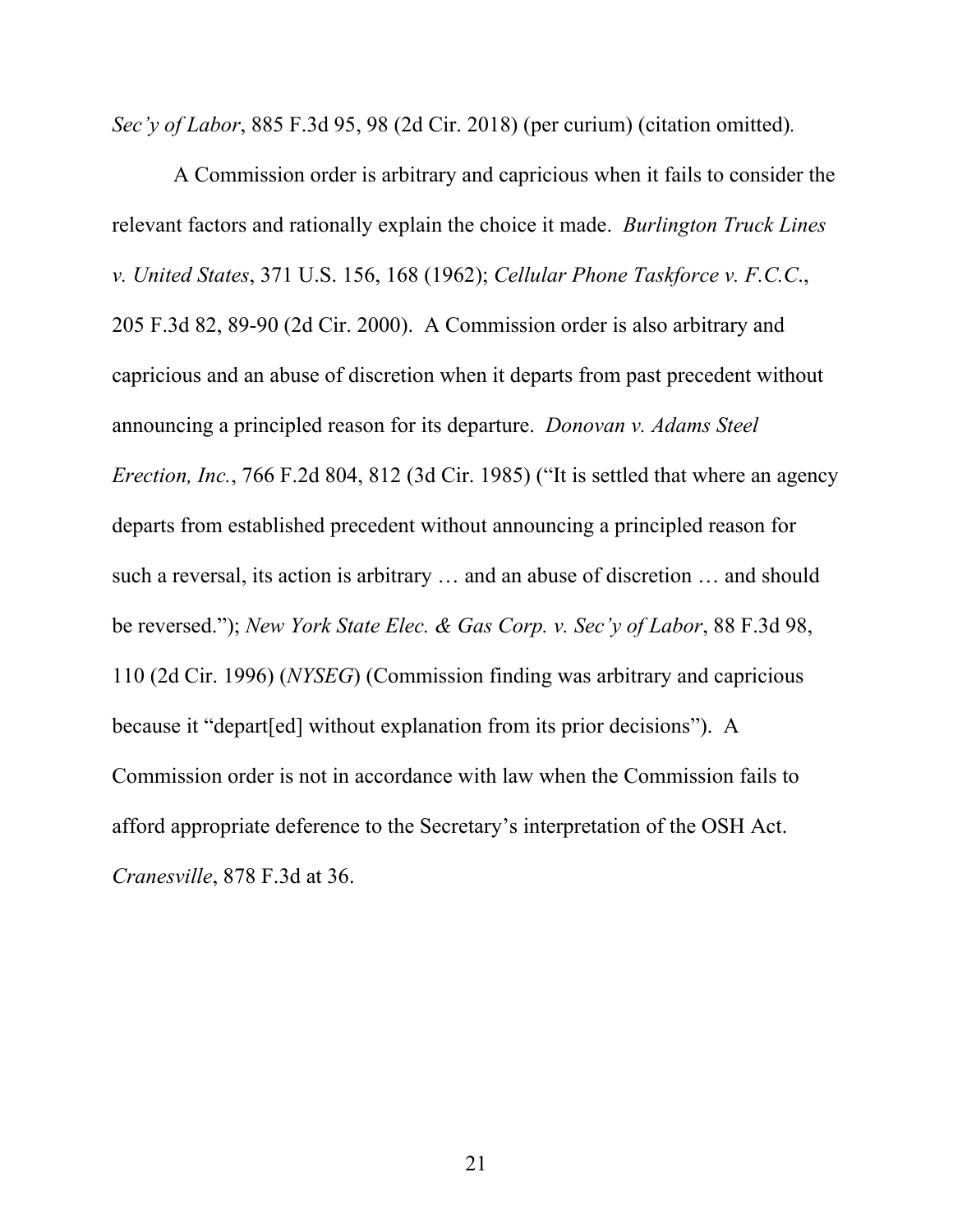#### **ARGUMENT**

# <span id="page-31-0"></span>**I. The Commission's Re-Characterization of Angelica's Violations Was Arbitrary and Capricious and an Abuse of Discretion Because the Commission Departed from its Precedent Without Providing a Reasoned Explanation.**

It is a basic tenet of administrative law that administrative agencies must follow their precedent unless they provide a reasoned explanation for deviating from it. *See NYSEG*, 88 F.3d at 107-08; *F.C.C. v. Fox Television Stations, Inc.*, 556 U.S. 502, 515 (2009). When finding that Angelica's violations of 29 C.F.R. §§ 1910.146(d)(3) and 1910.147(c)(4)(ii) were not substantially similar to the company's prior violations of those same standards at another facility, the majority departed from the *Potlatch* test by hinging its analysis on factors that are not relevant to whether the violations involved similar workplace conditions and hazards. Such irrelevant factors include the relative breadth of Angelica's PRCS and LOTO violations at Edison and Ballston Spa, Angelica's unsuccessful efforts to comply with OSHA's PRCS and LOTO standards after the Edison inspection, and Angelica's mental state regarding its compliance with OSHA's PRCS and LOTO standards at the time of the Ballston Spa violations. The majority failed to acknowledge its departure from its precedent, let alone provide a reasoned a justification for it, and the Commission's decision is thus arbitrary and capricious and an abuse of discretion.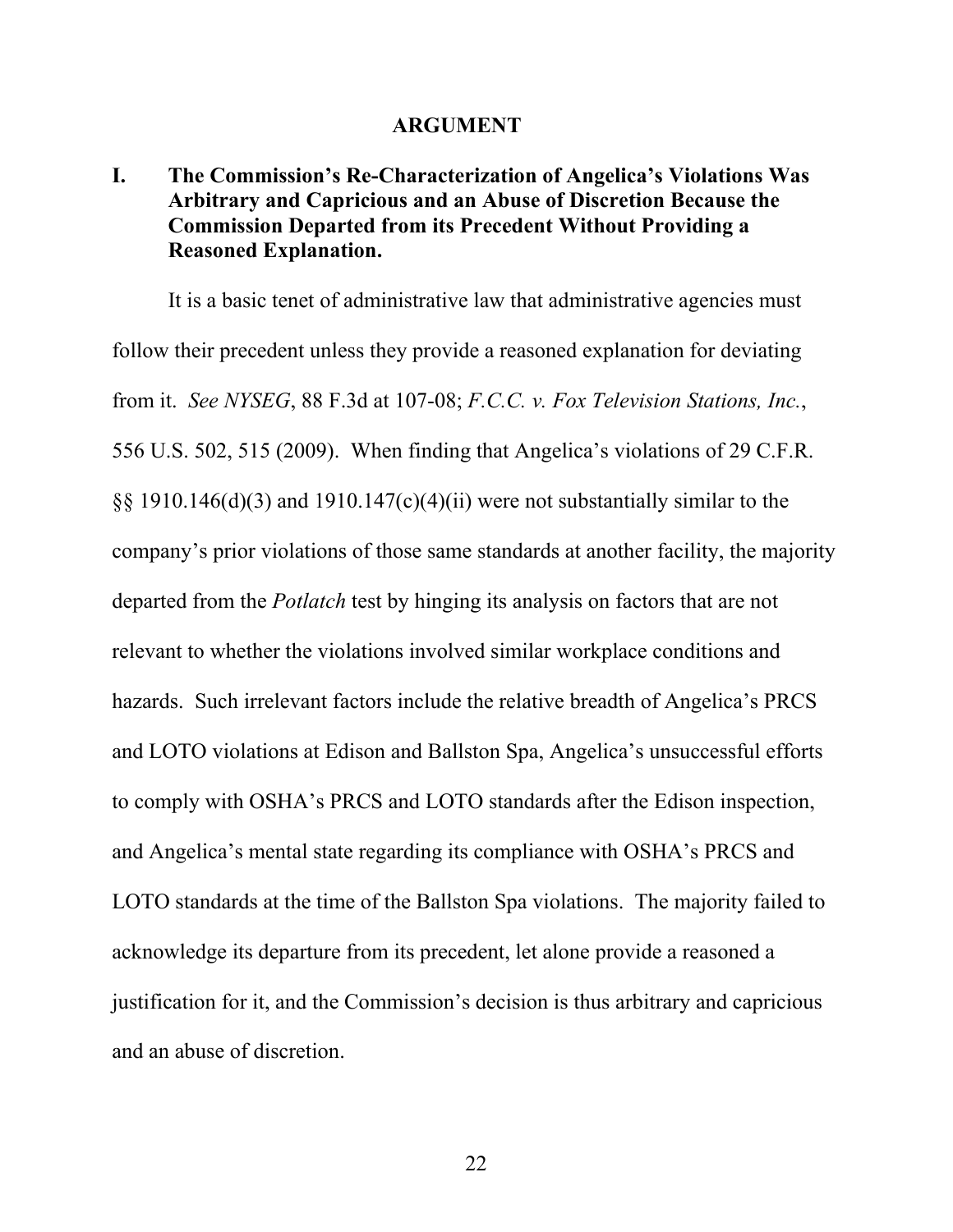- <span id="page-32-0"></span>**A. The Commission Departed from** *Potlatch* **by Failing to Assess Whether Angelica's Violations of 29 C.F.R. §§ 1910.146(d)(3) and 1910.147(c)(4)(ii) at Edison and Ballston Spa Concerned Similar Workplace Conditions and Hazards, Focusing Instead on Irrelevant Factors.**
	- **1. The** *Potlatch* **Test Correctly Turns on the Similarity of the Workplace Conditions and Hazards Involved in the Employer's Prior and Instant Violations.**

Under the Commission's *Potlatch* decision, a violation is repeated "if, at the time of the alleged repeated violation, there was a Commission final order against the same employer for a substantially similar violation." 7 BNA OSHC at 1063. Applying the *Potlatch* test, the Secretary makes a *prima facie* case that the employer's prior and instant violations were substantially similar where (as here) the violations concerned the same standard; the burden of proof then shifts to the employer to show that the violations concerned "disparate conditions and hazards."[12](#page-32-1) *Id.* at 1063*.* Since issuing the *Potlatch* decision, the Commission has often clarified that "the principal factor" is "whether the two violations resulted in substantially similar hazards," *Amerisig Se., Inc.*, 17 BNA OSHC 1659, 1661 (No. 93-1429, 1996), *aff'd without published opinion*, 117 F.3d 1433 (11th Cir. 1997). [13](#page-32-2)

 $\overline{a}$ 

<span id="page-32-1"></span><sup>12</sup> Where an employer's prior and instant violations concern *different* standards, a violation may still be characterized as repeated, but the burden stays with the Secretary to demonstrate that the violations involved similar conditions and hazards. *Potlatch*, 7 BNA OSHC at 1063; *see, e.g., John R. Jurgensen Co.*, 12 BNA OSHC 1889, 1893 (No. 83-1224, 1986). 13 *Accord Deep South Crane & Rigging Co.*, 23 BNA OSHC 2099, 2105 (No. 09-

<span id="page-32-2"></span><sup>0240, 2012),</sup> *aff'd without published opinion*, 535 Fed. App'x 386 (5th Cir. 2013);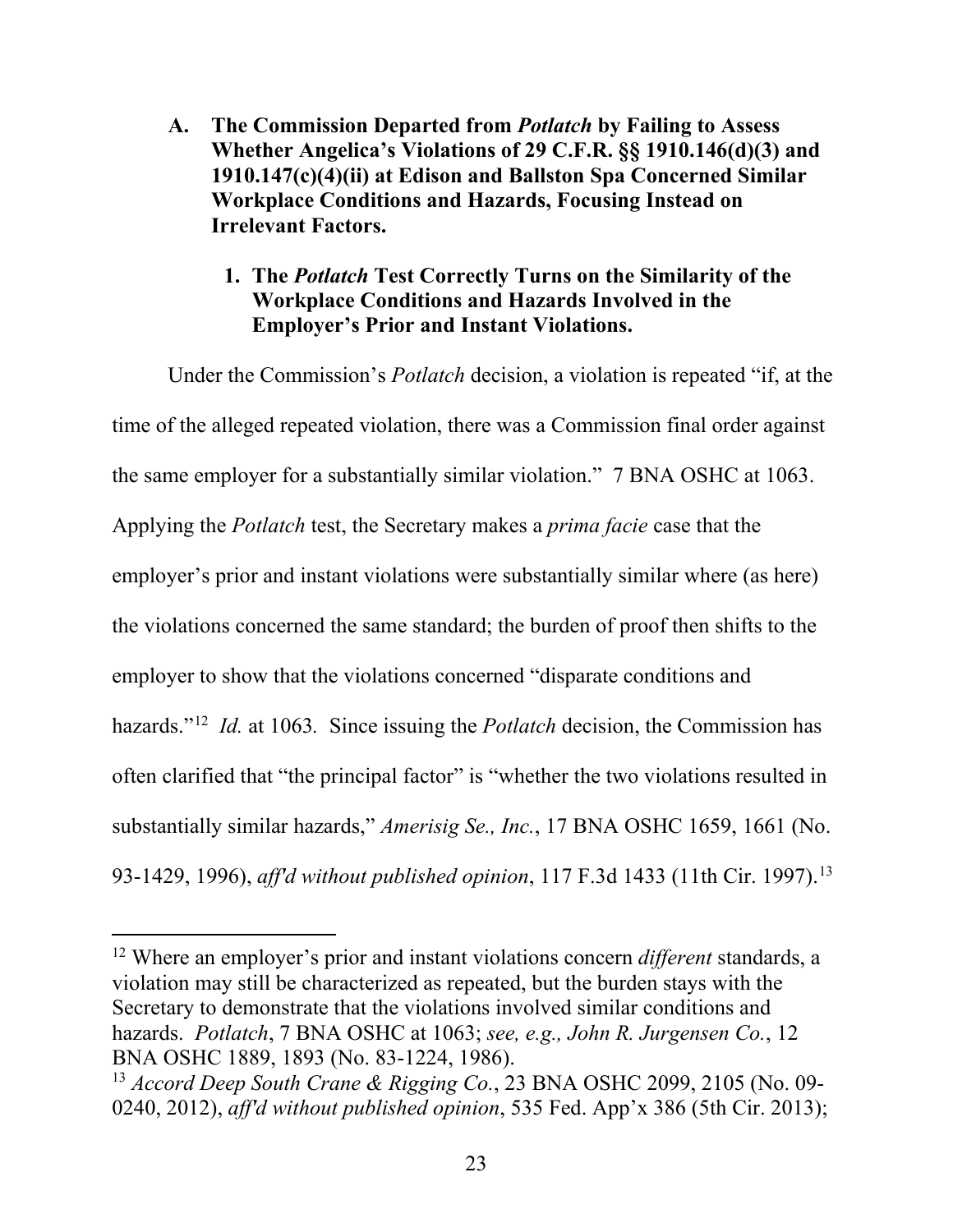The workplace conditions involved in the violations, such as the equipment involved and the activities that caused employees to be exposed to the hazard, are also germane to the analysis. *See, e.g., FMC Corp.*, 7 BNA OSHC 1419, 1421-22 (No. 12311, 1979) (violations substantially similar because they all "alleged that hoses and electric conductors were in passageways and work areas," and "[e]ach violation created the same hazard—a tripping hazard).<sup>14</sup>

The *Potlatch* test's focus on the workplace conditions and hazards involved

in the violations stems from the purpose of the OSH Act's repeated

characterization, which is to provide an enhanced compliance incentive where an

OSHA citation informs the employer of specific hazards and associated working

 $\overline{a}$ *Midwest Masonry, Inc.*, 19 BNA OSHC 1540, 1543 (No. 00-322, 2001); *Stone Container Corp.*, 14 BNA OSHC 1757, 1762 (No. 88–310, 1990); *Farmers Coop. Grain and Supply Co.*, 10 BNA OSHC 2086, 2089, (No. 79-1177, 1982); *Austin Road*, 8 BNA OSHC at 1918.

<span id="page-33-0"></span><sup>14</sup> *See also, e.g., Stone Container*, 14 BNA OSHC at 1762 (violations substantially similar because they both involved employees' use of the same type of cranes and resulted in similar fall hazards); *Lake Erie Constr. Co.*, 21 BNA OSHC 1285, 1289 (No. 02-0520, 2005) (two "violations were substantially similar because both involved the same standard and the same hazard, a fall of more than 20 feet to a road below"); *Active Oil Serv., Inc.*, 21 BNA OSHC 1184, 1189 (No. 00-0553, 2005) (general duty clause violations were substantially similar because both involved employees entering a fuel tank to clean it, which exposed them to similar asphyxiation hazards); *Automatic Sprinkler Corp. of Am.*, 8 BNA OSHC 1384, 1389-90 (No. 76-5089, 1980) (violations of same standard substantially similar because both resulted in fall hazards and "involve[d] manually propelled mobile scaffolds more than ten feet above the floor or ground and lacking the required guardrails"); *Modern Continental / Obayashi v. OSHRC*, 196 F.3d 274, 283-84 (1st Cir. 1999) (violations substantially similar because they exposed employees to fall hazards during "precisely the same excavation process").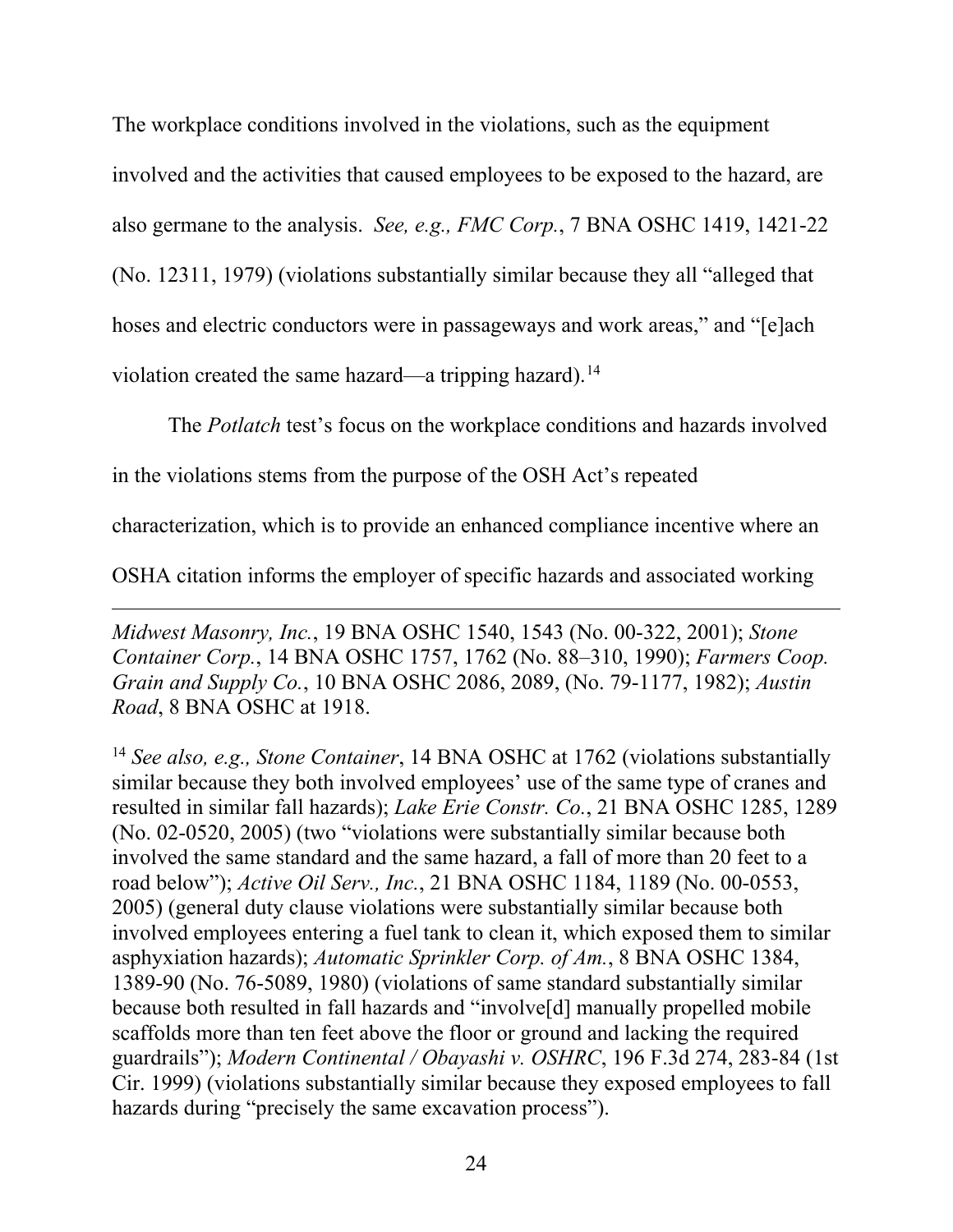conditions that must be corrected. It is the employer's failure to correct similar hazards and working conditions, despite the heightened notice provided by the initial citation, that renders later violations repeated. [15](#page-34-0) *See Dun-Par Engineered Form Co. v. Marshall*, 676 F.2d 1333, 1337 (l0th Cir. 1982) (the OSH Act "imposes a burden on employers to discover and correct potential hazards prior to an OSHA inspection, and an even greater obligation to do so once alerted by a citation and final order," and a repeated characterization is thus appropriate where "an employer fails adequately to respond to a citation"); *Potlatch*, 7 BNA OSHC at 1065 (violation was properly characterized as repeated because the prior citation of the same standard gave the employer "adequate notice" that electrical equipment needed to comply with the standard); *Austin Road Co.*, 8 BNA OSHC 1916, 1918 (No. 77–2752, 1980) (a citation supplies "notice that [the employer's] safety regime is deficient" and creates an "obligation to prevent a recurrence of the

 $\overline{a}$ 

<span id="page-34-0"></span><sup>&</sup>lt;sup>15</sup> The *Potlatch* test's burden shifting scheme also reflects this heightened notice concept. Because OSHA's standards target specific hazardous conditions, "in most cases" where an employer has recurrently violated the same standard, "the reference in the previous citation to the standard violated gives the employer adequate notice of the condition or conduct proscribed" to receive a repeated violation. *Potlatch*, 7 BNA at 1063 n.8. OSHA's standards vary in their specificity – as some standards "designate the specific means of preventing a hazard or hazards," while others "either do not specify the means of preventing a hazard or apply to a variety of circumstances" – but where (as here) the employer's prior and instant violations were both cited under the same *specifically-worded* OSHA standards, it is "difficult for an employer to rebut the Secretary's *prima facie* showing of similarity ... simply because in many instances the two violations must be substantially similar in nature in order to be violations of the same standard." *Id.* at 1063 (citations and footnotes omitted).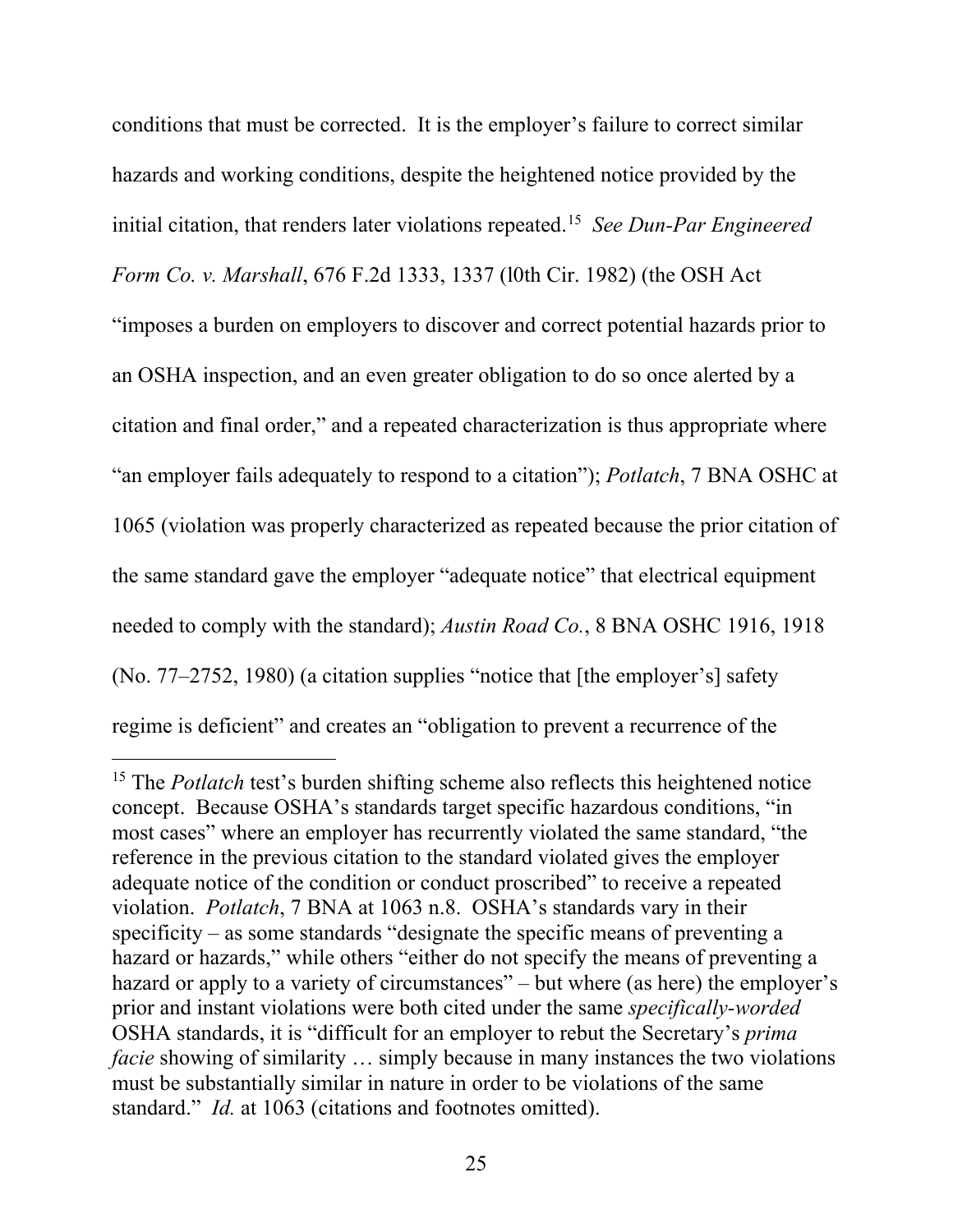violation"). Even where an employer twice violates the same OSHA standard, however, *Potlatch* permits the employer to show that its first violation did not put it "on notice of the need to take steps to prevent the second violation," *Caterpillar,*  154 F.3d at 403, by proving that the two violations were caused by dissimilar workplace conditions and resulted in dissimilar hazards.<sup>[16](#page-35-0)</sup>

Although the majority referenced the Commission's rule that the similarity of the hazards drives the analysis, SPA16, it did not actually consider whether Angelica's violations of 29 C.F.R. §§ 1910.146(d)(3) and 1910.147(c)(4)(ii) at Edison and Ballston Spa resulted in similar hazards. And, other than a fleeting mention in a footnote that Angelica's Edison violations also "involved CBWs," SPA16 n.18, the majority also failed to assess the similarity of the workplace conditions involved in the violations. This constituted a clear departure from Commission precedent.

 $\overline{a}$ 

<span id="page-35-0"></span><sup>&</sup>lt;sup>16</sup> The location of the workplace at which the violations occurred is not relevant, as employers receive adequate notice for a repeated violation even where (as here) the prior violation occurred at a different facility in a different state than the allegedly repeated violation. *Potlatch*, 7 BNA OSHC at 1064; *see, e.g., Wal-Mart Stores, Inc. v. Sec'y of Labor*, 406 F.3d 731, 737 (D.C. Cir. 2005) (prior citation for egress violations at a Wal-Mart store should have alerted controlling corporation of the need to take steps to prevent the second violation at a different store in a different state).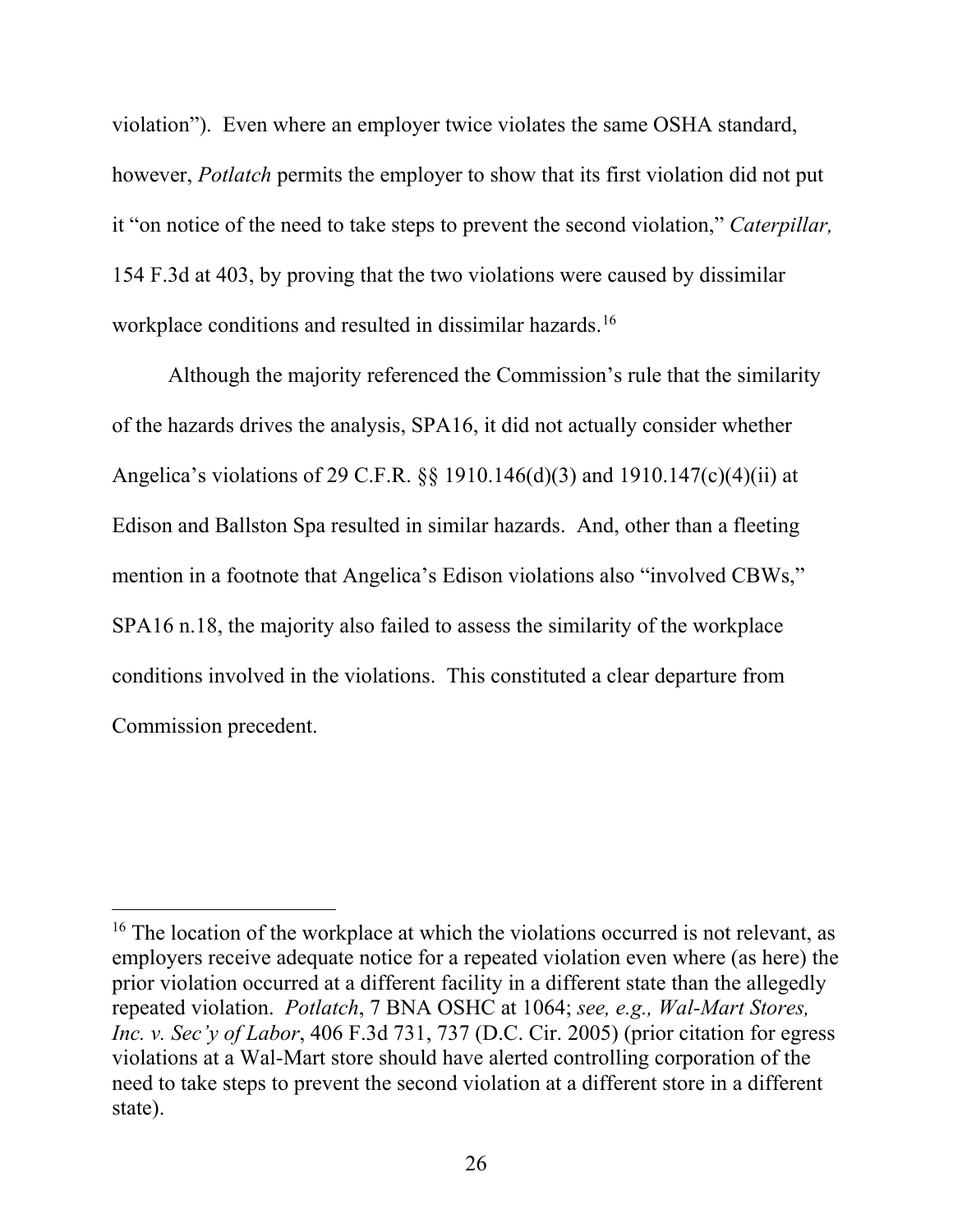#### **2. The Commission's Analysis of the Relative Breadth of Angelica's Violations of the PRCS and LOTO Standards at Edison and Ballston Spa Is Irrelevant to the** *Potlatch* **Test.**

<span id="page-36-0"></span>Instead of analyzing the workplace conditions and hazards involved in the violations, as *Potlatch* requires, the majority spent the bulk of its substantial similarity analysis comparing the relative breadth of Angelica's PRCS and LOTO violations, as a whole, at Edison and Ballston Spa. The Commission found that while Angelica's Edison violations involved "a nearly complete failure to comply" with OSHA's PRCS and LOTO standards, Angelica's Ballston Spa violations concerned only "minimal" and "discrete" deficiencies. *See* SPA17-20. Angelica's PRCS program at Edison had "wide-ranging deficiencies," SPA17-18 n.20, but the majority found that Angelica subsequently "develop[ed] a PRCS program specific to its CBWs" that "included a comprehensive procedure for employee entry into the washer modules," which explained why Angelica had only "discrete deficiencies in [its] verification and isolation procedures" at Ballston Spa. SPA18. Similarly, Angelica "comprehensive[ly] fail[ed] to comply with its LOTO responsibilities" at Edison because it had no site-specific LOTO procedures, while at Ballston Spa, Angelica had LOTO "procedures specific to the machines," but they contained "discrete deficiencies" as to the steps necessary to lock-out the CBWs and dyers, and to verify the effectiveness of an attempted lock-out of the CBWs, dryers, and laundry press. SPA19. In essence, because Angelica more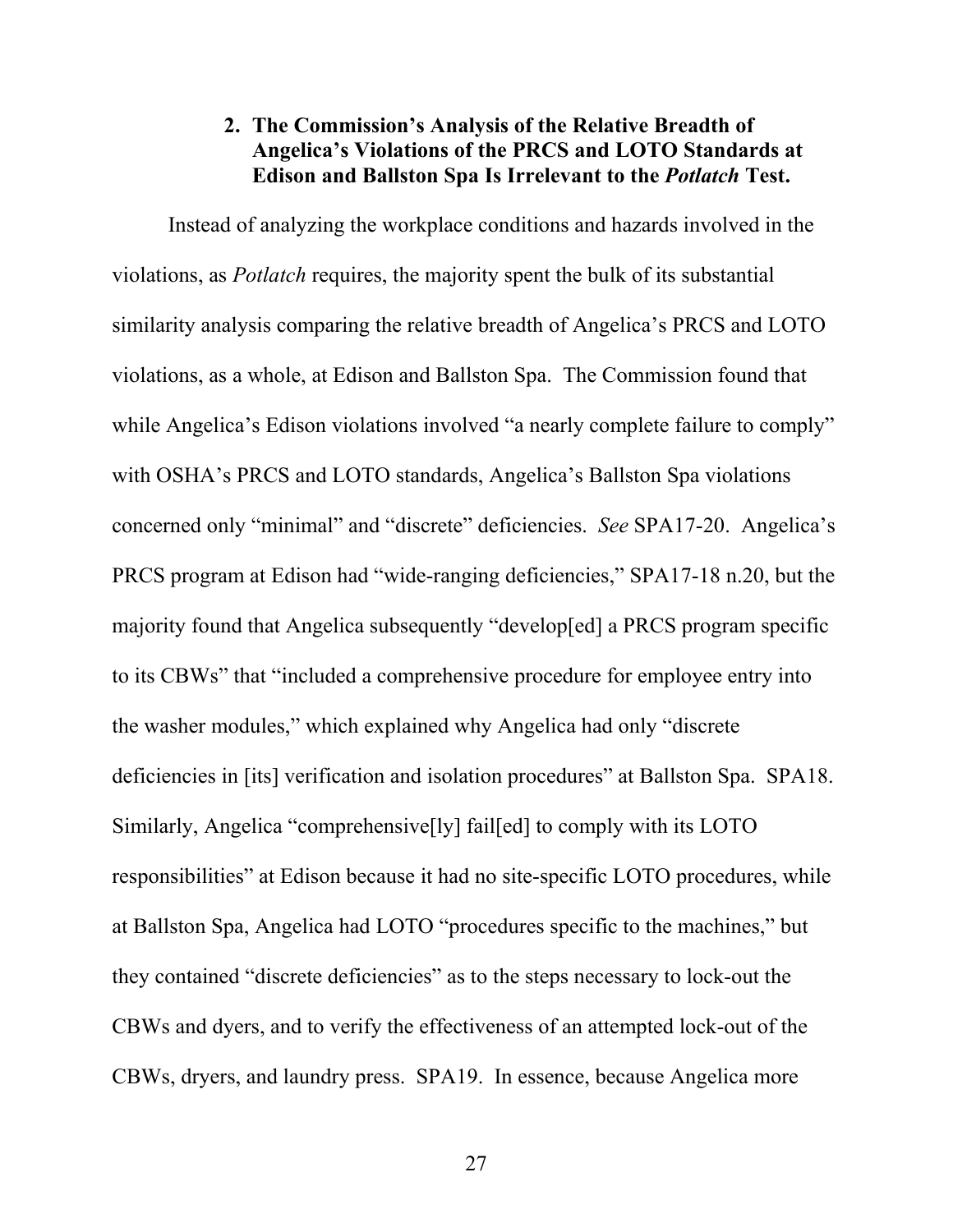extensively violated OSHA's PRCS and LOTO standards at Edison than it did at Ballston Spa, the majority concluded that "the violations took place under disparate conditions," and thus did not "indicate a failure to learn from experience." SPA20 (citing and quoting *Caterpillar,* 154 F.3d at 403).

The majority's comparative analysis of the extensiveness of Angelica's violations of the PRCS and LOTO standards at Edison and Ballston Spa is irrelevant under *Potlatch*. The degree to which an employer violated OSHA standards as a whole at the time of the prior and instant violations has no bearing on whether the workplace conditions and hazards involved in the specific violations at issue (here, Angelica's recurrent violations of 29 C.F.R. §§ 1910.146(d)(3) and 1910.147(c)(4)(ii)) were similar. The *Potlatch* test aims to assess whether the employer failed to discover and eliminate a hazardous condition despite having heightened notice of its duty to discover and eliminate such conditions by virtue of a prior OSHA citation. *See supra* pp. 24-26. Logically, assessing whether the employer may have abated *other* hazardous conditions identified during the first inspection is irrelevant to whether the second violation of a standard is repeated.

Indeed, hinging a repeated characterization on the extensiveness of an employer's violations would lead to absurd results, as it would permit OSHA to assess an enhanced fine to an employer that twice committed "minimal" or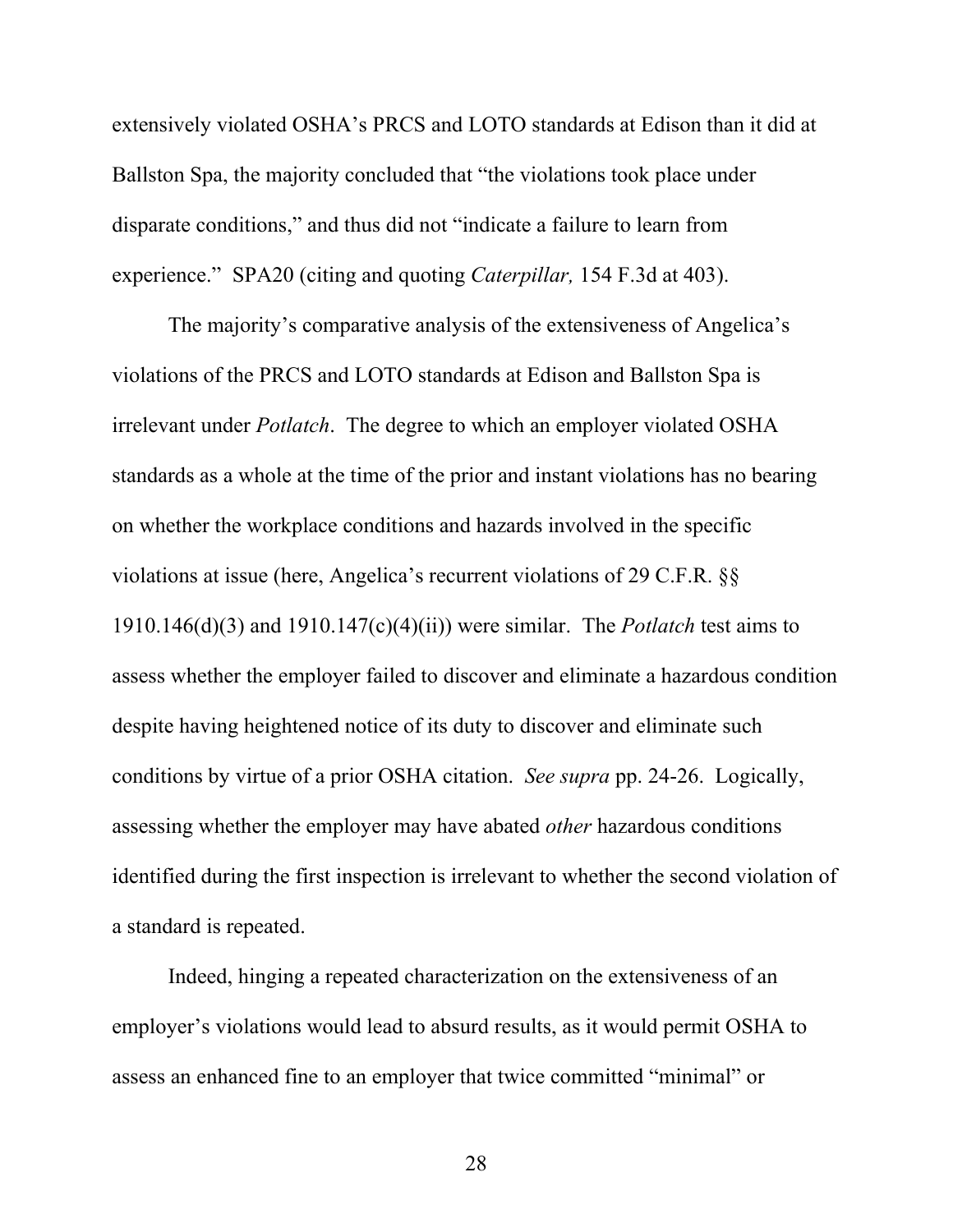"discrete" infractions of the same standard, but *not* to an employer that comprehensively violated a standard, and subsequently committed a less extensive violation of that same standard. *See* SPA31 n.5. Such a result contravenes the purpose of the OSH Act's repeated characterization, which is to incentivize employers to respond to OSHA citations by *actually achieving compliance* with the standard that they violated. *See, e.g., Dun-Par,* 676 F.2d at 1337; *Kent Nowlin*, 648 F.2d at 1282. The majority's breadth-based approach would effectively reward employers (like Angelica) who extensively violate an OSHA standard and then fail to fully address the problem.

The facts of this case illustrate the irrelevance of the extensiveness of an employer's OSHA violations to the *Potlatch* test. There is no dispute that, as a whole, Angelica more comprehensively violated OSHA's PRCS and LOTO standards at Edison than it did at Ballston Spa. But "[t]he fact that Angelica had previously committed many other violations in addition to those cited here does not alter the fact that … Angelica 'repeatedly' violated two of the very same standards." SPA31. Sections 1910.146(d)(3) and 1910.147(c)(4)(ii) both identify specific information that employers must include in their PRCS and LOTO procedures; that requisite information was missing from Angelica's procedures for its commercial laundry machines at Edison in 2004, and some of that same information – specifically, the information required by 29 C.F.R.  $\S$ §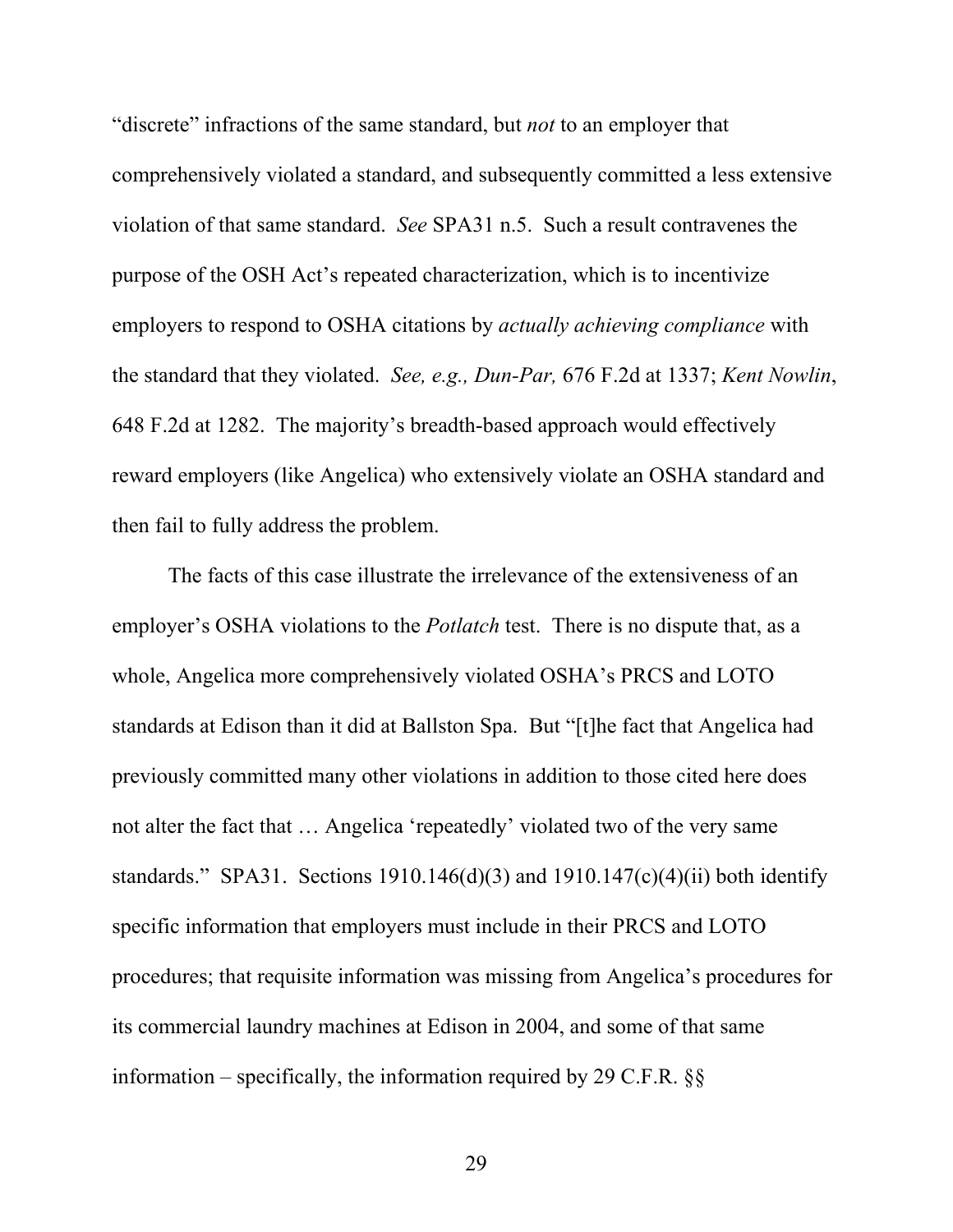1910.146(d)(3)(iii) and (vi) and 1910.147(c)(4)(ii)(B)-(D) – was *again* missing from Angelica's procedures for several of its commercial laundry machines at Ballston Spa in 2008. Angelica's failure after the Edison inspection to ensure that its PRCS and LOTO procedures for its commercial laundry machines at Ballston Spa (and particularly, for its CBWs) fully complied with 29 C.F.R. §§  $1910.146(d)(3)$  and  $1910.147(c)(4)(ii)$  thus represents a classic scenario in which a repeated characterization is appropriate. *See infra* sec. III.

When conducting this breadth-based analysis, the majority also considered the extensiveness of the steps necessary to *abate* Angelica's PRCS violations at Edison and Ballston Spa, but that too is inappropriate and illogical. *See* SPA17-18 n.20. Even if Angelica had to take more steps to abate its PRCS violations at Edison than it did at Ballston Spa, the action necessary to abate its violations of 29 C.F.R. §§ 1910.146(d)(3)(iii) and (vi) at both facilities was exactly the same: add procedures to the PRCS program for isolating the CBWs' tunnels from thermal and mechanical energy sources, and for verifying that an attempted lock-out of a CBW was successful. Moreover, giving *any* consideration to the steps necessary to abate Angelica's prior and instant PRCS violations was a deviation from Commission precedent. "The Commission has held that similarity of abatement is not the criterion, that the test is whether the two violations resulted in substantially similar hazards." *Active Oil*, 21 BNA OSHC at 1189 (citation omitted); *see, e.g., Lake*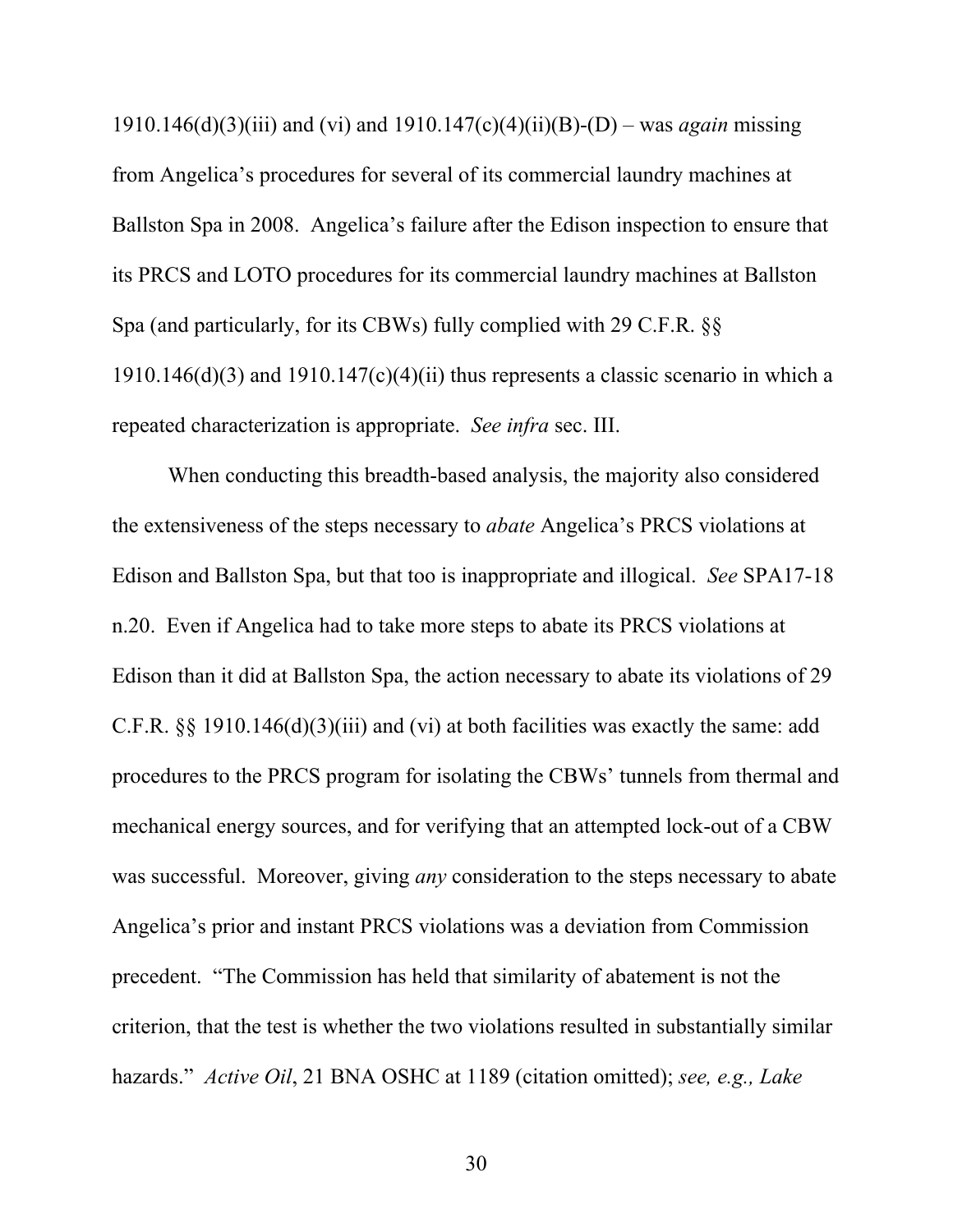*Erie*, 21 BNA OSHC at 1289 (violations were substantially similar because they both involved the same standard and a fall hazard of more than twenty feet, and rejecting employer's argument that the different methods taken to abate the violations proved otherwise). Although the Commission has occasionally considered the similarity of abatement methods when applying the *Potlatch* test, it has only done so *in combination with* an assessment of the similarity of the hazards that resulted from the violations. *See, e.g.*, *Monitor Constr. Co.*, 16 BNA OSHC 1589, 1594 (No. 91-1807, 1994) (violations of different standards were not substantially similar due to "the disparity of the hazards and the means of abatement required"); *Midwest Masonry*, 19 BNA OSHC at 1542 (violations of same standards were substantially similar because they created the same "fall hazards from scaffolds due to lack of required safety railings," and also considering, among other factors, that the same action was required to abate the two violations). The majority here did not consider the similarity of the hazards that resulted from Angelica's violations at all.

Not only did it fail to acknowledge its departure from precedent*,* but the majority also offered no explanation of the relevance of the relative breadth of Angelica's total PRCS and LOTO violations at Edison and Ballston Spa to the *Potlatch* test. The majority did not cite to any cases in which the Commission or a circuit court previously relied on the extensiveness of an employer's violations to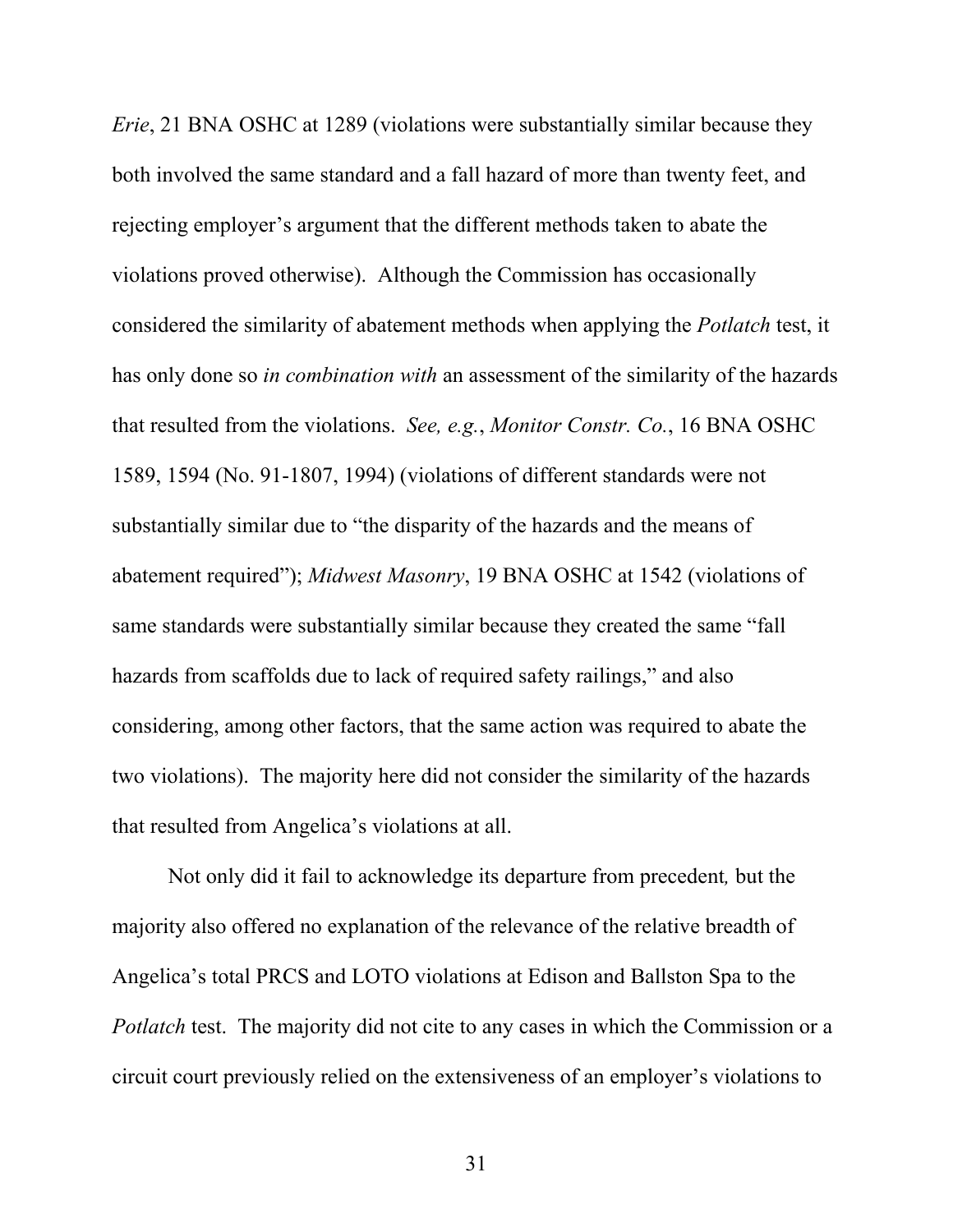find that they were not substantially similar under the *Potlatch* test. [17](#page-41-0) In fact, at least one federal appellate court has expressly rejected an employer's attempt to use the disparate breadth of its prior and instant violations to rebut the Secretary's *prima facie* case of substantial similarity. *Manganas Painting Co. v. Sec'y*, 273 F.3d 1131, 1135 (D.C. Cir. 2001) (rejecting employer's argument that its violations of a fall protection standard were not substantially similar because the prior violation concerned a failure to provide *any* fall protection, while the instant violation concerned a failure to provide *adequate* fall protection). The majority also made no attempt to explain why it would be consistent with *Potlatch* or the purpose of the OSH Act's repeated characterization to focus the substantial similarity inquiry on the relative breadth of Angelica's Edison and Ballston Spa violations, rather than the workplace conditions and hazards involved in the company's specific violations of 29 C.F.R. §§ 1910.146(d)(3) and  $1910.147(c)(4)(ii)$ .

 $\overline{a}$ 

<span id="page-41-0"></span> $17$  Comparing the extensiveness of the employer's violations is reminiscent of the bygone standard that only permitted OSHA to issue repeated violations to employers that "flaunted" the requirements of a standard. *See, e.g., D.M. Sabia*, 90 F.3d at 858-60 (adopting the *Potlatch* test and rejecting prior test set forth in *Bethlehem Steel Corp. v. OSHRC*, 540 F.2d 157 (3d Cir. 1976), which assessed whether the employer had "flaunted the requirements of the [OSH] Act" based on, among other factors "the number … and extent of violations"); *see also Potlatch*, 7 BNA OSHC at 1063 (establishing that "an employer's attitude (such as his flouting of the Act)" is irrelevant to the repeated characterization test); SPA28-29.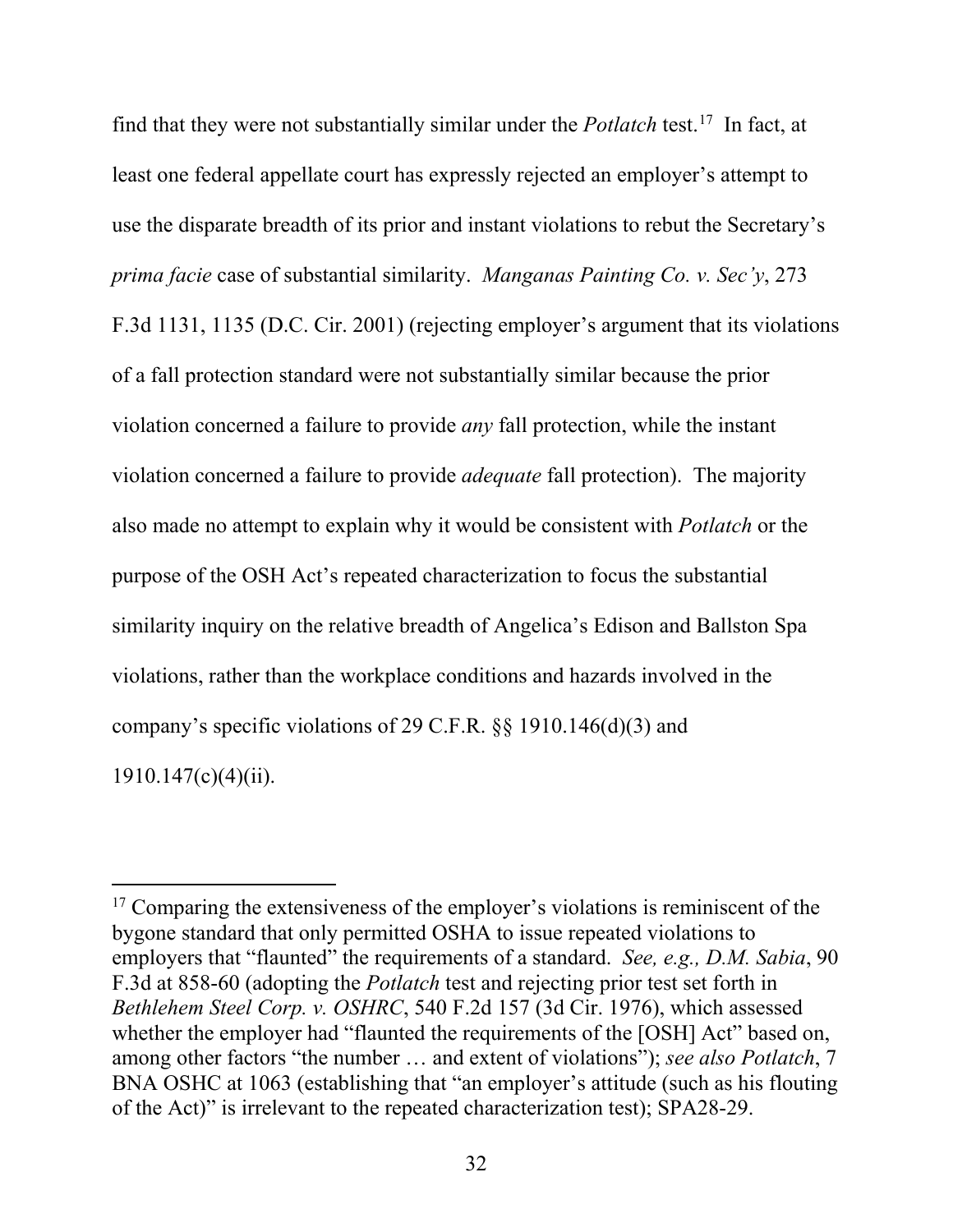# <span id="page-42-0"></span>**3. The Majority's Analysis of Angelica's Efforts to Comply with OSHA's PRCS and LOTO Standards, and Whether Angelica Knew that its Procedures at Ballston Spa Violated 29 C.F.R. § 1910.147(c)(4)(ii), Are Also Irrelevant Under** *Potlatch***.**

In assessing the breadth of Angelica's violations, the majority also considered two factors that have been found by the Commission and circuit courts to be irrelevant to the repeated characterization test: (1) the employer's good faith efforts to comply with the standards; and (2) the employer's awareness of its noncompliance with the standards. The majority's inclusion of these factors in its analysis further establishes that its repeated characterization analysis improperly departed from *Potlatch*.

First, the majority inappropriately relied on Angelica's efforts to comply with OSHA's PRCS and LOTO standards following the Edison inspection as a factor explaining why Angelica committed fewer and more "discrete" PRCS and LOTO violations at Ballston Spa than it did at Edison. *See* SPA18 ("Not surprisingly, given Angelica's compliance efforts, the number of deficiencies in its PRCS program affirmed here … have been meaningfully reduced."); SPA20 (Angelica committed "only minimal deficiencies here, reflecting that after those prior violations, Angelica took affirmative steps to achieve compliance and avoid similar violations in the future"). Giving consideration to Angelica's compliance efforts when determining whether prior and subsequent violations are substantially similar directly contradicts *Potlatch*, which established that an employer's good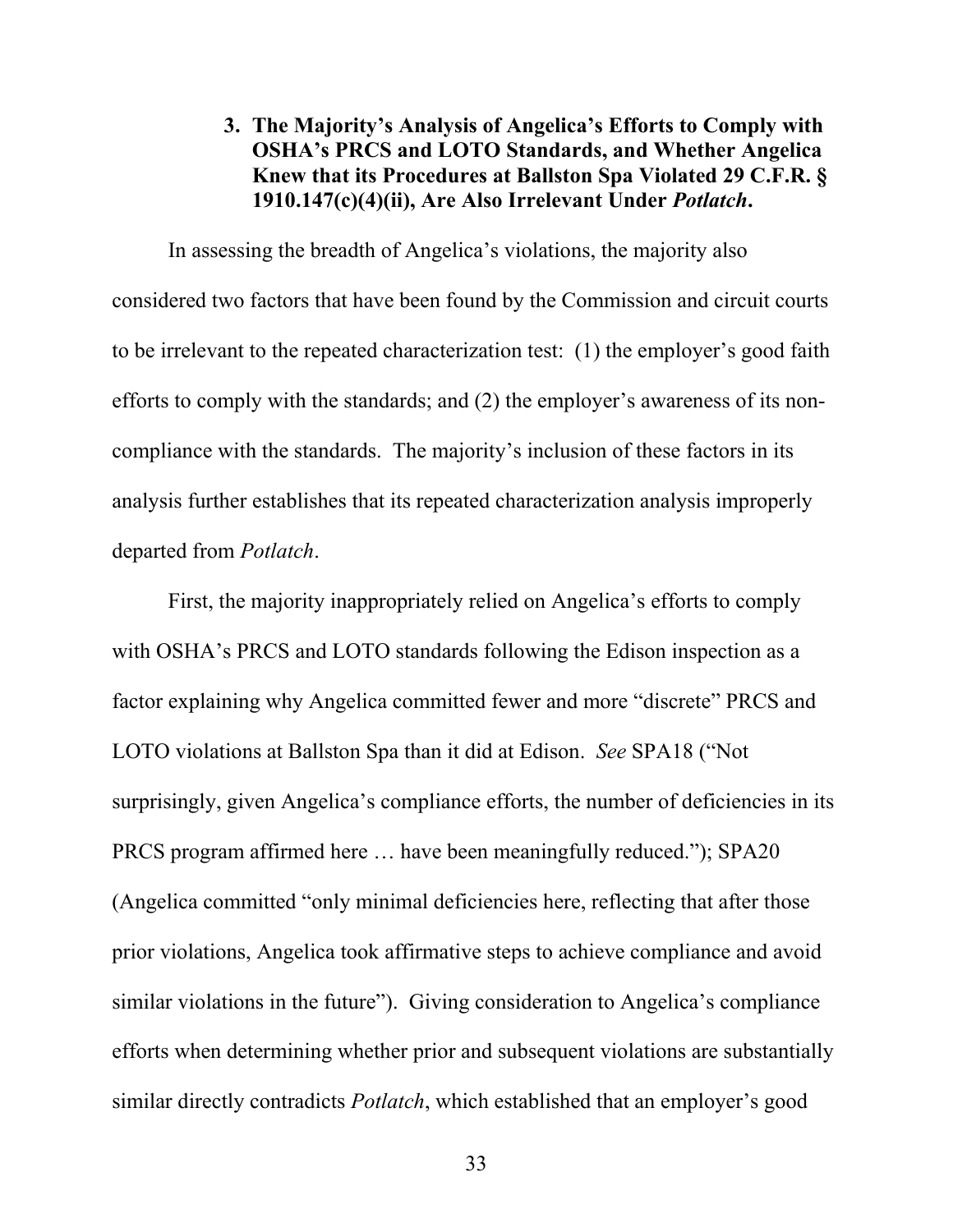faith compliance efforts are relevant when setting the amount of a civil penalty under 29 U.S.C. § 666(j), but *not* when applying the repeated characterization. *Potlatch*, 7 BNA OSHC at 1064 ("an employer's attitude" is not pertinent to whether a violation is repeated because it "will be considered in assessing a penalty"); *see also Jersey Steel Erectors*, 16 BNA OSHC 1162, 1167-68 (No. 90- 1307, 1993), *aff'd*, 19 F.3d 643 (3d Cir. 1994) (Table) (an employer's "inadequate attempts to comply with the standard might be relevant to a finding of willfulness … and may have a bearing on the 'good faith' component of the penalty assessment," but "evidence of an employer's inadequate efforts to comply are not relevant to whether the violation was repeated"); *accord FMC Corp.,* 7 BNA OSHC at 1421-22; *Midwest Masonry,* 19 BNA OSHC at 1544.

The majority also departed from *Potlatch* and other precedent when it considered whether Angelica knew that its LOTO procedures at Ballston Spa violated 29 C.F.R. § 1910.147 $(c)(4)(ii)$ . The majority found "no basis" to conclude that Angelica had such knowledge because "Angelica abated the prior LOTO citation at the time of the [Edison] inspection." SPA19 n.21. Absent evidence that Angelica knew that its LOTO procedures were inadequate, the majority claimed that it could not find that Angelica deserved a repeated violation. *Id.* 

The majority's reliance on Angelica's mental state as a mitigating factor deviates from *Potlatch*, which made clear that "an employer's attitude (such as his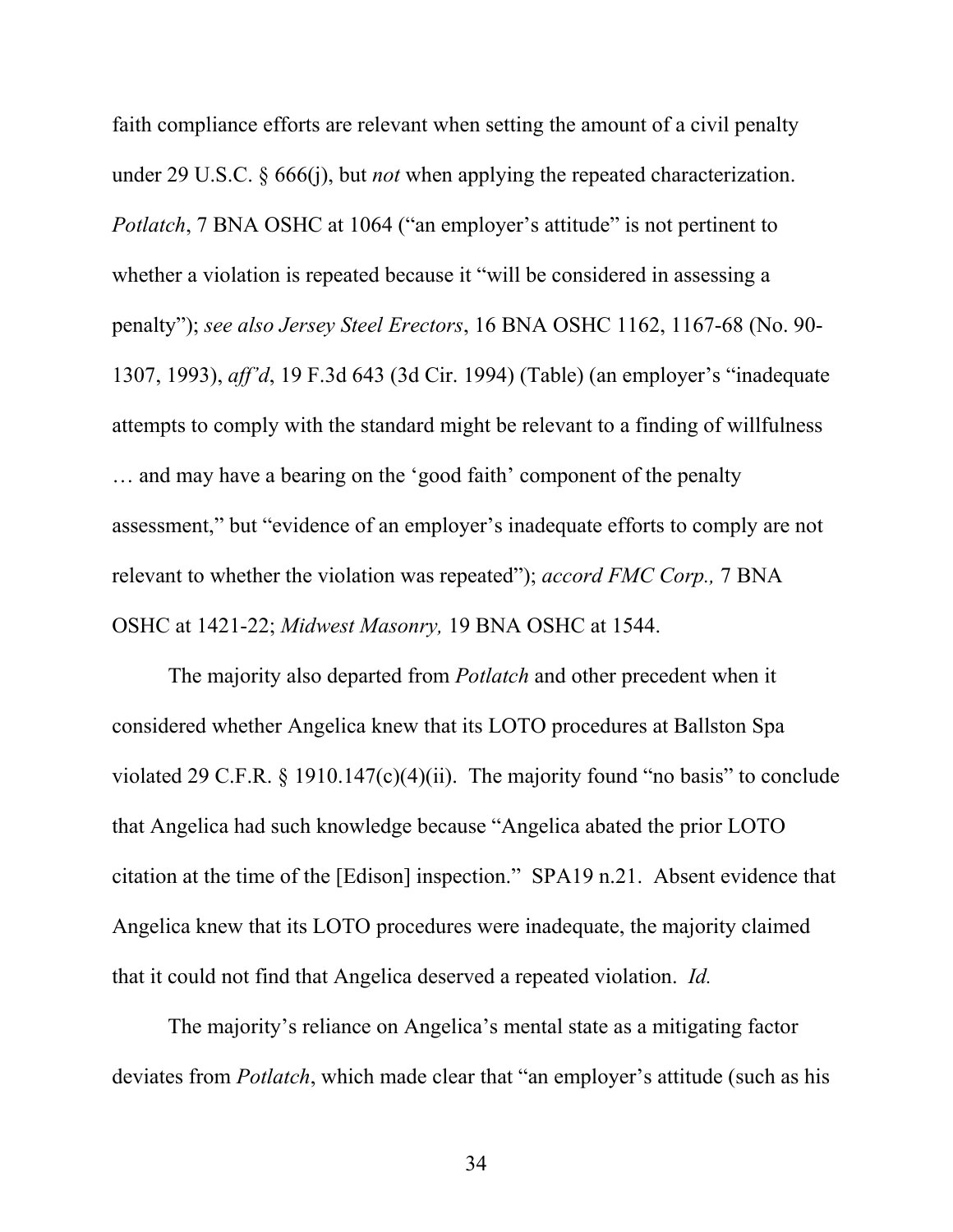flouting of the Act) … do[es] not bear on whether a particular violation is repeated." 7 BNA OSHC at 1063. Furthermore, considering an employer's mental state regarding its compliance with a standard impermissibly blurs the distinction between the "repeated" and "willful" characterizations. *See* 29 U.S.C. § 666(a) (permitting a heightened civil penalty to be assessed to employers who "willfully or repeatedly violate[ ]" a standard, and setting a minimum penalty amount for willful, but not repeated, violations).

"The hallmark of a willful violation is the employer's state of mind at the time of the violation—an intentional, knowing, or voluntary disregard for the requirements of the Act or ... plain indifference to employee safety." *Jim Boyd Constr., Inc.*, 26 BNA OSHC 1109, 1111 (No. 11-2559, 2016); *see also Chao v. Barbosa Grp., Inc.*, 296 Fed. Appx. 211, 212-213 (2d Cir. 2008) (unpublished) (willful violations "are characterized by an employer's heightened awareness of the violative nature of its conduct or the conditions at the workplace"). Accordingly, a "violation is not willful if the employer had a good faith belief that it was not in violation." *Barbosa Grp.*, 296 Fed. Appx. at 212-13. However, the Commission and numerous circuits have clarified that a repeated violation is appropriate "when an employer committed recurrent violations that did not necessarily rise to the level of willfulness." *George Hyman Constr. Co., v. OSHRC*, 582 F.2d 834, 841 (4th Cir. 1978); *see also D.M. Sabia*, 90 F.3d at 860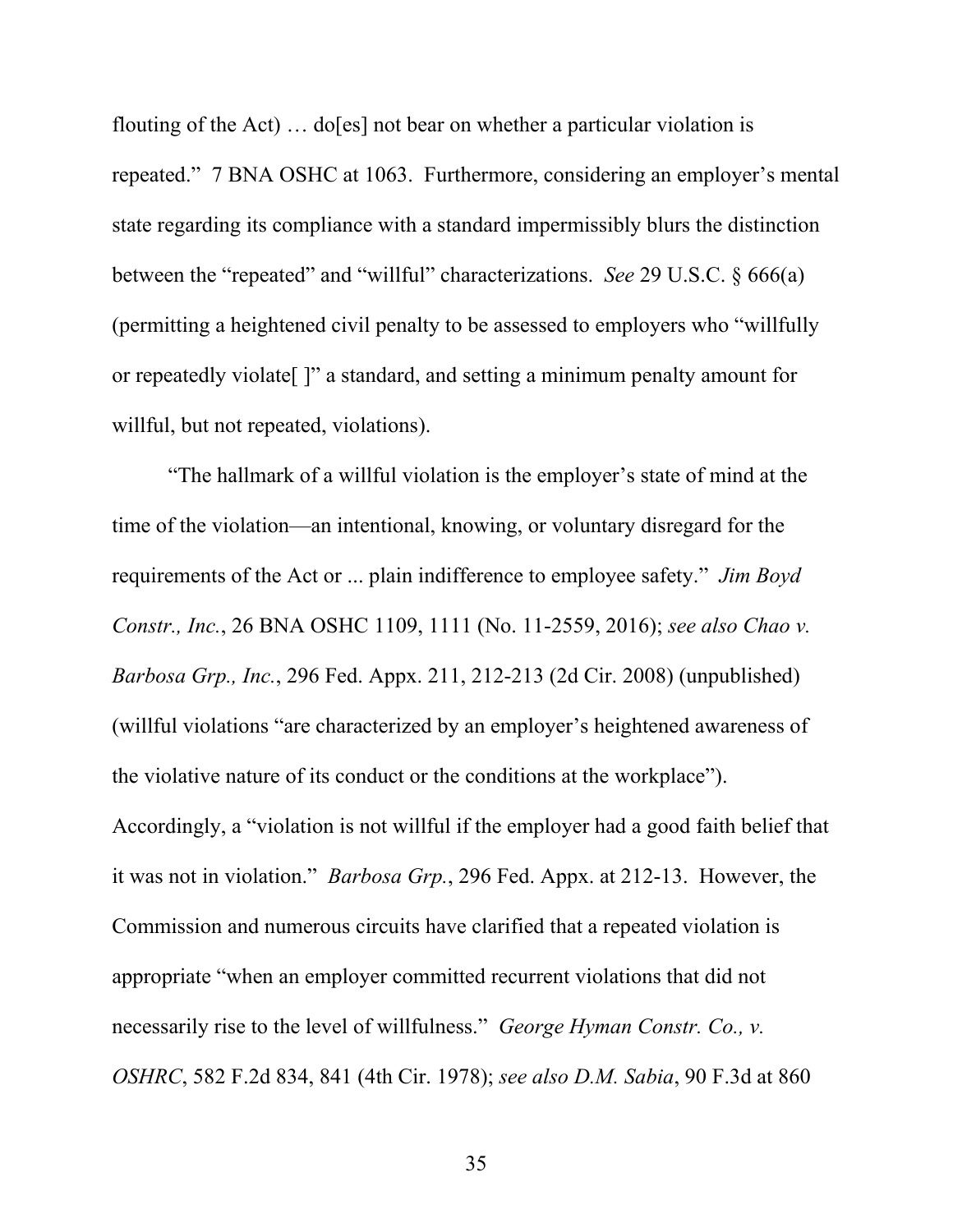(3d Cir. 1996) (rejecting *Bethlehem Steel*'s "flaunting" test in part because the penalty structure in 29 U.S.C. §§ 666(a) indicates that "willful" and "repeated" violations are substantively distinct). An employer's state of mind is thus irrelevant when applying a repeated characterization. *See* SPA28-29 (Commissioner Atwood discussing cases rejecting the "flaunting disregard" standard). The majority's consideration of Angelica's mental state is thus both legal error and an unacknowledged departure from *Potlatch* and its progeny.

An employer's mental state regarding its compliance with an OSHA standard is plainly unfit for consideration under *Potlatch* because it sheds no light on whether the employer's prior and instant violations concerned "disparate conditions and hazards." 7 BNA OSHC at 1063. The *Potlatch* test aims to ascertain whether the employer's prior violation gave it heightened notice of its obligation to protect employees from the hazardous condition at issue in the instant violation, and whether an employer had such notice stems from the similarity of hazards and workplace conditions involved in the two violations. *See supra* pp. 24-26. Whether an employer attempted to comply, or believed that it had complied, with an OSHA standard is immaterial to that notice question.

And, even if Angelica's awareness of its non-compliance *were* relevant to the *Potlatch* test, the majority's finding of "no basis" to conclude that Angelica knew that it had violated 29 C.F.R. § 1910.147(c)(4)(ii) at Ballston Spa, SPA19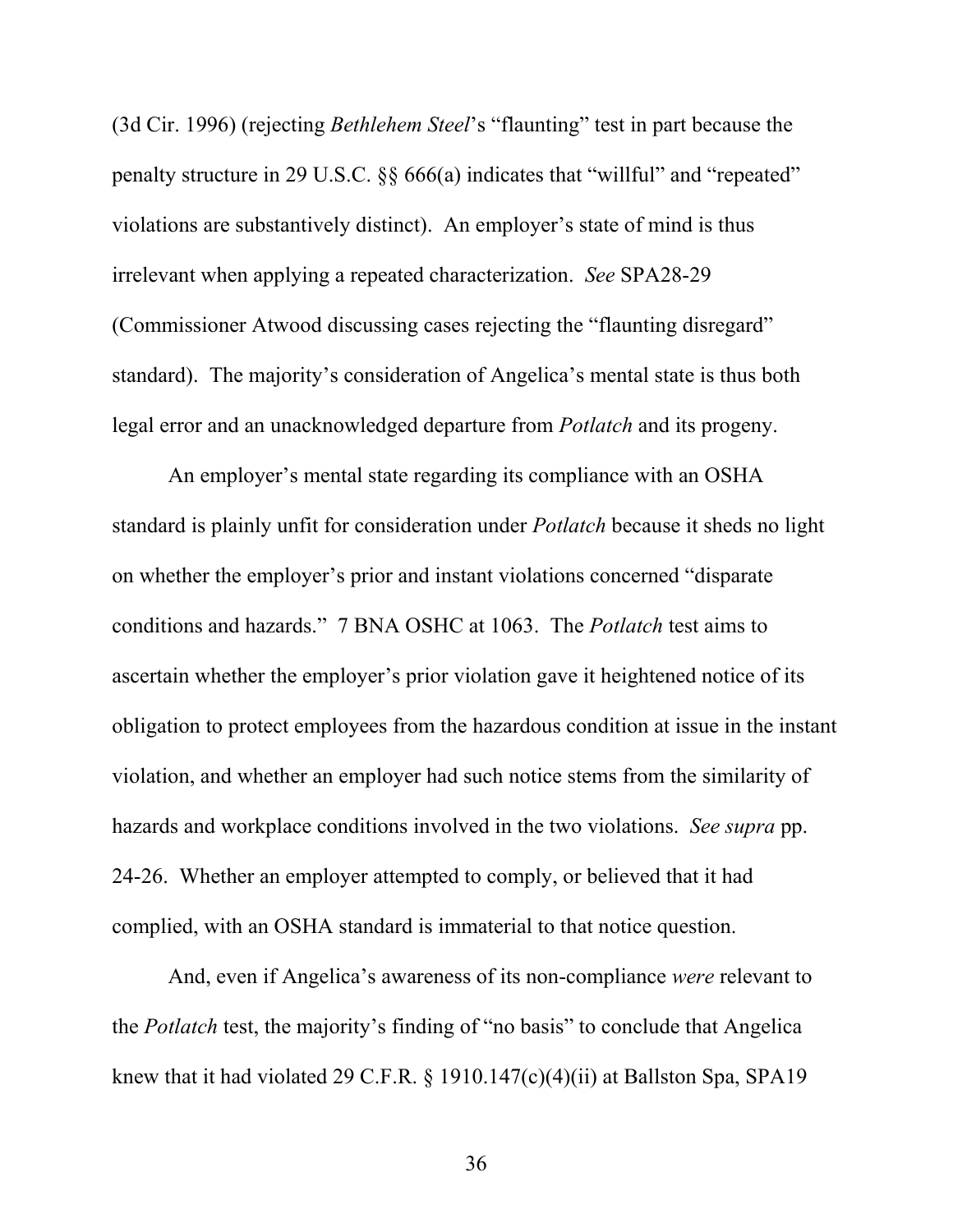n.21, is improper, unsupported by the record, and plainly illogical. First, because Angelica had the burden of proving that its prior and instant violations concerned disparate conditions and hazards, the majority's expectation that *the Secretary* adduce evidence that "Angelica knew its safety precautions and corrective actions were inadequate," SPA19 n.21, is an improper shifting of that burden.

Second, the majority infers that, because Angelica abated its violation of 29 C.F.R. § 1910.147(c)(4)(ii) at Edison, Angelica must have thought that its LOTO procedures at Ballston Spa were compliant with that standard. That inference rests on an assumption that Angelica's post-inspection LOTO procedures at Edison were similar to its LOTO procedures at Ballston Spa, but there is no evidence suggesting that those procedures were actually similar. The majority's finding is thus unsupported by substantial evidence in the record.

Third, the majority's finding is patently illogical. If Angelica did, in fact, "abate" its violation of 29 C.F.R.  $\S$  1910.147(c)(4)(ii) at Edison, Angelica necessarily would have added specific instructions to its LOTO procedures indicating how to lock-out the energy sources to the CBWs, and verify that an attempted lock-out of a CBW had been successful  $-i.e.,$  the very same instructions that the majority confirmed were missing from Angelica's LOTO procedures at Ballston Spa. *See* SPA2-9. So, if it is assumed that Angelica fully abated its violation of  $\S$  1910.147(c)(4)(ii) at Edison, it must also be assumed that Angelica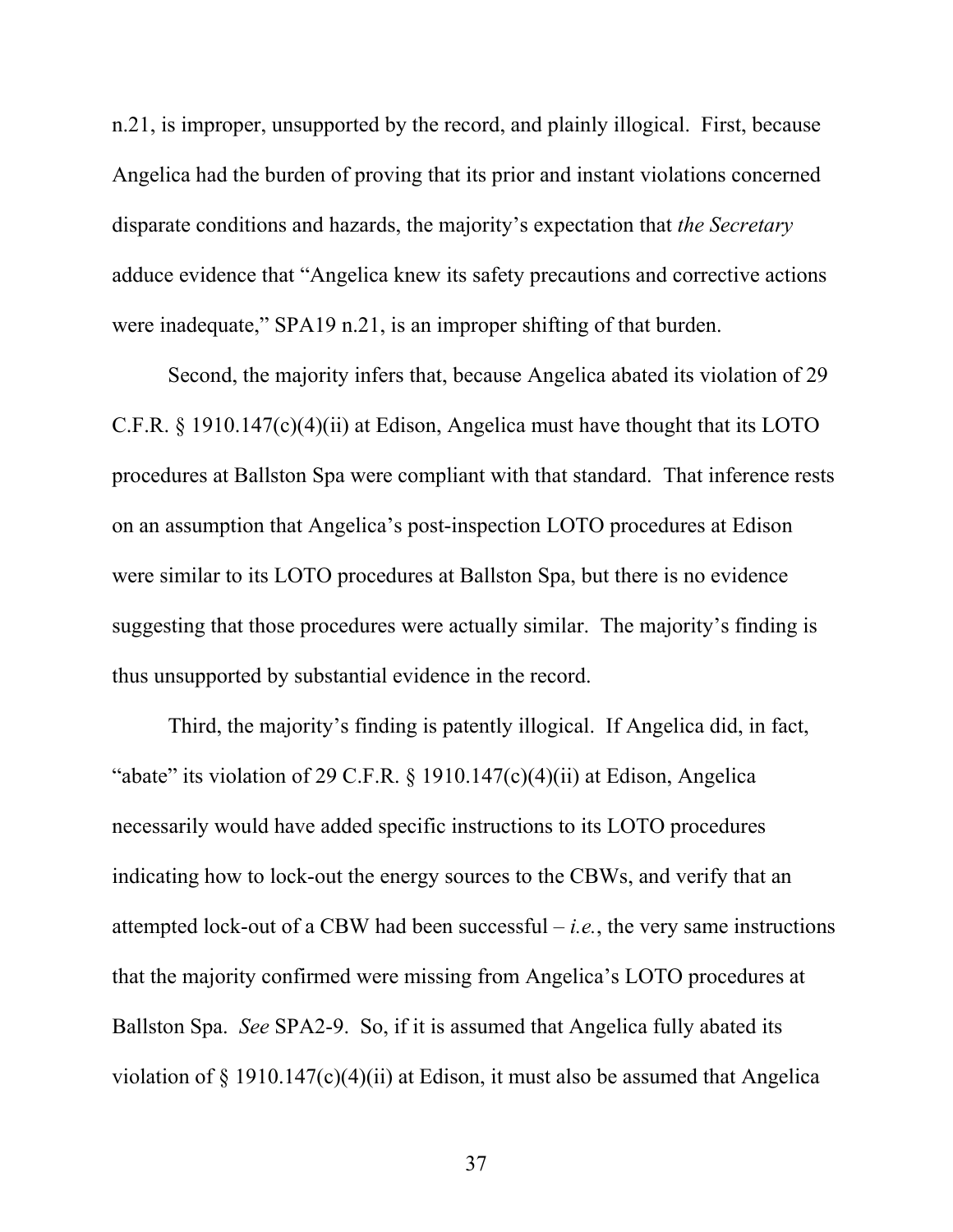knew (either actually or constructively) that its LOTO procedures at Ballston Spa

were missing some of the instructions necessary to comply with §§

 $1910.147(c)(4)(ii)(B)-(D)$ , and particularly, specific steps for locking out the

CBWs' valves and verifying the effectiveness of an attempted lock-out. As such,

Angelica's failure after the Edison inspection to ensure that its LOTO procedures

for the commercial laundry machines at its other facilities were compliant with the

standard only *confirms* that Angelica "fail[ed] to learn from experience."

*Caterpillar,* 154 F.3d at 403. Angelica's violation of § 1910.147(c)(4)(ii) at

Ballston Spa thus presents a textbook example of a repeated violation, and the

majority's contrary finding must be reversed. [18](#page-47-0) 

 $\overline{a}$ 

<span id="page-47-0"></span><sup>&</sup>lt;sup>18</sup> The majority further deviated from *Potlatch* by factoring into its analysis that 29 C.F.R.  $\S$  1910.146(d)(3) and 1910.147(c)(4)(ii) are "performance-oriented" standards that provide employers with "flexibility in meeting their requirements." SPA19. An OSHA standard is performance-oriented when it states the result that an employer must achieve, rather than identifying the specific action that an employer must take to achieve that result. *See, e.g., Diebold, Inc.*, 3 BNA OSHC 1897, 1900 (Nos. 6767, 7721 & 9496, 1976) (machine guarding standard was performance-oriented because it stated "the result required (protection against the … hazard), rather than specifying that a particular type of guard must be used"). Contrary to the majority's suggestion, *Potlatch* expressly stated that its test applies in equal force where an employer's violations concern a standard that "designate[s] specific means of preventing a hazard" as it does when they concern a standard that "either do[es] not specify the means of preventing a hazard or appl[ies] to a variety of circumstances." 7 BNA OSHC at 1063; *see, e.g., Hamilton Fixture*, 16 BNA OSHC 1073, 1096 (No. 88-1720, 1993), *aff'd* 28 F.3d 1213 (6th Cir. 1994) (applying *Potlatch* and finding that two violations of a generally-worded and performance-oriented standard were substantially similar because "in both cases, the form of personal protective equipment required was safety shoes, and employees were exposed to the hazard of objects sufficiently weighty to cause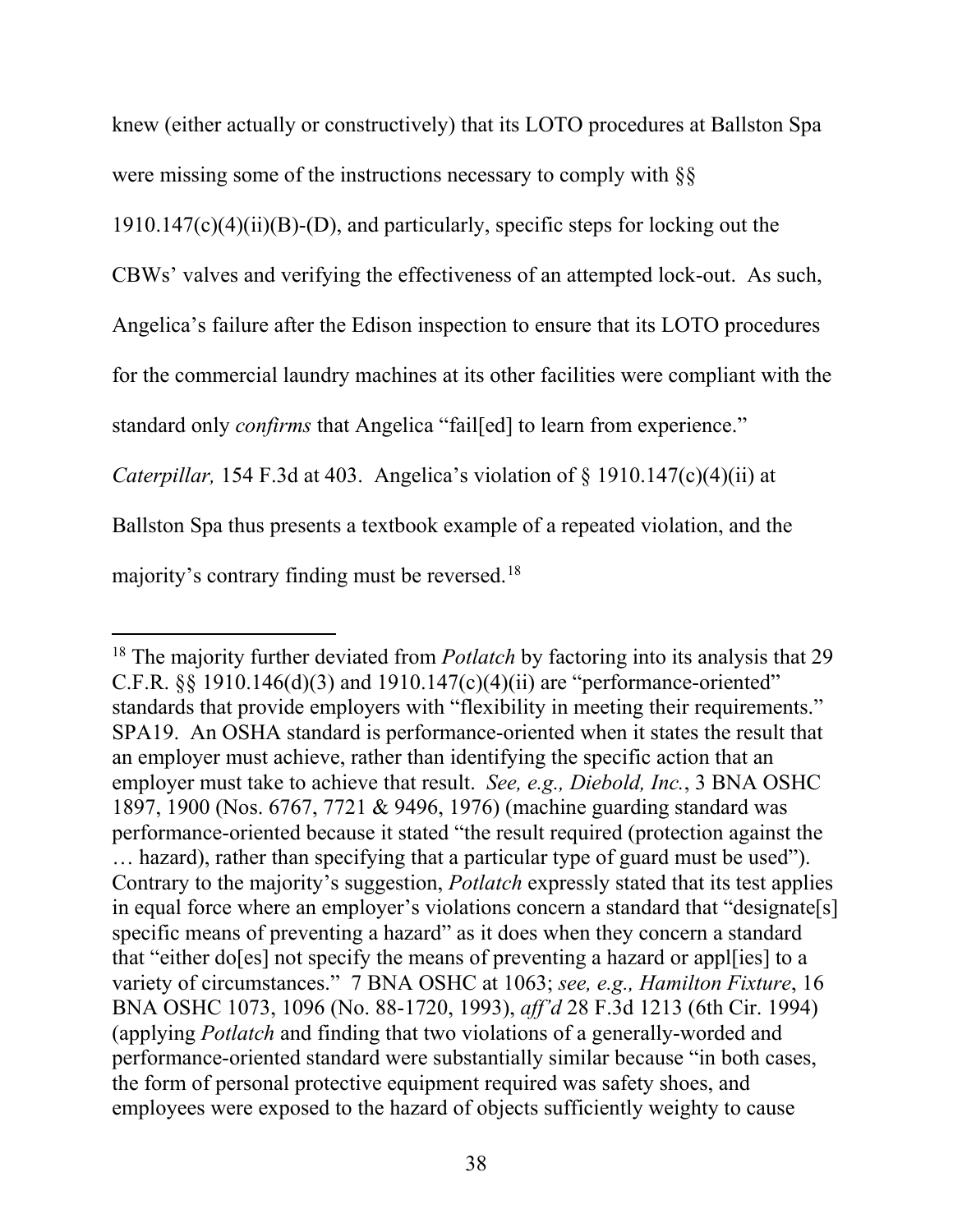#### <span id="page-48-0"></span>**B. The Majority Did Not Provide a Reasoned Explanation for its Departure From** *Potlatch***.**

The majority's recharacterization of Angelica's violations is arbitrary and capricious and an abuse of discretion because it did not provide a reasoned explanation for departing from precedent and relying on a new set of factors that are not derived from *Potlatch*. Administrative agencies are generally obliged to follow precedent and issue decisions that reflect "a consideration of the relevant factors," *Motor Vehicle Mfrs. Ass'n v. State Farm Auto. Ins. Co.*, 463 U.S. 29, 43 (1983), and particularly, those factors that have been considered dispositive in prior cases. *Burlington Truck*, 371 U.S. at 168. When an adjudicatory agency decides to depart from its precedent, it must "at the very least … 'supply a reasoned analysis indicating that prior policies and standards are being deliberately changed, not casually ignored ….'" *Airmark Corp. v. F.A.A.,* 758 F.2d 685, 692 (D.C. Cir. 1985); (quoting *Greater Boston Television Corp. v. FCC*, 444 F.2d 841, 852 (D.C. Cir. 1970)); *see also Fox Television,* 556 U.S. at 515 (an agency must "display awareness that it is changing position," and "may not, for example, depart

injuries falling on their feet"). Irrespective of the nature of the standard, it remains incumbent on the employer to prove that its prior and instant violations of the same standard concerned "disparate conditions and hazards." *Id.* at 1063. The majority did not acknowledge or attempt to justify this departure from *Potlatch*, as it offered no explanation for why the performance-oriented nature of a standard is relevant to whether two violations concerned similar workplace conditions or hazards, nor did it cite to any cases in which the Commission or a circuit court previously considered a standard's performance-oriented nature when applying the *Potlatch*  test.

 $\overline{a}$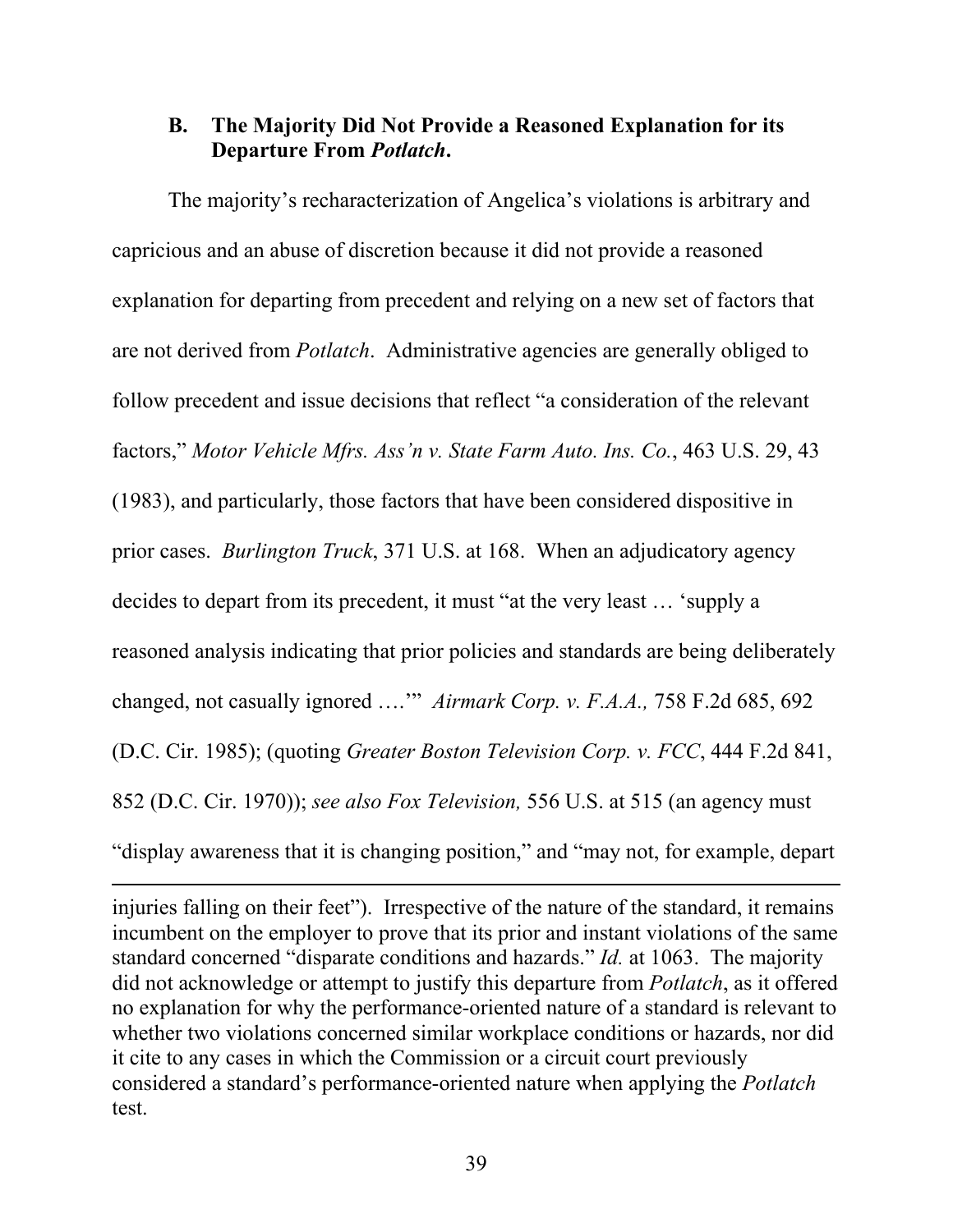from a prior policy *sub silentio* or simply disregard rules that are still on the books").So, while the Commission is free to "overrule [its] precedent when further deliberations have led it to conclude that an earlier case was wrongly decided," *Niles*, 17 BNA OSHC 1940, 1942 (No. 94-1406, 1997), it must acknowledge its departure from precedent and "make a clear statement of its new rule and articulate its reasons for making the change." *NYSEG*, 88 F.3d at 107-08 (citations omitted).

Here, the majority failed to acknowledge, let alone provide a reasoned explanation for, its departure from *Potlatch* and its progeny. The majority claimed that it was applying *Potlatch* to the facts and acknowledged that the similarity of the hazards should drive its analysis, SPA15-16, but it failed to actually consider whether Angelica's violations of 29 C.F.R. §§ 1910.146(d)(3) and 1910.147(c)(4)(ii) at Edison and Ballston Spa involved similar hazards or concerned similar workplace conditions. [19](#page-49-0) Although it cryptically stated at the

 $\ddot{\phantom{a}}$ 

<span id="page-49-0"></span><sup>&</sup>lt;sup>19</sup> To support its claim that it simply "applied Potlach in the specific context of the facts of this case," the majority points to *Suttles Truck Leasing, Inc.*, 20 BNA OSHC 1953, 1970 (No. 97-0545, 2004), SPA21 n.24, which, to the Secretary's knowledge, is only prior case in which the full Commission has determined that two violations of the same specifically-worded standard were not substantially similar. *Suttles*, however, does not help the majority's cause: In *Suttles*, the Commission assessed the similarity of an employer's prior violation of 29 C.F.R. § 1910.146(d) for failing to test tanks used to transport hazardous chemicals for oxygen, flammable gases, and toxic air contaminants, to several PRCS violations that the employer committed at another facility where it worked with the same type of tanks. The Commission determined that the prior violation was substantially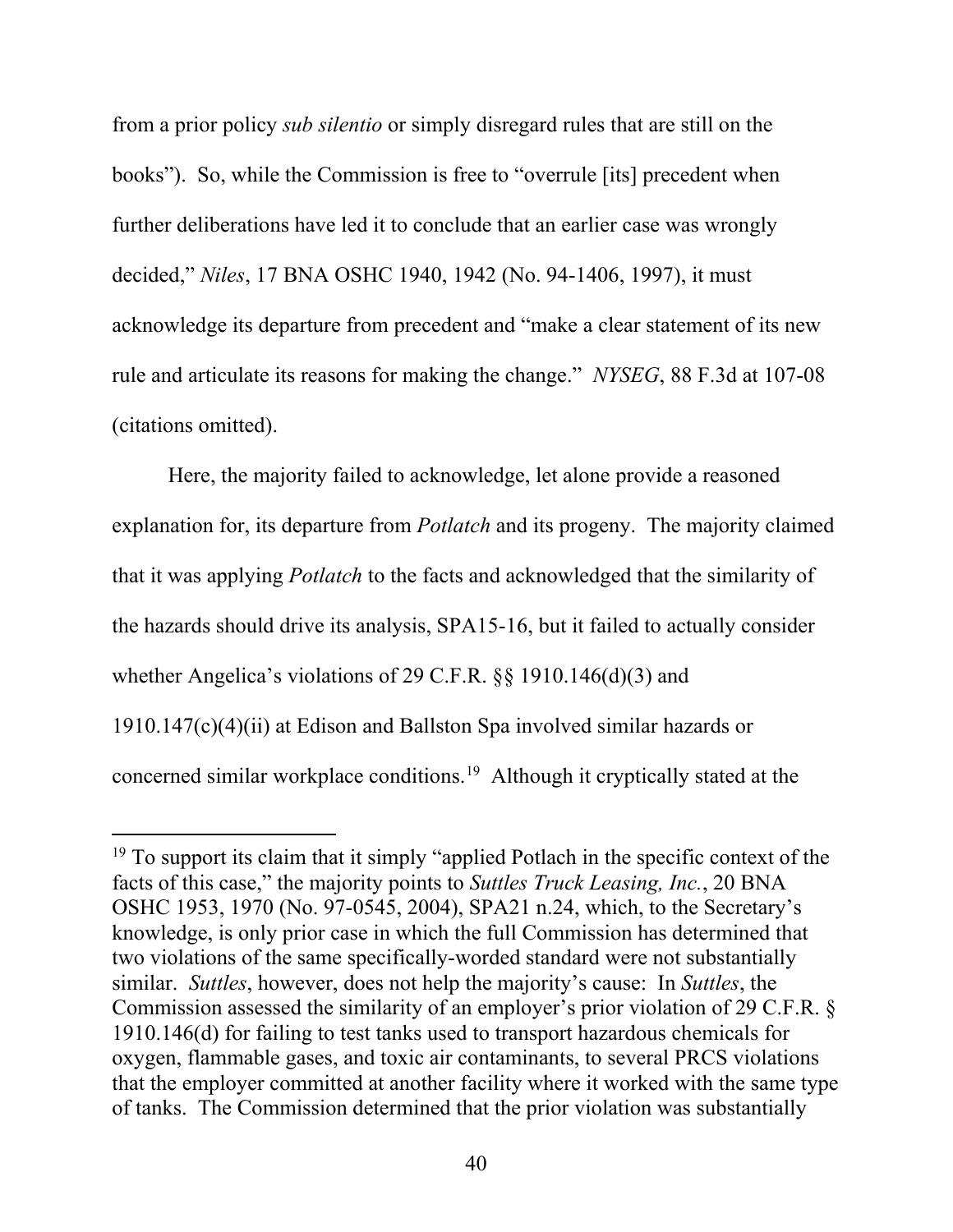outset of its analysis that it "decline[d] a mechanical application of the test for establishing a repeat characterization," SPA17 (citing *George Hyman*, 582 F.2d at 841 (4th Cir. 1978)),<sup>[20](#page-50-0)</sup> the majority offered no explanation for why it would be consistent with *Potlatch* and the purpose of the OSH Act's repeated characterization to rely on the alternative factors on which it hinged its analysis. *See supra* sec. I.A.2-3. In doing so, the majority swerved without explanation from the *Potlatch* test, *Greater Boston*, 444 F.2d at 852 (agency acts arbitrarily if it "glosses over or swerves from prior precedents without discussion"), and effectively ignored the criteria that the Commission has established as germane to

similar to the employer's violations of  $\S$ § 1910.146(d)(2) and (d)(5)(i) for failing "to evaluate the hazards in the washed tanks and … test for toxic atmospheres before employees entered the tanks," but *not* substantially similar to a violation of § 1910.146(d)(4) for failing to possess the necessary equipment to calibrate the combustible gas meter that it used to test the atmosphere in the tanks. *Suttles*, 20 BNA OSHC at 1967, 1970. To justify the latter finding, the Commission simply stated that "[b]ecause the facts alleged in [the prior] citation were very different … the hazards posed by the violations were not substantially similar," *id.* at 1970, and did not identify which facts established the dissimilarity of the hazards. The *Suttles* decision did not look beyond the workplace conditions and hazards associated with the violations, nor did it consider any of the factors on which the majority hinged its analysis in this case.

 $\overline{a}$ 

<span id="page-50-0"></span><sup>20</sup> As Commissioner Atwood explained, SPA26-27 n.2, given that *George Hyman* is a pre-*Potlatch* and pre-*Chevron* decision from a circuit to which this case could not be appealed, the Fourth Circuit's statement in dicta that it "avoided setting forth an all-inclusive and rigid definition of 'repeatedly'" in order to afford the agency "flexibility in working out reasonable guidelines in enforcing the Act" based on "further enforcement experience," *George Hyman*, F.2d at 841, 841 n.12, does not give the majority license to disregard the dictates of *Potlatch* and its progeny some four decades later.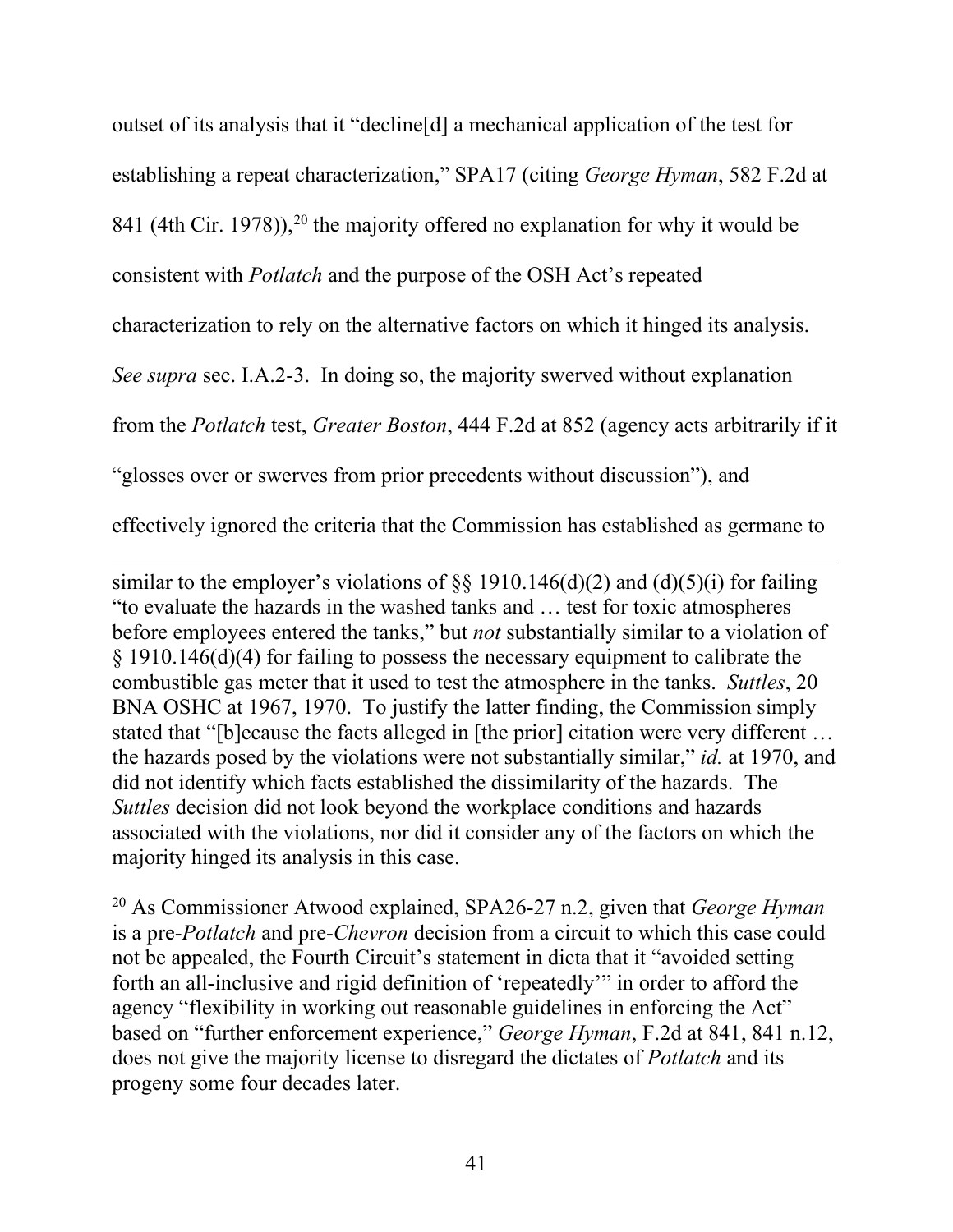the repeated characterization. [21](#page-51-0) *NYSEG*, 88 F.3d at 110 (Commission acts "arbitrarily and capriciously" where it "effectively ignore[s] the usual rule it has followed"); *Cellular Phone*, 205 F.3d at 89-90 (agency decision is arbitrary and capricious if it "entirely failed to consider an important aspect of the problem"); *Adams Steel*, 766 F.2d at 807 (agency departure "from established precedent without announcing a principled reason for such a reversal" is "arbitrary ... and an abuse of discretion"). The Commission's characterization finding must therefore be reversed.

<span id="page-51-0"></span> $\overline{a}$ <sup>21</sup> The majority also suggested in its decision that, because the substantial similarity determination is a factual one, it was free to disregard the specific factors that the Commission previously established as driving the *Potlatch* test. *See*  SPA21-22 n.24 (claiming its analysis is "reasoned," and therefore irreversible, because it "take[s] into consideration the differing circumstances that, in our view, require a determination that these violations are not repeated"); SPA16-17 n.19 (arguing that its finding regarding the similarity of Angelica's violations is "conclusive" because "Congress has specifically authorized the Commission, through the exercise of its adjudicatory powers, to conclude that the violations at issue here are not substantially similar"). Plainly, the majority's suggestion is wrong: the Commission must issue decisions that reflect "a consideration of the relevant factors," *State Farm*, 463 U.S. at 43, and particularly, those factors that have been considered dispositive in prior cases, *Burlington Truck*, 371 U.S. at 168, and "any deviation from prior rulings" when making factual determinations must "be carefully reasoned and fully explained." *Airmark*, 758 F.2d 685 at 692, 695 (FAA factual determination that an airline was not eligible for a regulatory exemption was arbitrary and capricious because the FAA "arbitrarily applied different decisional criteria to similarly situated carriers").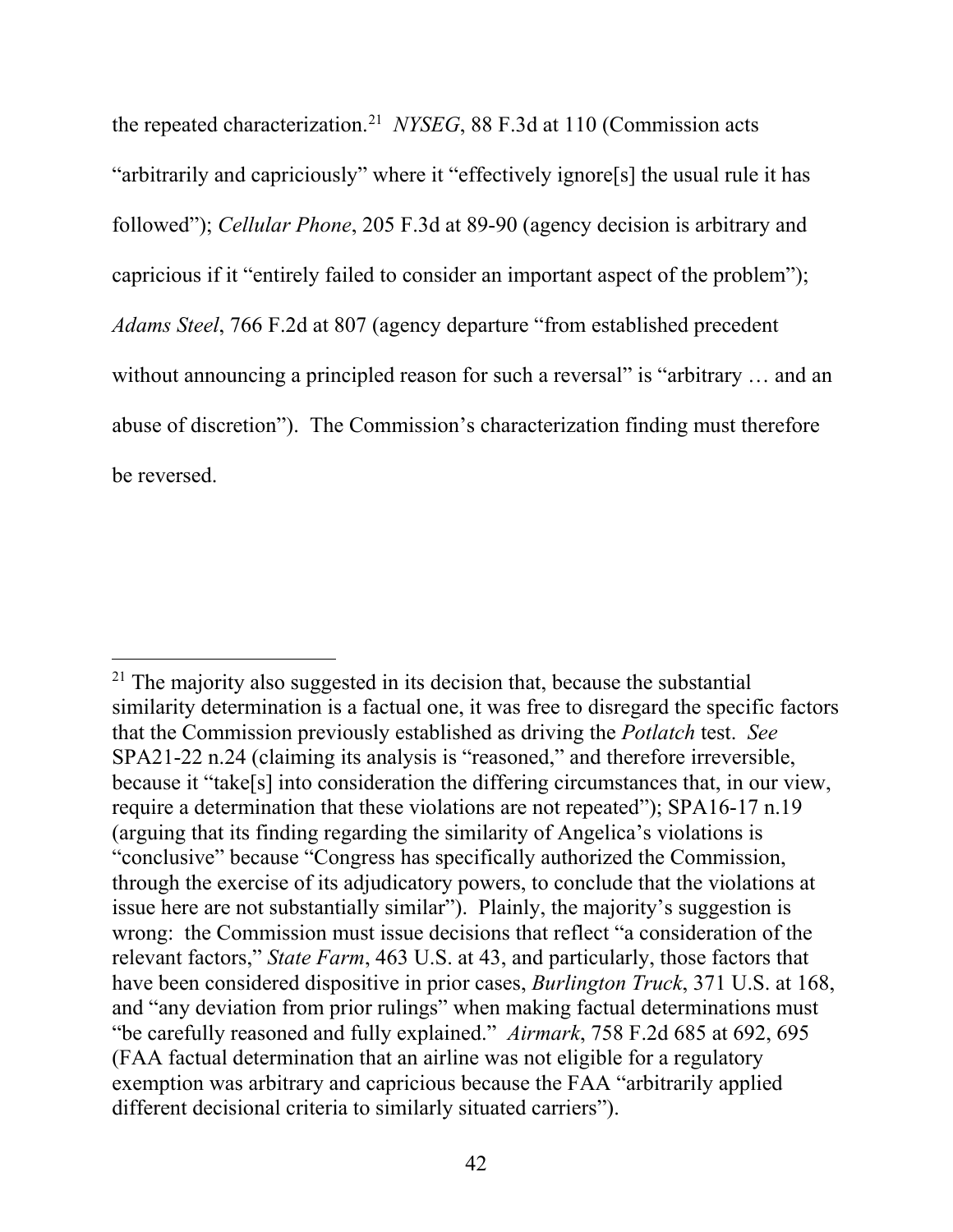#### <span id="page-52-0"></span>**II. The Secretary's Reasonable Interpretation of the Term "Repeatedly" Is Entitled to Deference.**

Even if the majority *had* acknowledged and provided a reasoned explanation for its departure from *Potlatch* and its progeny, the majority's decision would still require reversal because the *Potlatch* test, and its focus on the workplace conditions and hazards involved in the violations, is what gives effect to the Secretary's long-standing interpretation of the term "repeatedly" in 29 U.S.C. § 666(a). *See D.M. Sabia*, 90 F.3d at 860, 860 n.12 (explaining that "the Commission has acceded to the Secretary's interpretation of the term 'repeatedly' as used in section 666(a)," and "[s]ince *Potlatch*, the Commission and the Secretary have been in full accord as to the definition of the term 'repeatedly'"). Both the Commission and this Court must defer to the Secretary's reasonable interpretation of ambiguous terms in the OSH Act. *Chevron, U.S.A., Inc. v. Nat. Res. Def Council, Inc.*, 467 U.S. 837, 842-45 (1984) (federal courts must defer to the reasonable construction of a statute by the administrative agency charged with administering it); *Martin*, 499 U.S. at 154-57 (under the OSH Act, the Secretary, not the Commission, is the administrative actor to whom *Chevron* deference is owed); *Cranesville*, 878 F.3d at 32 (this Court affords *Chevron* deference to the interpretations of the Secretary, rather than the Commission).

As dissenting Commissioner Atwood explained, the term "repeatedly" is ambiguous, the Secretary has consistently asserted its reasonable interpretation of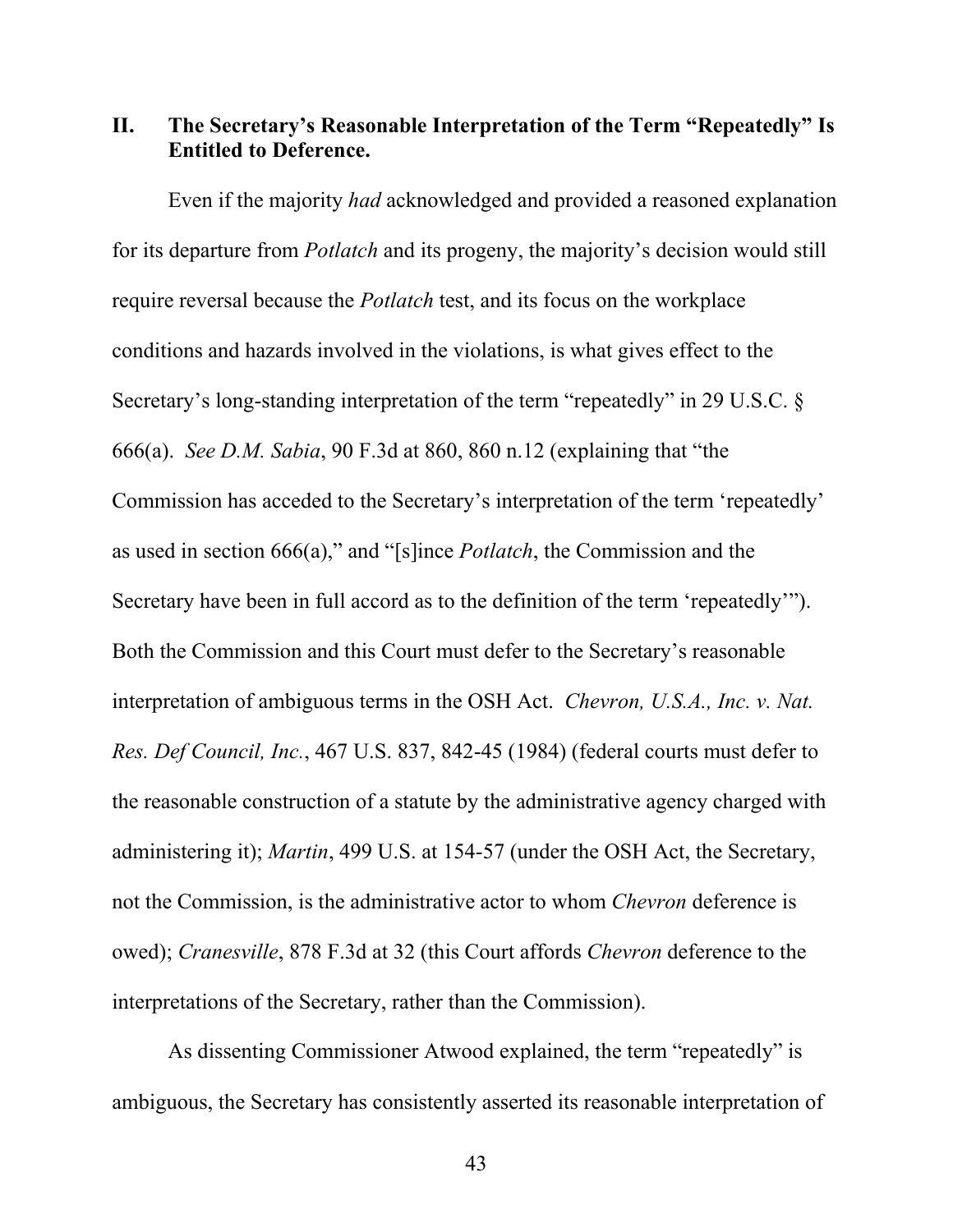<span id="page-53-0"></span>that term – both through the repeated citations that he has issued and OSHA's Field Operations Manual (FOM) – and "decades of enforcement history applying [the *Potlatch*] test" have established the reasonableness of the Secretary's interpretation. SPA32-34; *see* SPA33 n.7 (explaining that OSHA's FOM directs enforcement staff to apply repeated characterizations when employers "have been cited previously for the same or a substantially similar condition or hazard and the citation has become a final order"); *Cranesville*, 878 F.3d at 33 (where "the Secretary's interpretation of the OSH Act [is] embodied in a series of citations for safety violations, it is entitled to the deference described in *Chevron*"); *see also D.M. Sabia*, 90 F.3d at 860 (the Secretary's interpretation of the term "repeatedly" is both reasonable and "plainly consistent with the language of the statute"). Accordingly, even if the majority expressly overruled *Potlatch* as wrongly decided, it would be obliged to defer to the Secretary's interpretation of the term "repeatedly," which (like *Potlatch*) precludes consideration of the factors on which the majority's repeated characterization analysis relied.

# **III. A Straightforward Application of the** *Potlatch* **Test to the Record Evidence Compels a Finding that Angelica's Violations of 29 C.F.R. §§ 1910.146(d)(3) and 1910.147(c)(4)(ii) Were Properly Characterized as Repeated.**

As explained above, the majority clearly departed from the *Potlatch* test by basing its repeated characterization analysis on factors that shed no light on whether Angelica's violations of 29 C.F.R. §§ 1910.146(d)(3) and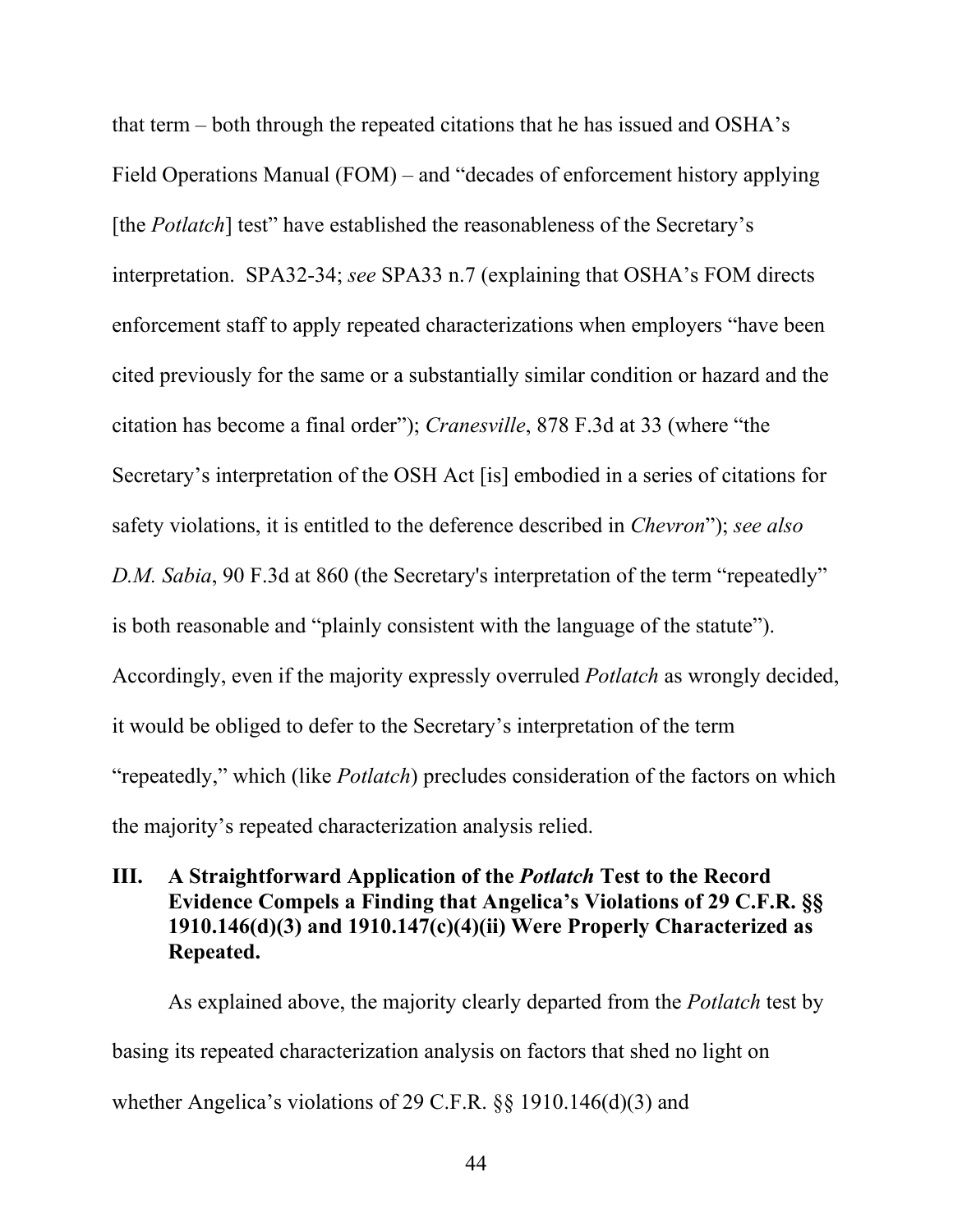1910.147(c)(4)(ii) at Edison and Ballston Spa concerned similar workplace conditions and hazards. The majority also failed to acknowledge, let alone explain its reasons for, its departure from bedrock Commission precedent. That said, even assuming *arguendo* that the *Potlatch* test could accommodate some or all of the factors on which the majority relied, the majority's characterization determination cannot stand because a straightforward application of the *Potlatch* test to the record evidence establishes that Angelica did not prove that its violations of 29 C.F.R. §§ 1910.146(d)(3) and 1910.147(c)(4)(ii) at Edison and Ballston Spa concerned "disparate conditions and hazards." *Potlatch*, 7 BNA OSHC at 1063. To the contrary, the evidence makes plain that, at both Edison and Ballston Spa, Angelica failed to include in its PRCS and LOTO procedures the same specific information that was necessary to protect Angelica's employees from the hazards associated with unclogging jammed laundry from its commercial laundry machines, and particularly, from the tunnels of CBWs. Accordingly, the factors that *Potlatch* and its progeny identify as driving the repeated characterization test compel a finding that Angelica's Ballston Spa violations were properly characterized as repeated.

As to the PRCS violations, OSHA cited Angelica at Edison because its PRCS program was not "implemented for [the] protection of employee(s) who enter tunnel washers to remove jammed/clogged laundry," and, among the many "critical deficiencies," noted that Angelica lacked procedures to "isolate the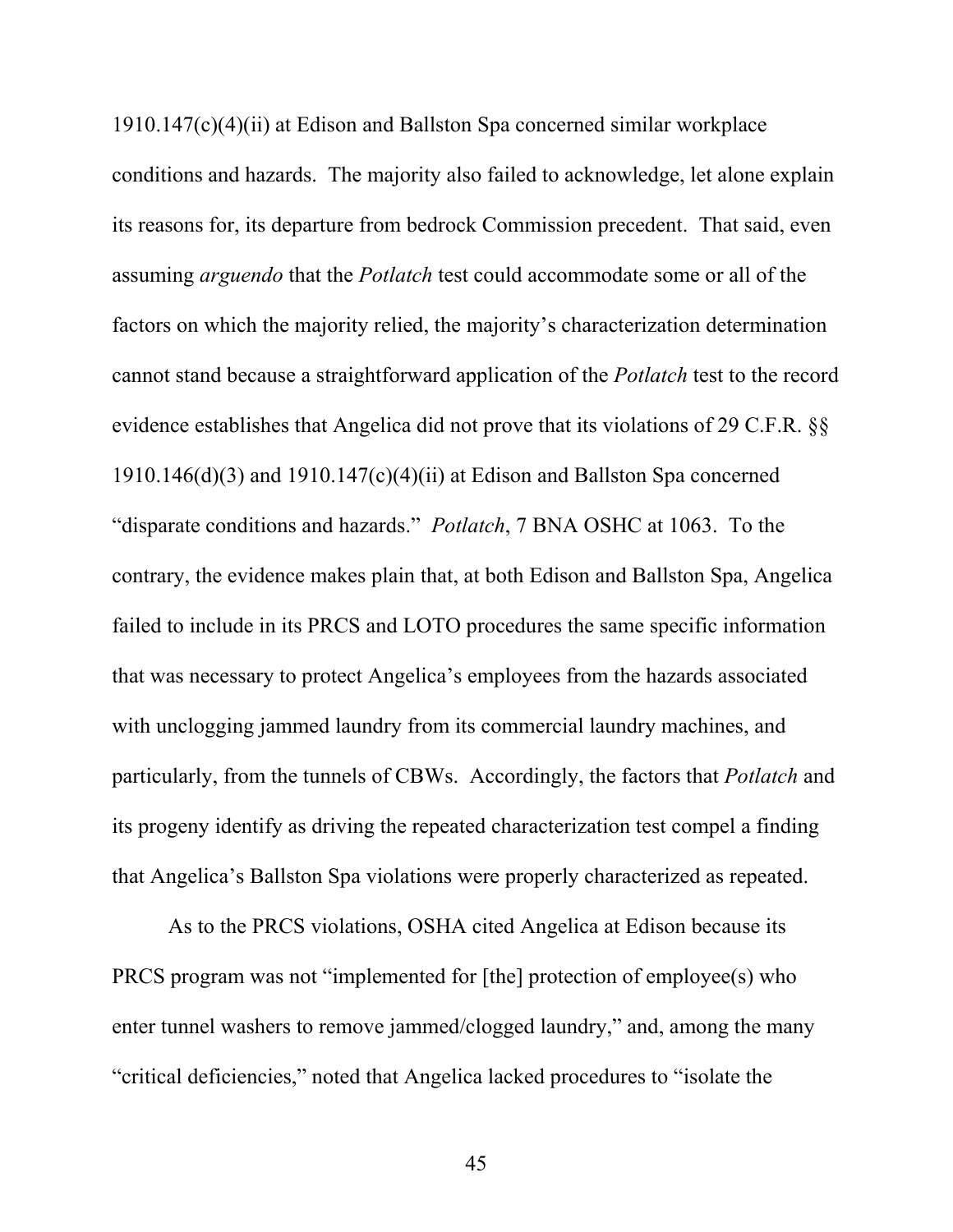[confined] space(s) from thermal and mechanical energy sources." APP662.At Ballston Spa, Angelica employees also entered CBWs to unclog jammed laundry, APP53 (Stip. ⁋ 28), 146-47, 242, 250-51, 261; *see also* APP197-207 (CBW entry permits), 323-43, 395 (Figure 3); SPA7, and the Commission affirmed that Angelica violated 29 C.F.R. § 1910.146(d)(3) because it lacked procedures to isolate the CBWs' tunnels from the hazardous materials that are fed through the CBWs' valves (water, steam, liquid chemicals, and compressed air), SPA13-15, or to verify that an attempted lock-out of a CBW was effective. SPA10-13. Angelica's defective PRCS procedures at both facilities thus exposed employees to the same hazards associated with the unexpected release of energy and material while unclogging jammed laundry from inside a CBW. *See supra* pp. 9-10 (listing hazards). Based on the factors identified by *Potlatch* and its progeny, Angelica's violations of § 1910.146(d)(3) at Edison and Ballston Spa are "substantially similar," and Angelica's Ballston Spa violation is thus properly characterized as repeated.

Similarly, as to the LOTO violations, OSHA cited Angelica at Edison for violating 29 C.F.R. § 1910.147(c)(4)(ii) because Angelica did not have any sitespecific LOTO procedures for the machines in its "[p]roduction area." APP669. The citation stated that Angelica's LOTO procedures needed to include, among other things, procedures identifying the "[l]ocation of" and the "[m]eans for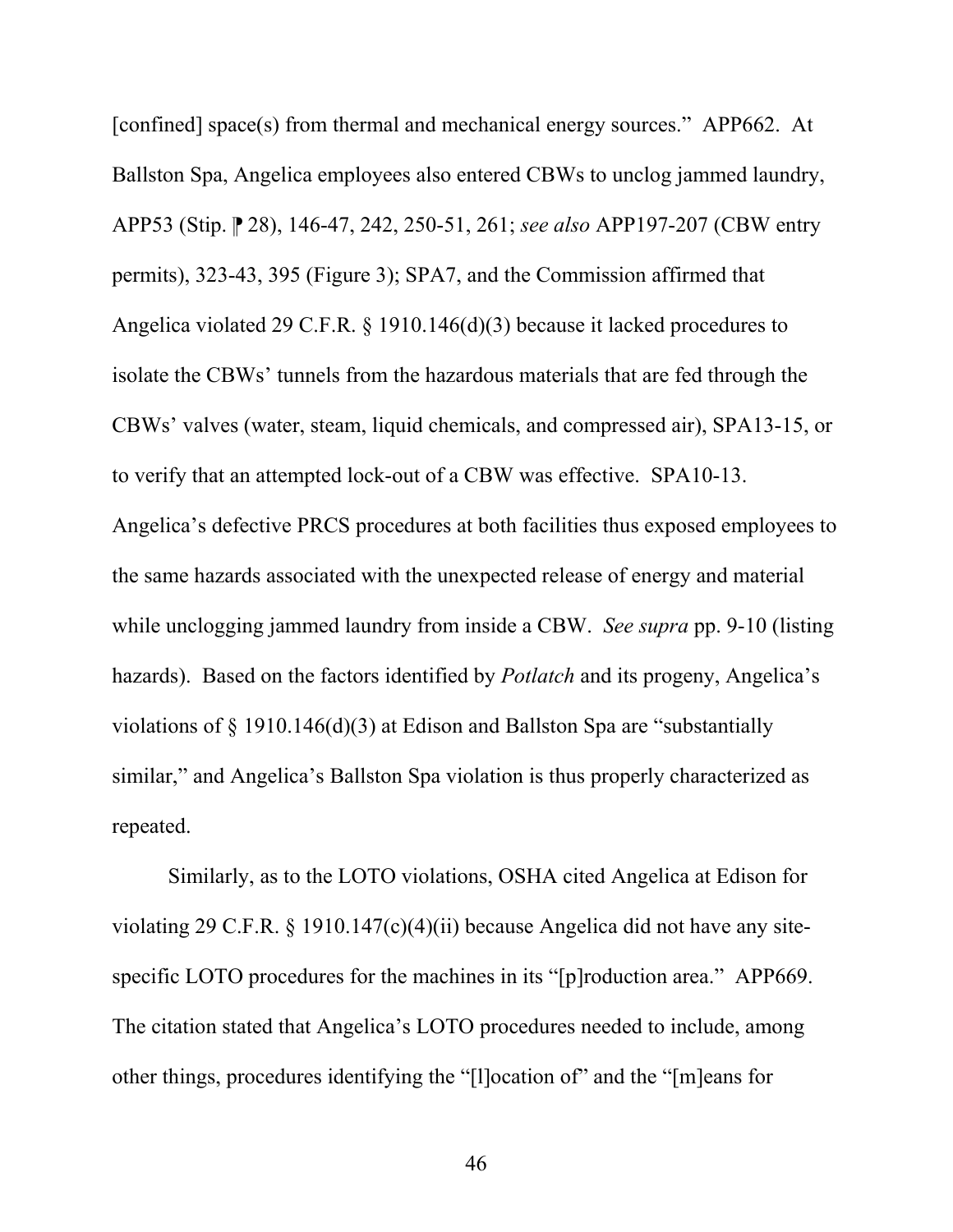isolating specific energy sources," and noted that Angelica's "employees [were] exposed [to the resulting hazards] while performing maintenance/servicing including clearing jams on machinery such as but not limited to tunnel washers." *Id.* At Ballston Spa, Angelica employees were likewise required to clear jams from its commercial laundry machines, including its CBWs, APP53 (Stip.  $\mathbb{P}$  28), 242, 250-51, 261; *see also* APP197-207 (CBW entry permits), 323-43, 395 (Figure 3); SPA7, and the Commission affirmed that Angelica's LOTO procedures violated § 1910.147(c)(4)(ii)(B)-(C) because they did not sufficiently instruct employees on how to lock-out all of the energy sources to the CBWs and dryers. *See* SPA5-6. As to the CBWs, Angelica's procedures did not "specify the number and locations of the valves that employees are required to lock out." SPA5. Angelica's LOTO procedures also violated  $\S$  1910.147(c)(4)(ii)(D) because they lacked sufficient instructions for verifying that an attempted lock-out of its CBWs, dryers, and press had been successful. SPA7-9. Angelica had "no documented instructions … specifying how such an attempt should be made to verify [an] electrical lockout …" for the CBWs. SPA7.

Taken together, Angelica's violative LOTO procedures at both facilities exposed its employees to the hazards associated with the unexpected energization of a commercial laundry machine while clearing jammed laundry, and particularly, from the tunnels of a CBW. *See supra* pp. 9-10 (listing hazards). Based on the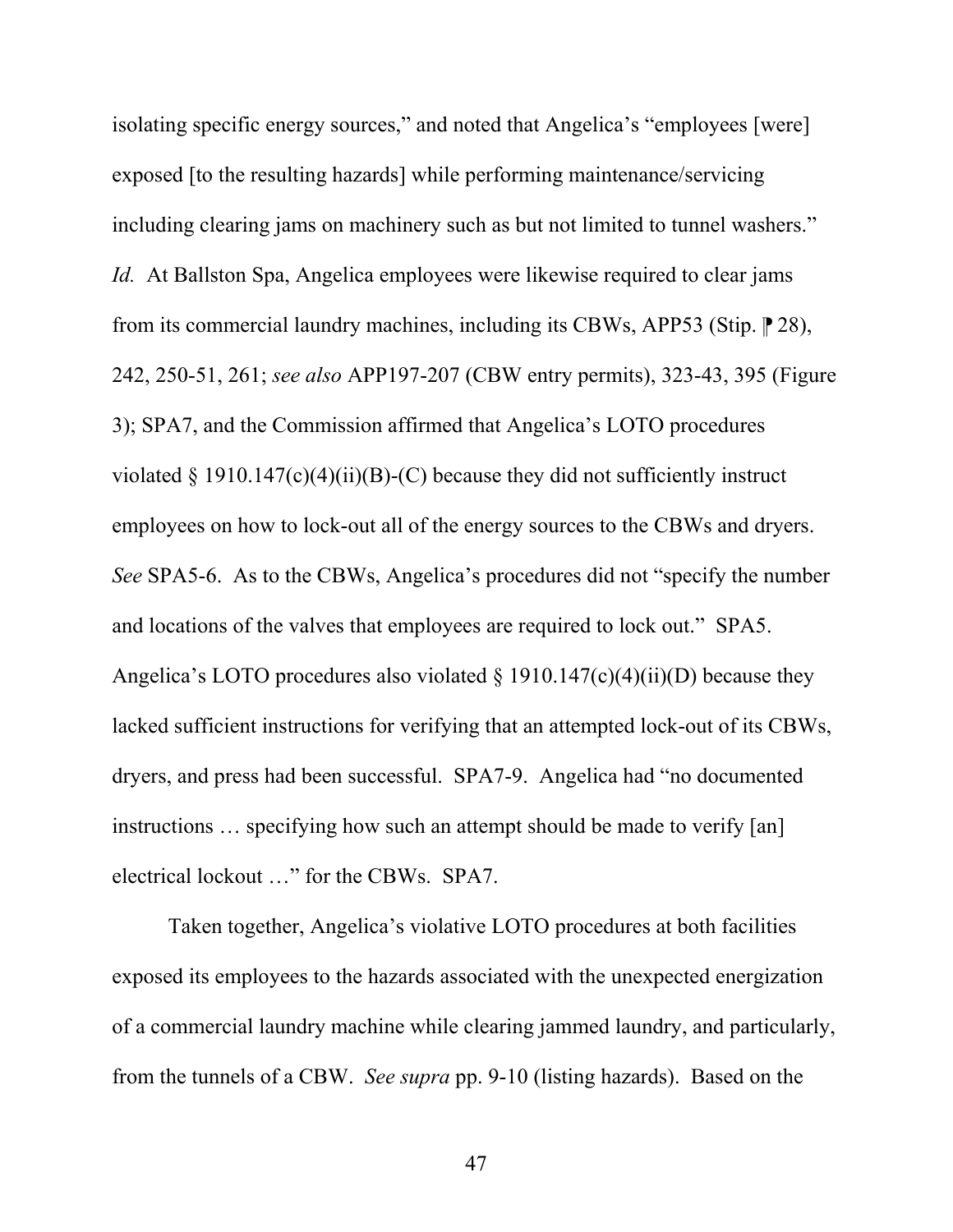workplace conditions and hazards involved, Angelica's violations of 29 C.F.R. § 1910.147(c)(4)(ii) at Edison and Ballston Spa are substantially similar, and the Edison citation gave Angelica heightened notice of its obligation to include the information required by  $\S$  1910.147(c)(4)(ii)(B)-(D) in the LOTO procedures for its commercial laundry machines (and particularly, its CBWs) at Ballston Spa. Angelica's violation of  $\S$  1910.147(c)(4)(ii) at Ballston Spa is thus properly characterized as repeated.

Accordingly, even if some or all of the factors on which the majority relied *were* relevant to the *Potlatch* test, Angelica's violations are unquestionably repeated because the workplace conditions and hazards involved in its violations of 29 C.F.R. §§ 1910.146(d)(3) and 1910.147(c)(4)(ii) at Edison and Ballston Spa were nearly identical. The Court should remand this case to the Commission with the direction that the citations be affirmed as repeated, and that the penalty for the violations be reconsidered under that proper characterization. *Sec'y of Labor v. ConocoPhillips Bayway Refinery*, 654 F.3d 472 (3d. Cir. 2011) (where Commission misapplied precedent, remanding to the Commission "with the direction that the citations be affirmed as 'serious' and that the penalty for the violations be reconsidered"); *Sec'y of Labor v. Trinity Indus., Inc.*, 504 F.3d 397 (3rd Cir. 2007) (where Commission relied on improper factors to find that a violation should not be characterized as "serious," and the facts showed that it the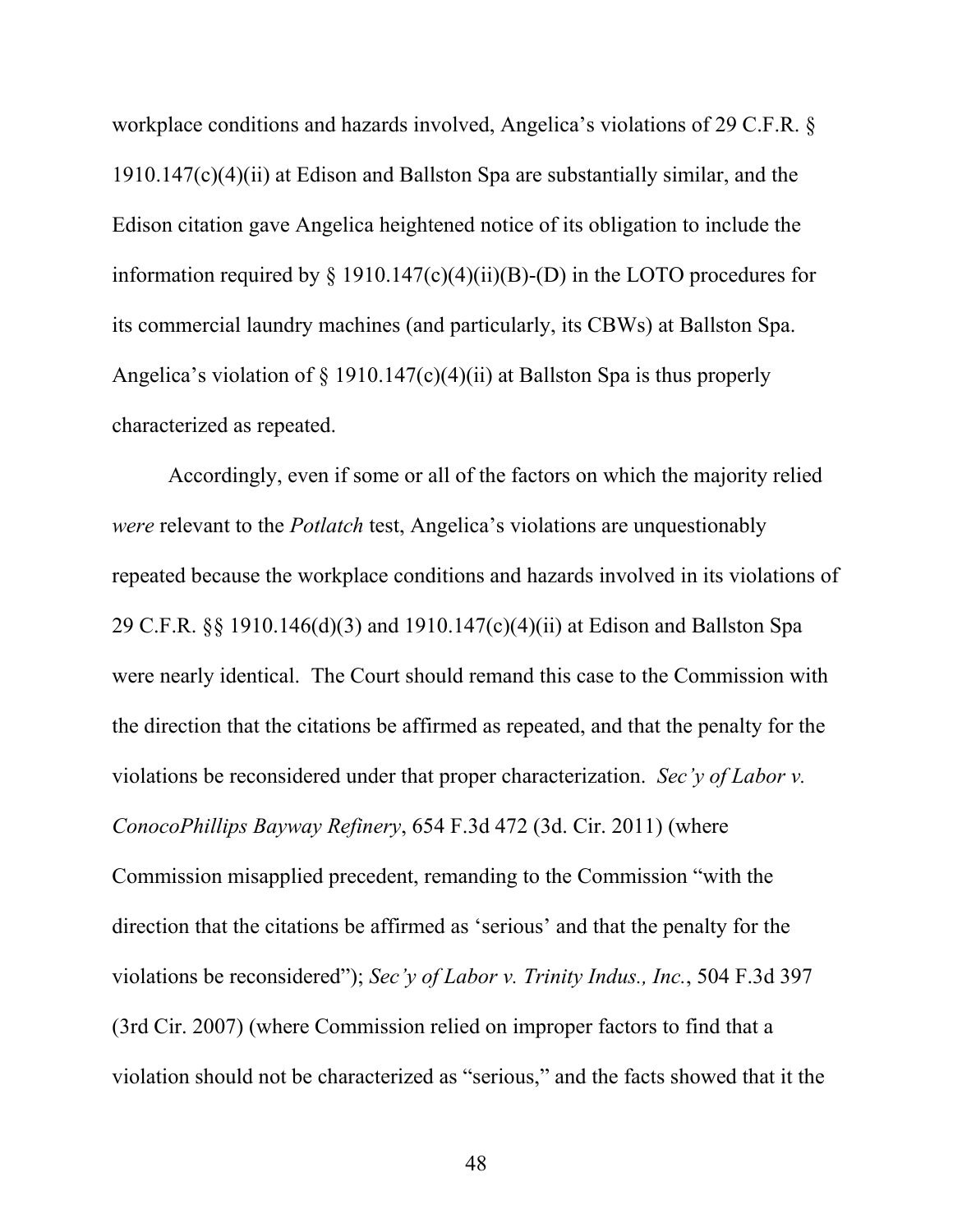<span id="page-58-0"></span>violation was "unquestionably a 'serious' violation," remanding to the

Commission solely "for consideration of the proper penalty to be assessed").

# **CONCLUSION**

For the foregoing reasons, the Court should grant the petition for review.

KATE S. O'SCANNLAIN Solicitor of Labor

EDMUND C. BAIRD Associate Solicitor of Labor for Occupational Safety and Health

HEATHER R. PHILLIPS Counsel for Appellate Litigation

/s/ Brian A. Broecker BRIAN A. BROECKER Attorney U.S. Department of Labor 200 Constitution Ave., N.W. Washington, D.C. 20210 (202) 693-5484

JANUARY 28, 2019